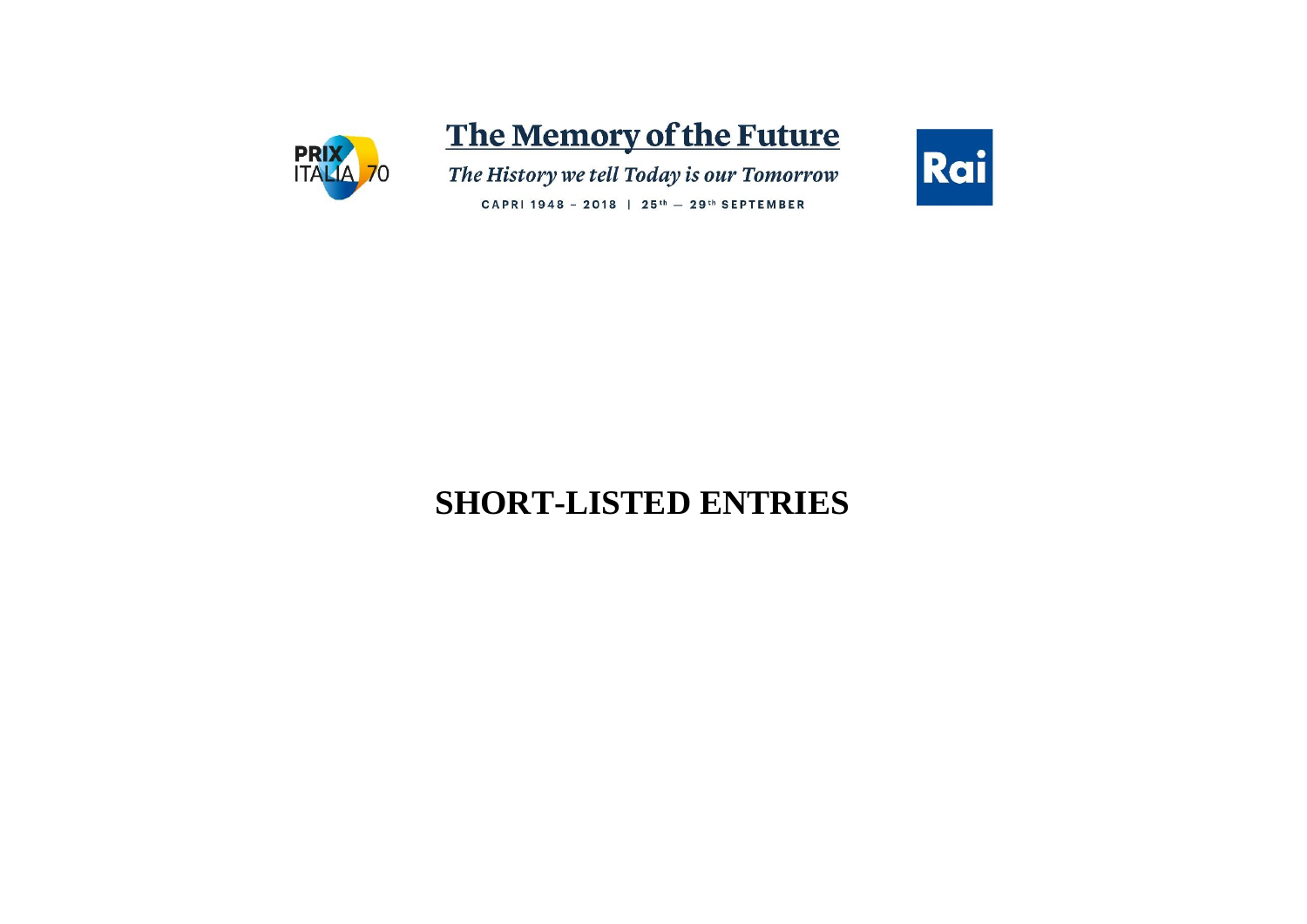# **RADIO MUSIC**

## **AUSTRALIA ABC - AUSTRALIAN BROADCASTING CORPORATION**

#### **Nobody Swung Harder: The Jazz Violin of Stuff Smith**

Direction: David Schulman - Production: Michelle Rayner - Script: David Schulman - Editing: David Schulman - Title of series: The History Listen - Year of production: 2018 - Broadcast date: 6/2/2018 - Original language: English - Running time: 28' 20"

#### **Nobody Swung Harder: The Jazz Violin of Stuff Smith**

Hezekiah Leroy Gordon "Stuff" Smith was one of the most influential jazz violinists. He recorded with Ella Fitzgerald and Nat "King" Cole. Even Jascha Heifetz used to go and hear Stuff play in New York's jazz clubs. When he died in 1967, Stuff left behind a rich trove of music… and a few mysteries. Was it true about those love affairs with Hollywood stars? Did he really play a Guarneri; an old Italian instrument today worth millions? And (the big one) what became of his favourite violin, known as "Big Red"? In a quest to find out, Producer and Violinist David Schulman takes us to meet Stuff's 93-year-old widow and contemporary Jazz Violinist Regina Carter. Ultimately, we find our way to a mysterious violin that has remained silent in its case for the 50 years since Stuff Smith's death.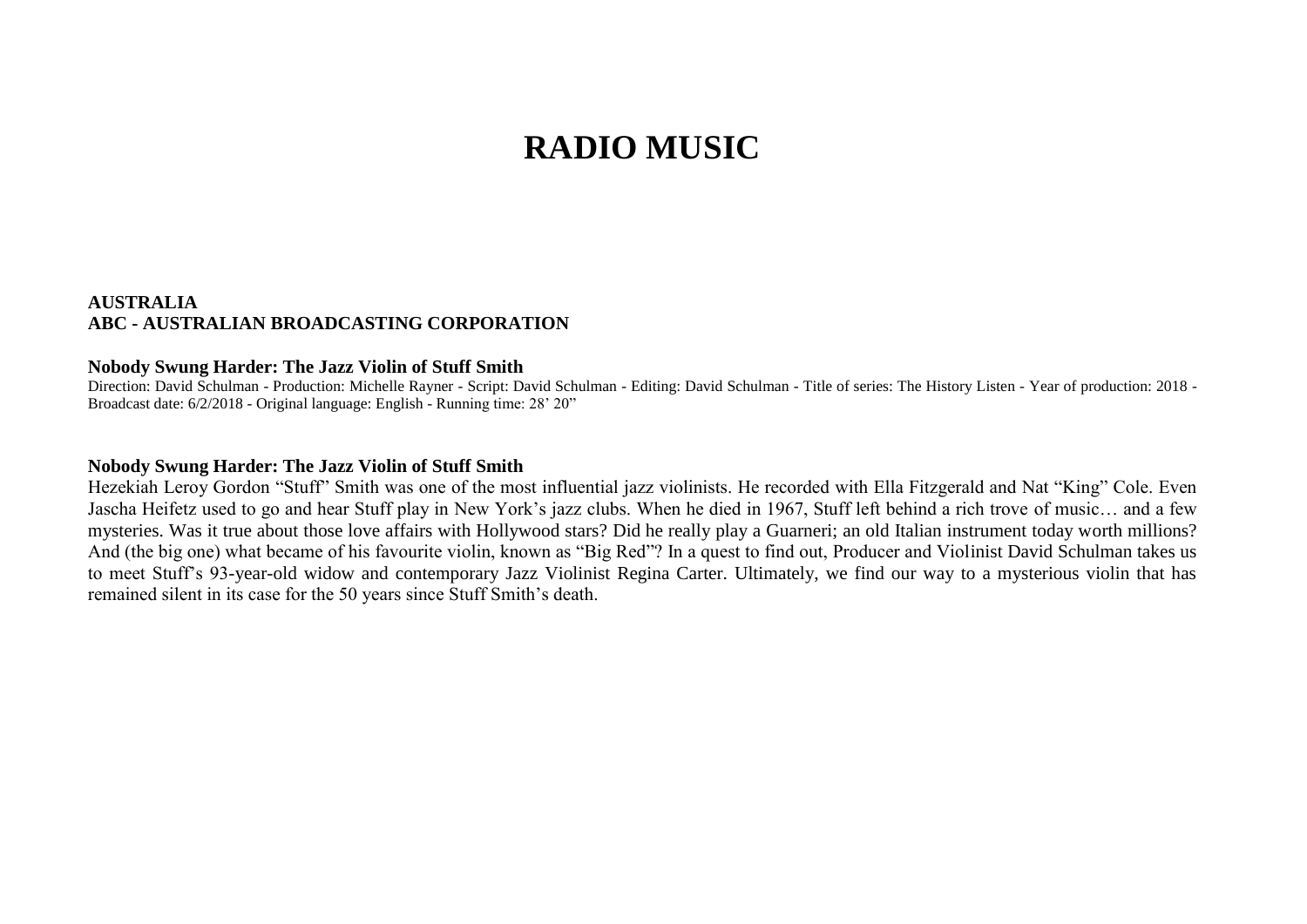# **DENMARK DR - DANMARKS RADIO**

#### **Kristian Leth og outsideren**

Direction: Kristian Leth - Producing organisation: Danish Broadcasting Corporation - Year of production: 2017 - Broadcast date: 8/1/2017 - Original language: Danish - Running time: 45' 01"

## **Kristian Leth and the Outsider**

*Kristian Leth and the Outsider* is a sprawling music documentary about Glenn Gould's two seminal recordings of Bach's *Goldberg Variations*. Featuring interviews with experts, friends and colleagues, as well as archival audio and obscure fragments, composed as a piece of music. This is episode two, which tries to untangle the myth of Glenn Gould and finds an iconoclast who himself tried actively to dismantle the untouchable myths of classical music. The episode talks of Gould's life, his death and his use of narratives and pretension to communicate his music… and what we are left with?. In addition, we end with a touching and previously untold story, which helps us understand Gould better.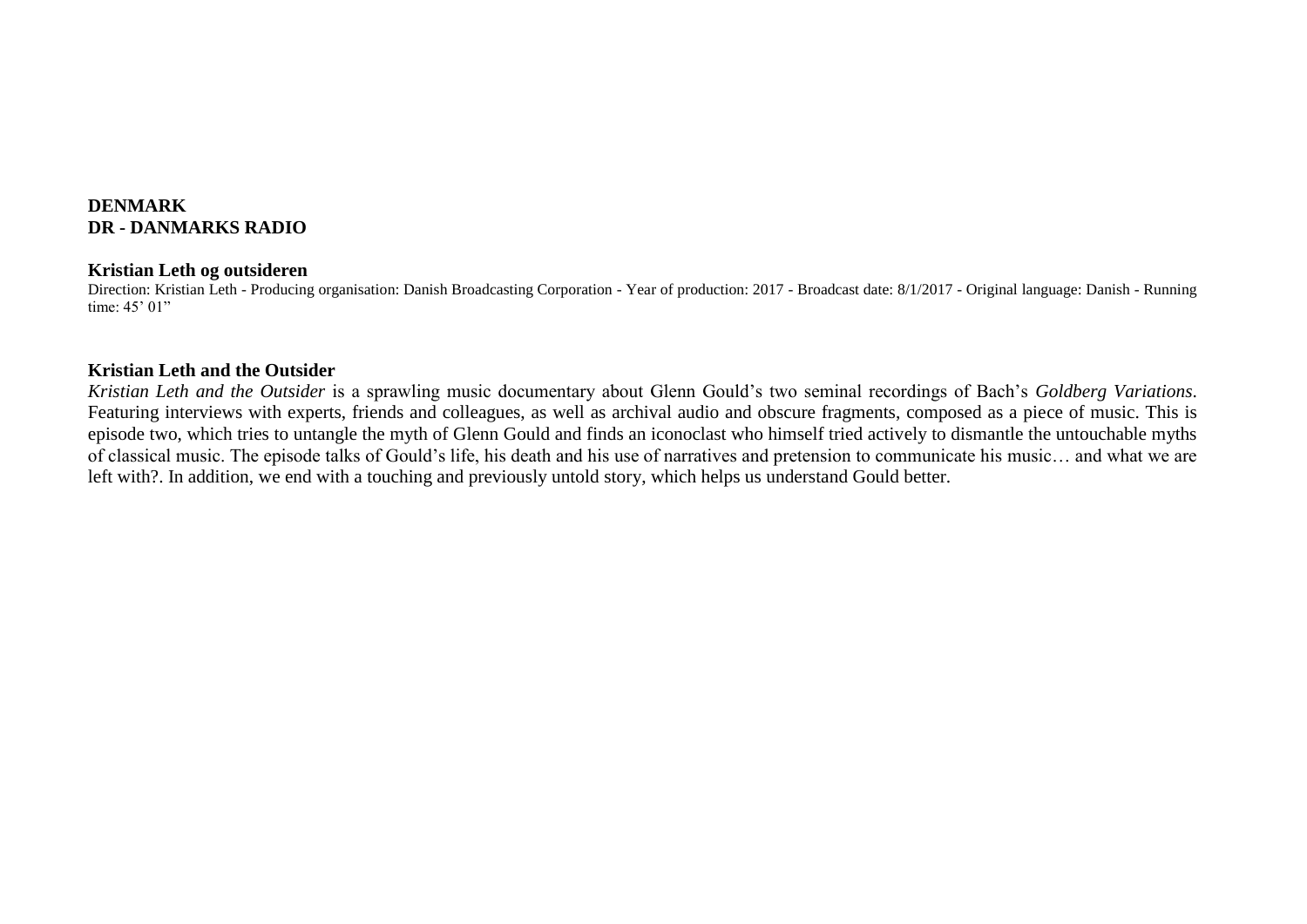## **FINLAND YLE - YLEISRADIO OY**

#### **Kylmän maan kuningatar**

Direction: Anni Klein - Production: Pekka Savolainen, YLE Radioteatteri - Script: Riikka Talvitie, Tommi Kinnunen - Composed by Riikka Talvitie - Music: RSO and Producer Laura Heikinheimo - Sound Design by Heidi Soidinsalo - Aleksi Trygg (Violin); Sampo Lassila (Double Bass); Harri Kuusijärvi (Accordion) - Year of production: 2017 - Broadcast date: 2/12/2017 - Original language: Finnish - Running time: 78' 56"

## **Queen of the Cold Land**

*Queen of the Cold Land* is a radio opera, a whirlwind of national anthems and myths with a number of conventions being set aside. It is a unique piece, specifically made for radio, broadcast as Finland celebrated 100 years of independence. In the Finnish national epic, *The Kalevala*, men go by their names while women are subordinate to men: they are mothers, daughters, mothers-in-law and daughters-in-law. They have no names. The women's stories and songs were all cut out in order to create a massive, mythological past of a Hegelian kind for the Finnish nation. Today, nations have blended with each other, people roam from their native lands and cultures, adapt to the status quo. National states are facing a crisis.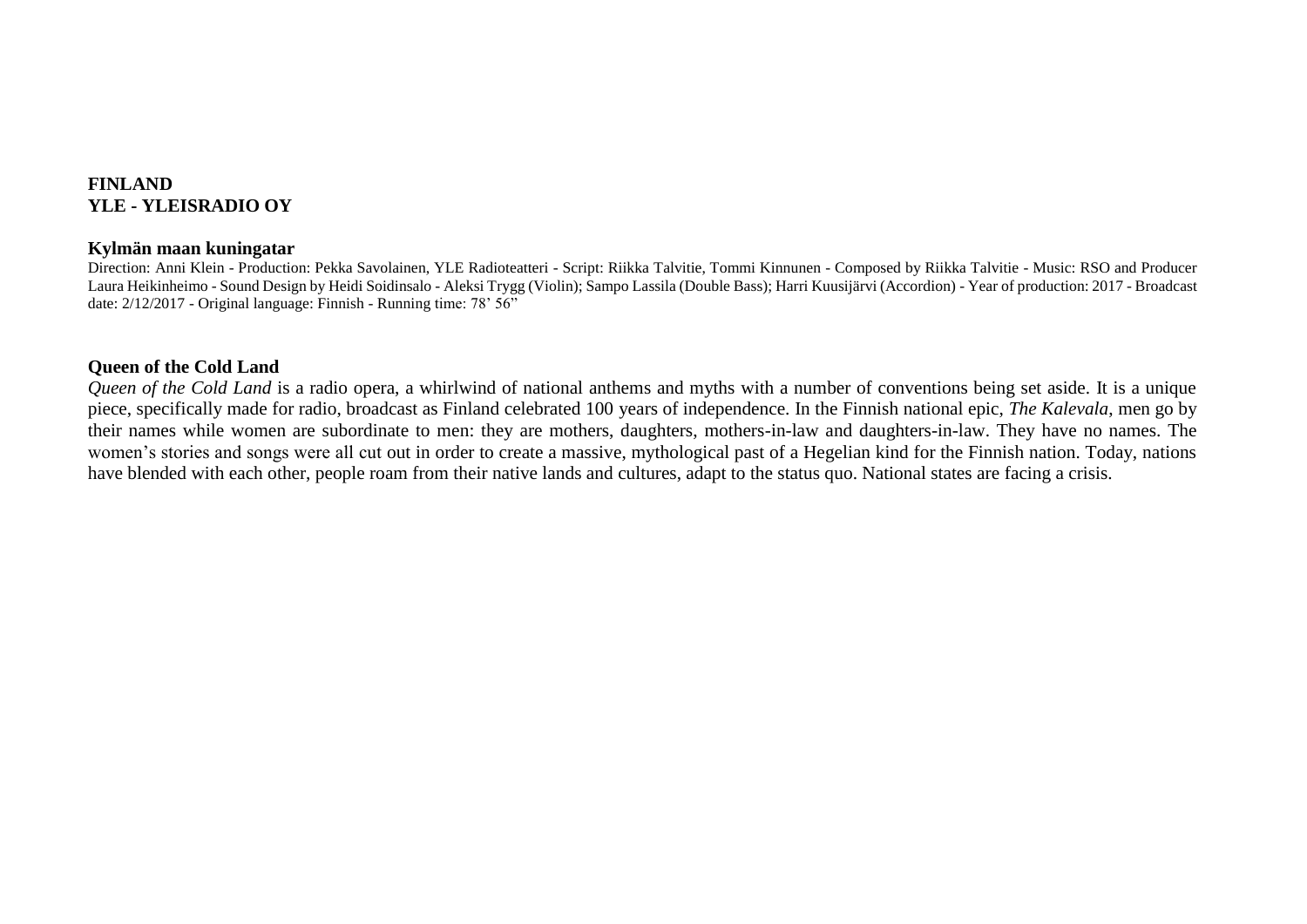## **FRANCE ARTE RADIO /ARTE FRANCE**

#### **Alain Péters, le clochard céleste**

Direction: David Commeillas - Production: Sara Monimart - Script: David Commeillas - Sound: Samuel Hirsch - Editing: David Commeillas, Samuel Hirsch - Producing organisation: ARTE Radio - Year of production: 2018 - Broadcast date: 24/5/2018 - Original language: French - Running time: 55' 11"

## **Alain Péters, Heavenly Bum**

Following his death, Alain Péters left no more than twenty songs, although they changed forever *Moloya*, the ancestral music of Reunion Island. David Commeillas strolls among the sugarcane fields and volcanoes in the footsteps of Alain Péters, singer and poet, doomed to die tragically young at 43. Nobody envied him his chaotic existence, but no heart remains unbroken by what have today become legendary songs.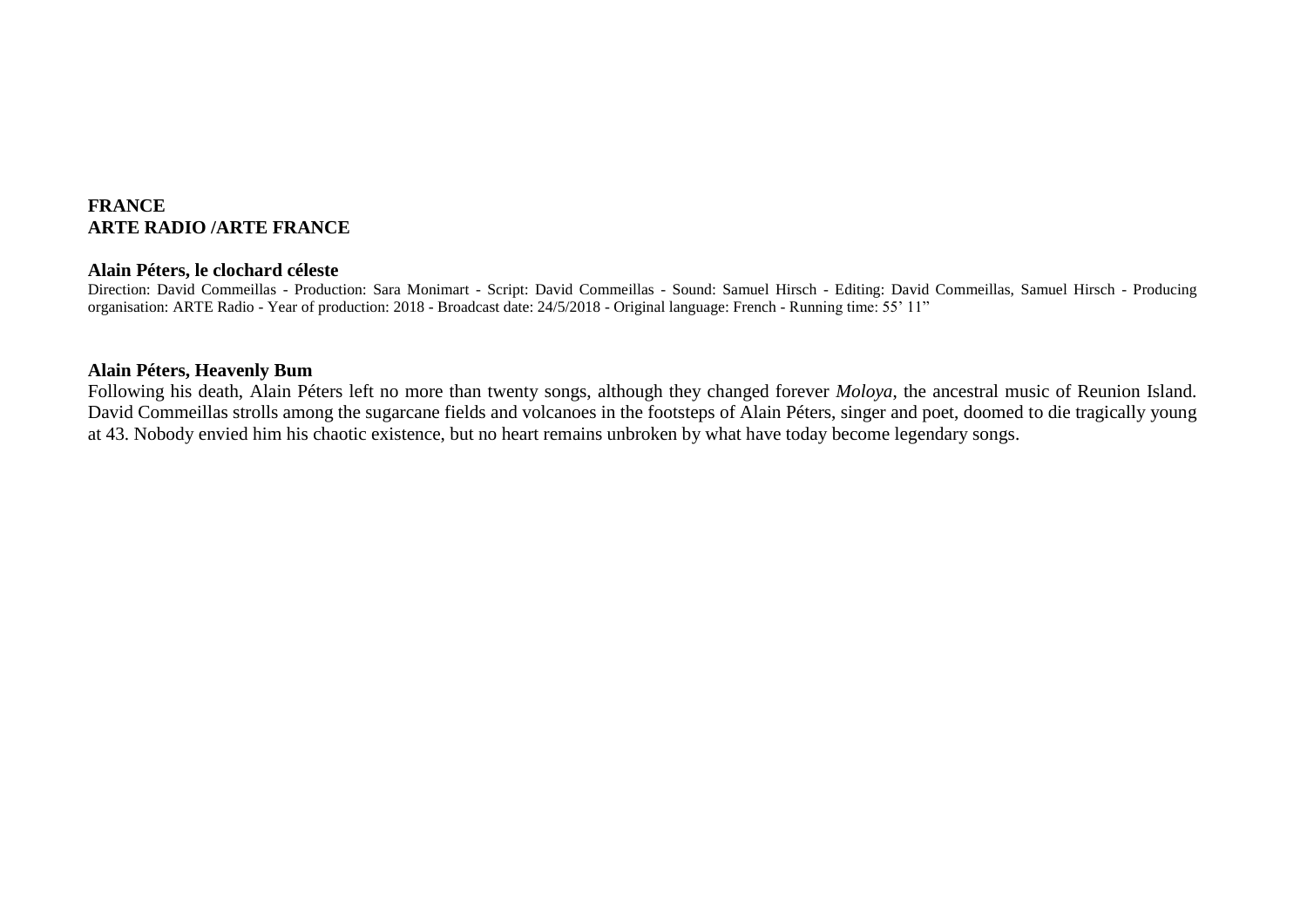# **FRANCE SRF – RADIO FRANCE**

#### **La Vita Nova**

Direction: Lionel Quantin - Script: Alessandro Bosetti, Sébastien Roux - Adapted from: Dante Alighieri - Music: Alessandro Bosetti, Sébastien Roux - Sound: Emmanuel Richier, Alain Joubert - Voices: Mehdi Belhaj Kacem, Manuele Gragnolati, Marie Nedjar, Margaret Zenou, Pauline Ziade; Recording Outdoors; Stéphane Thouvenin - Producing organisation: France Culture - Coproducing organisation: Ina/GRM - Year of production: 2017 - Broadcast date: 3/1/2018 - Original language: French - Running time: 58' 30"

#### **Vita Nova**

In 2017, Composers Alessandro Bosetti and Sébastien Roux undertook a translation in sound of Dante Alighieri's *Vita Nova*, alternating between the original version in day-to-day Italian (1200) and the recent translation by Mehdi Belhaj Kacem (Éditions Gallimard 2007). They have composed for four hands every detail of the work, taking on and transforming the literary techniques and stratagems of the text (such as the famous invention of the *screen woman* or the metrical structures) into precise and vibrant musical dispositions. Once more, "*this medieval collection of Fragments: A Lover's Discourse*" becomes fluid and calls for different readings.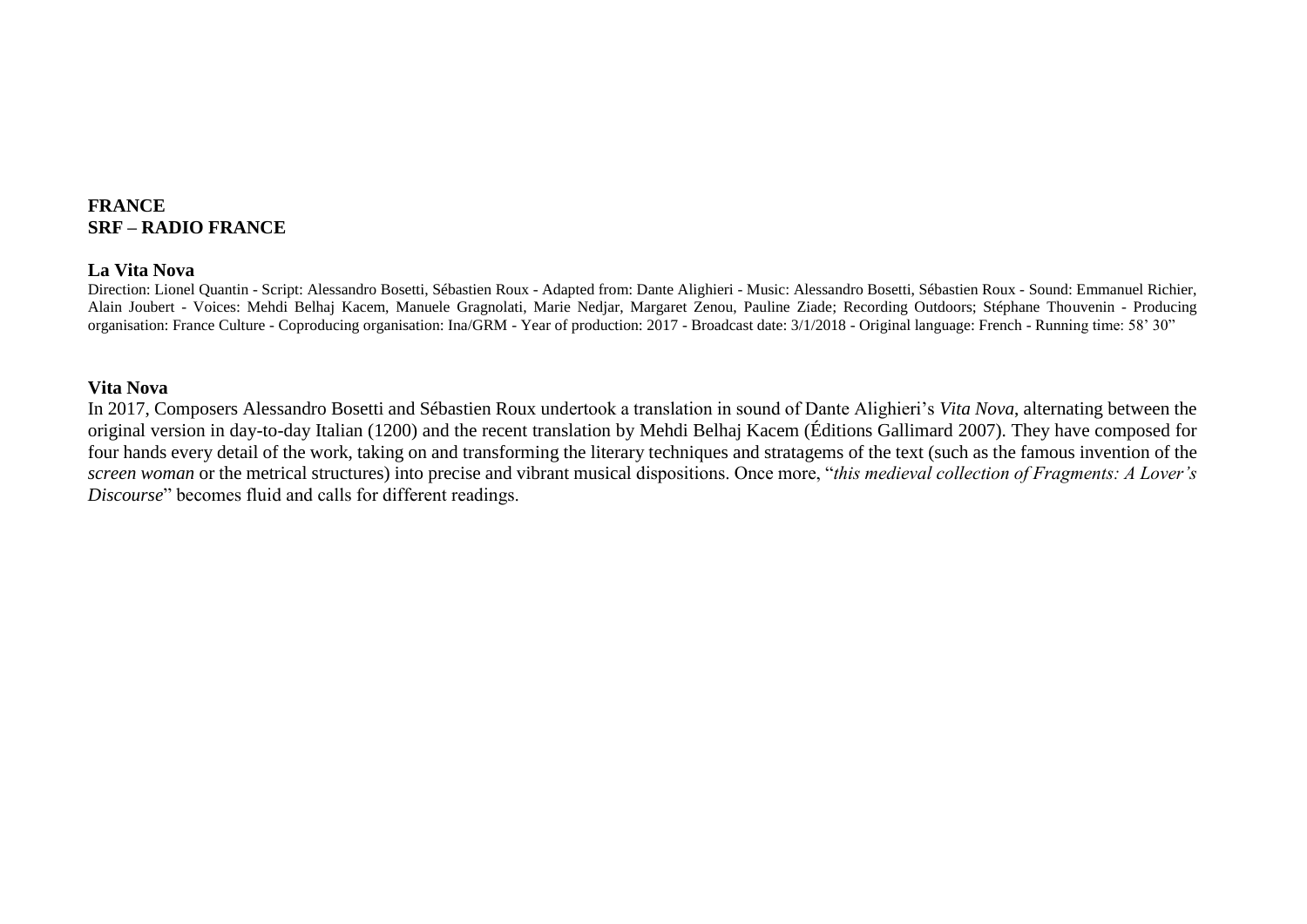## **GERMANY ARD - ARBEITSGEMEINSCHAFT DER ÖFFENTLICH-RECHTLICHEN RUNDFUNKANSTALTEN DER BUNDESREPUBLIK DEUTSCHLAND**

#### **Schall und Klang - Die Experimente des Dirigenten Hermann Scherchen**

Direction: Christina Kubisch - Production: Marcus Gammel - Script: Christina Kubisch - Music: Christina Kubisch - Sound: Eckehard Güther - Editing: Marcus Gammel - Original Voice: Hermann Scherchen; Author: Kathrin Röggla - AKS Synthesizer: Eckehard Güther - Producing organisation: Deutschlandfunk Kultur - Coproducing organisation: Studio für Elektroakustische Musik der Akademie der Künste in Berlin - Year of production: 2017 - Broadcast date: 20/10/2017 - Original language: German - Running time: 48' 31"

#### **Schall und Klang (Sound and Tone) – The Experiments of Conductor Hermann Scherchen**

"*I want to have a space where I can turn off the space*". In the middle of the last century, Conductor Hermann Scherchen moved to Gravesano, a remote Ticino village. He built an experimental recording studio on his property, creating a meeting place for scientists, electro-acousticians and musicians from all over the world. He also published the *Gravesaner Blätter*, a local journal with texts on sound technology and music. During the Christmas holidays of 1956, he worked intensively on the positioning of microphones. In her composition, Christina Kubisch transforms the recordings from this study and other acoustic experiments in order to again reflect on the relationship between sound and space.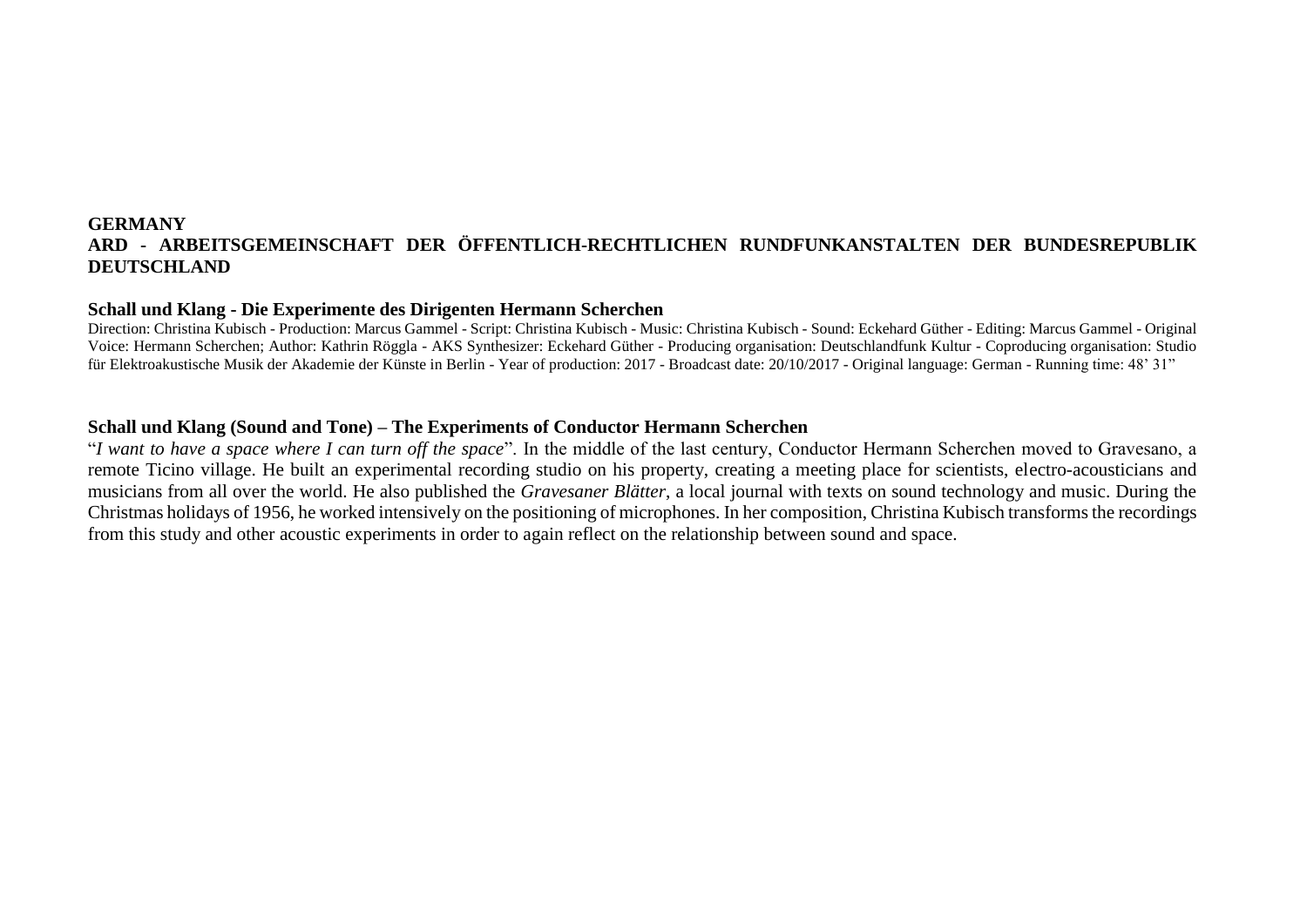## **POLAND PR - POLSKIE RADIO**

#### **Taśmociął**

Direction: Ewelina Karpacz-Oboładze - Production: Polskie Radio S.A. - Script: Ewelina Karpacz-Oboładze - Music: Eugeniusz Rudnik - Sound: Ewelina Korpacz - Oboładze - Actors: Eugeniusz Rudnik, Krzysztof Rudnik, Bolesław Błaszczyk - Producing organisation: Polskie Radio S.A. - Year of production: 2016 - Broadcast date: 27/12/2016 - Original language: Polish - Running time: 19' 33"

#### **Tapecutter**

*Tapecutter* is a report presenting the portrait and work of Eugeniusz Rudnik, a composer and sound engineer, a pioneer of electronic and electroacoustic music in Poland, who passed away on 24th October 2016. Eugeniusz Rudnik was a co-founder of the Polish Radio Experimental Studio and co-creator of the so-called Polish school of electroacoustic music. In the '60s, he composed the famous piece *Skalary* and the first Polish quadraphonic composition *Vox Humana*. He also produced dozens of works, including Krzysztof Penderecki's *Ekecheiria*, composed for the 1972 Munich Olympic Games Opening Ceremony. Among other works by Eugeniusz Rudnik, mention should also be made of *Mobile for Tape*, *Ptacy i ludzie, Ars Acustica Piece for Tape*, *Homo Ludens, a Radio Ballet*, and many more. A broadcast telling the story of the artist, his life and work.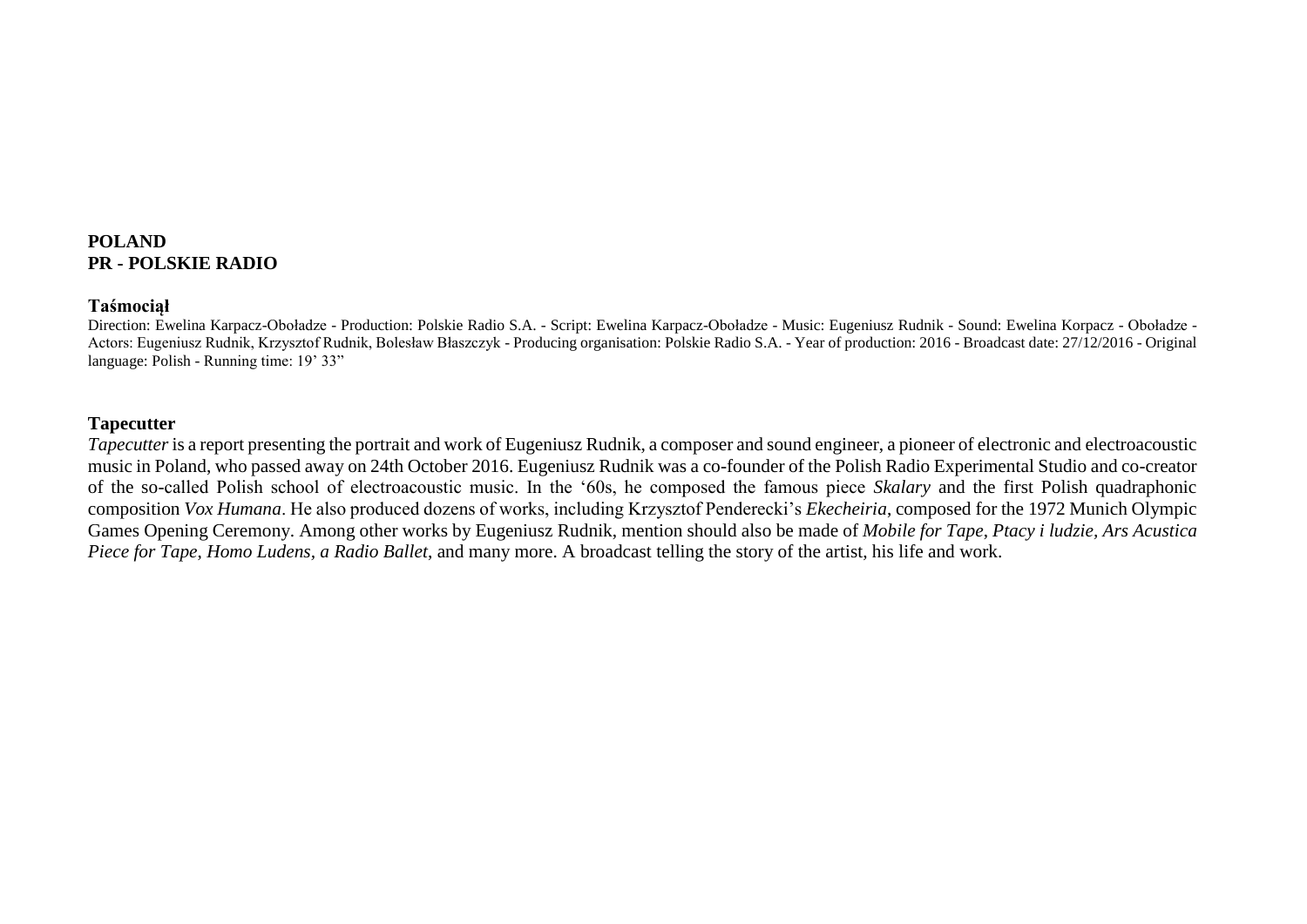# **RADIO DRAMA**

## **DENMARK DR - DANMARKS RADIO**

#### **Kom ind i min drøm**

Direction: Thomas Bjerregaard - Producing organisation: Munch Studios - Year of production: 2017 - Broadcast date: 26/1/2018 - Original language: Danish - Running time: 213'  $36"$ 

#### **Come Into My Dream**

We're in the near future, a transient and mad time. Jesper Henriksen, a senior police officer in the Danish Security Service, is dreaming of his deceased daughter, Ida, a memory game they played via Skype when she was a child and he was stationed in Iraq. His ex-wife, former Police Commissioner Anita Jensen, has resigned and left for Sweden to grieve. Terrorist Akhmed Suleyman, Jesper's former interpreter from Iraq, is eventually arrested and Jesper agrees to interrogate him in order to prevent a new terrorist attack in Copenhagen. When Jesper does not try to keep up with his professional work, he disappears into a dream world helped by hypnosis in the hope of rejoining his daughter.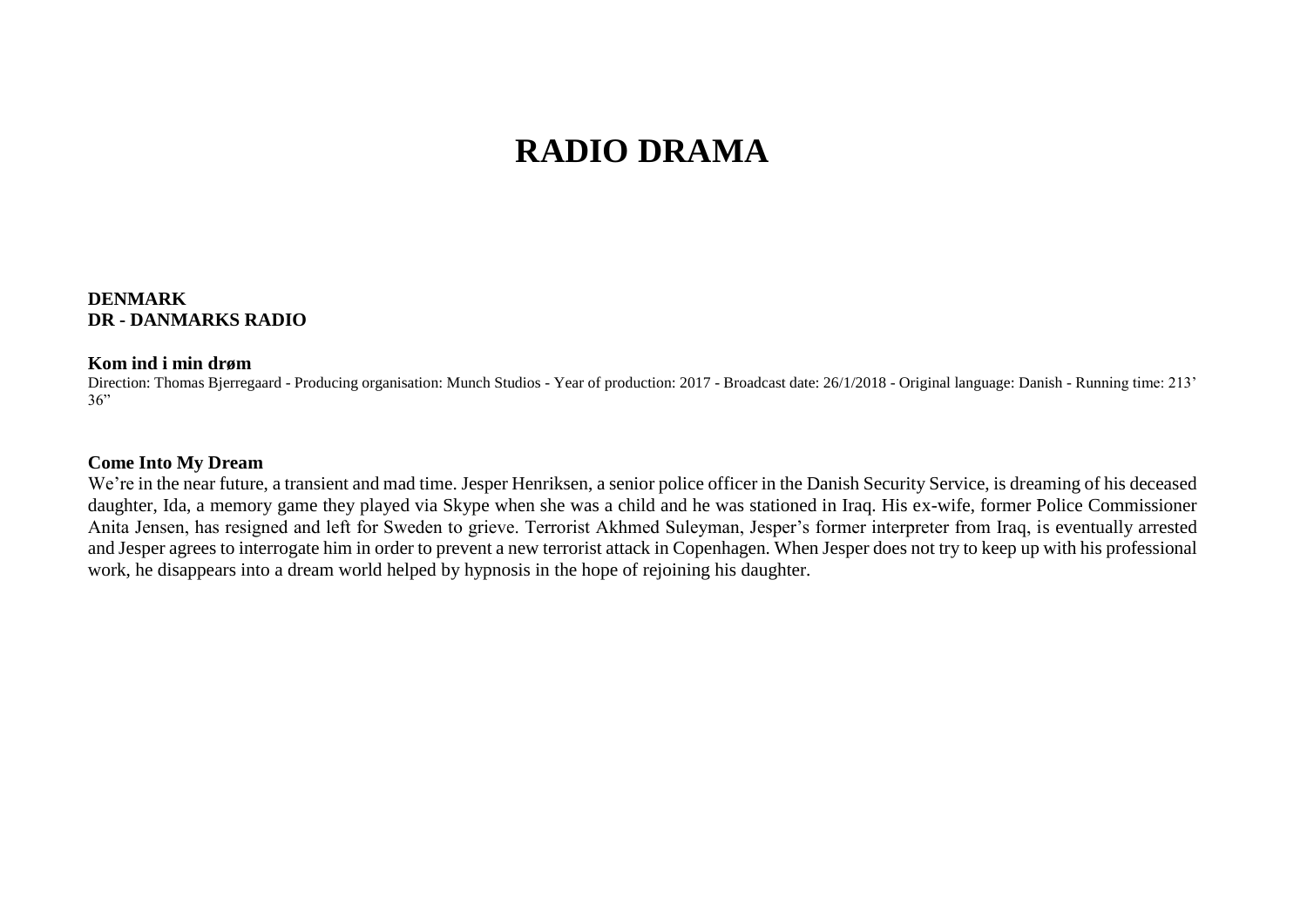# **DENMARK DR - DANMARKS RADIO**

#### **Equinox 1985**

Direction: Tea Lindeburg - Producing organisation: Danish Broadcasting Corporation - Year of production: 2017 - Broadcast date: 24/4/2017 - Original language: Danish - Running time: 33' 30"

## **Equinox 1985**

One day in 1985, a group of graduates disappears while on their traditional coach around the city, celebrating the end of their exams…. except, that is, for one boy. He is found on the side of the road, but doesn't remember anything and the police have no clues to work on, apart from the empty coach. 33 years later, the case is still unsolved. However, when the very same young man suddenly takes his own life and leaves a cryptic message behind, Author Tea Lindeburg decides to solve the mystery. In 1985, Tea was a little girl, although she remembers the incident quite clearly as she lived on the same street as Ida, one of the students on that same coach. Tea returns to the place where she grew up and starts questioning those involved. This is the starting point of a journey comprising spiritual forces, guru-like religious teachers, teenage rituals and obsessions. Gradually Tea comes to realise she is connected to both the old case and the missing girl, Ida. *Equinox 1985* is a true journalist investigation into something which is 100% fiction.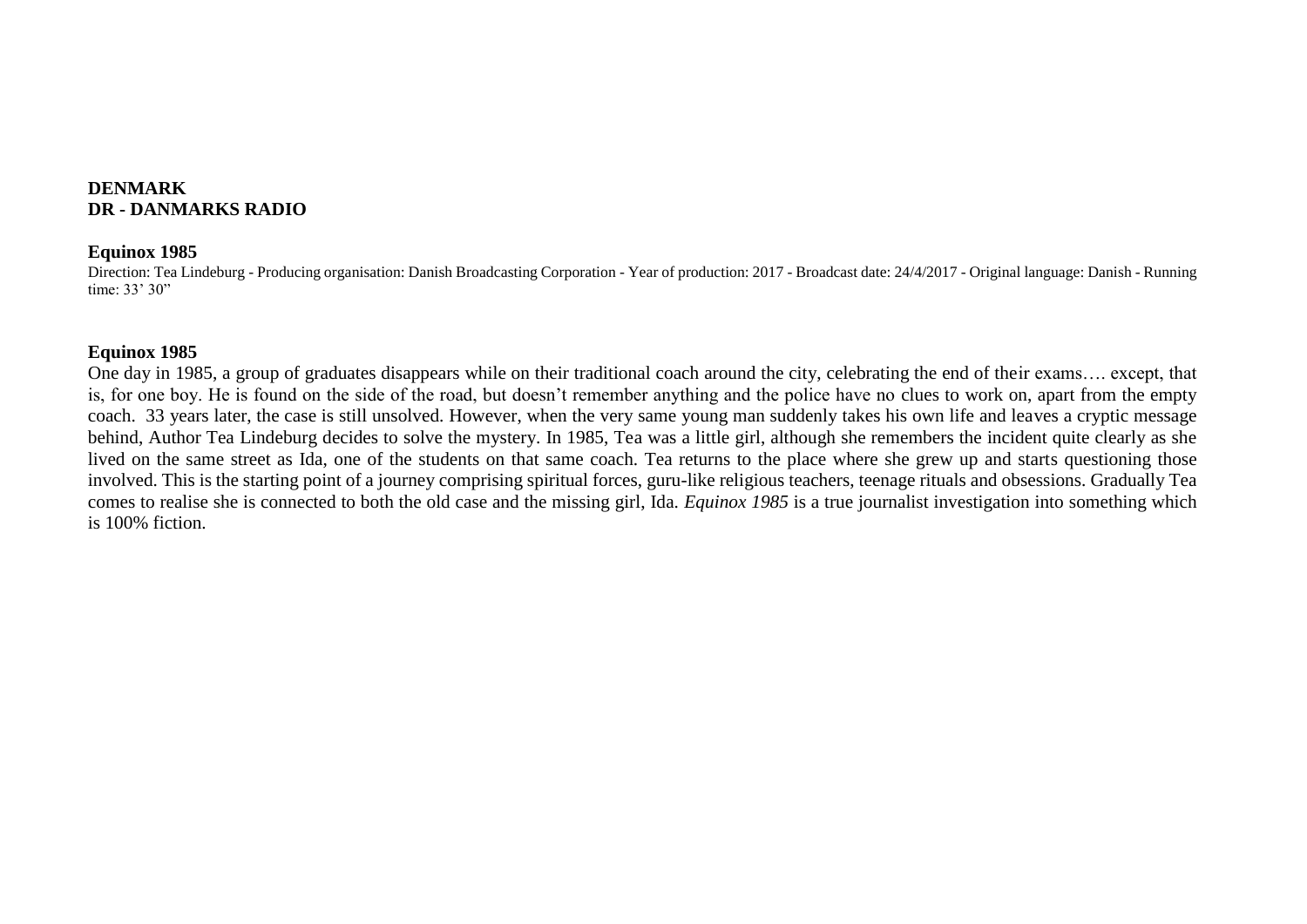## **FRANCE ARTE RADIO /ARTE FRANCE**

#### **Mon prince viendra**

Direction: Klaire fait Grr (Claire Bontemps) - Production: Silvain Gire - Script: Klaire fait Grr (Claire Bontemps) - Music: Arnaud Forest - Sound: Arnaud Forest - Editing: Arnaud Forest - Producing organisation: ARTE Radio - Year of production: 2018 - Broadcast date: 14/2/2018 - Original language: French - Running time: 13' 49"

## **My Prince Will Come**

Klaire is looking for Mr. Right, the love of her life and the pizza delivery number. Apparently you shouldn't seek love, for love falls into your lap when you're least expecting it. However, if you think that's gonna get you your pizza… think again! An autofictional radio romcom that sees Klaire surfing online dating sites. After all, there's plenty of fish in the sea. And yet…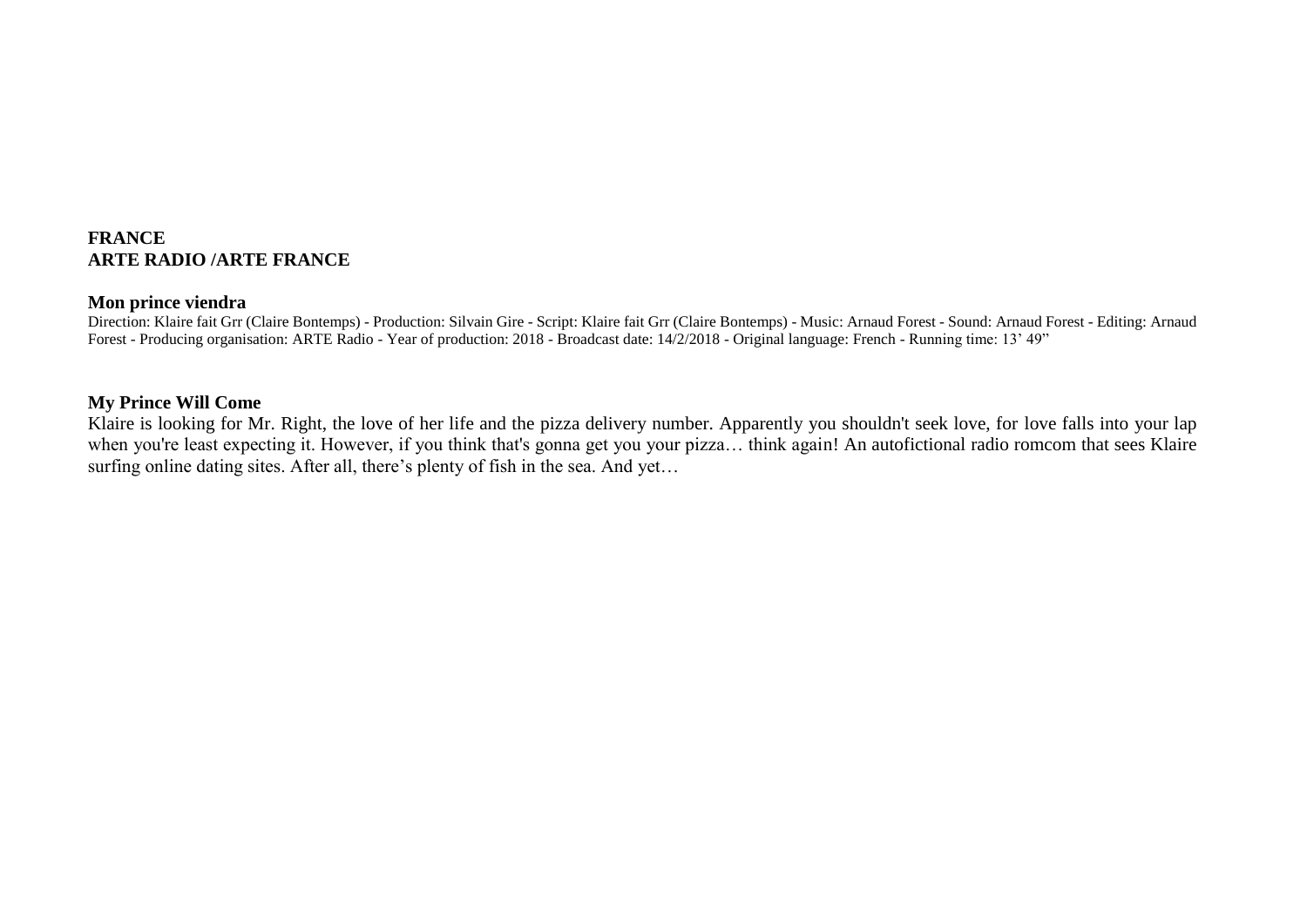## **FRANCE SRF – RADIO FRANCE**

#### **Delta Charlie Delta**

Direction: Christophe Hocké - Production: France Culture - Script: Michel Simonot - Music: Judah Warsky - Sound: Dali Yaha - Editing: Manuel Couturier - Actors: Héloïse Manessier, Rose-Nyndia Martine, Louise Orry-Diquero, Louis Nelson Delapalme, Charly Fournier, Eugène Marcuse, Josué Ndofusu-Mbemba, Édouard Penaud, Souleymane Sylla - Producing organisation: France Culture - Year of production: 2017 - Broadcast date: 18/2/2018 - Original language: French - Running time: 42' 41"

## **Delta Charlie Delta**

A Paris suburb, 2005. Three teenagers, chased by the police, take refuge in a power substation. The police do not give any warning of danger, nor risk to life, resulting in the death of two of the youngsters. The third adolescent was found alive. The case triggered weeks of urban rioting. Our story unfolds a decade later as the tragic events are pieced together in court. Voices squawking over the police radio. The whole account turns into a painstaking timeline record of those crucial hours, minutes, seconds. Not to mention the lone survivor, forgotten by all, whose memories of his two dead friends remain fresh in his mind. He, who hides … who still and always, stands up to the police.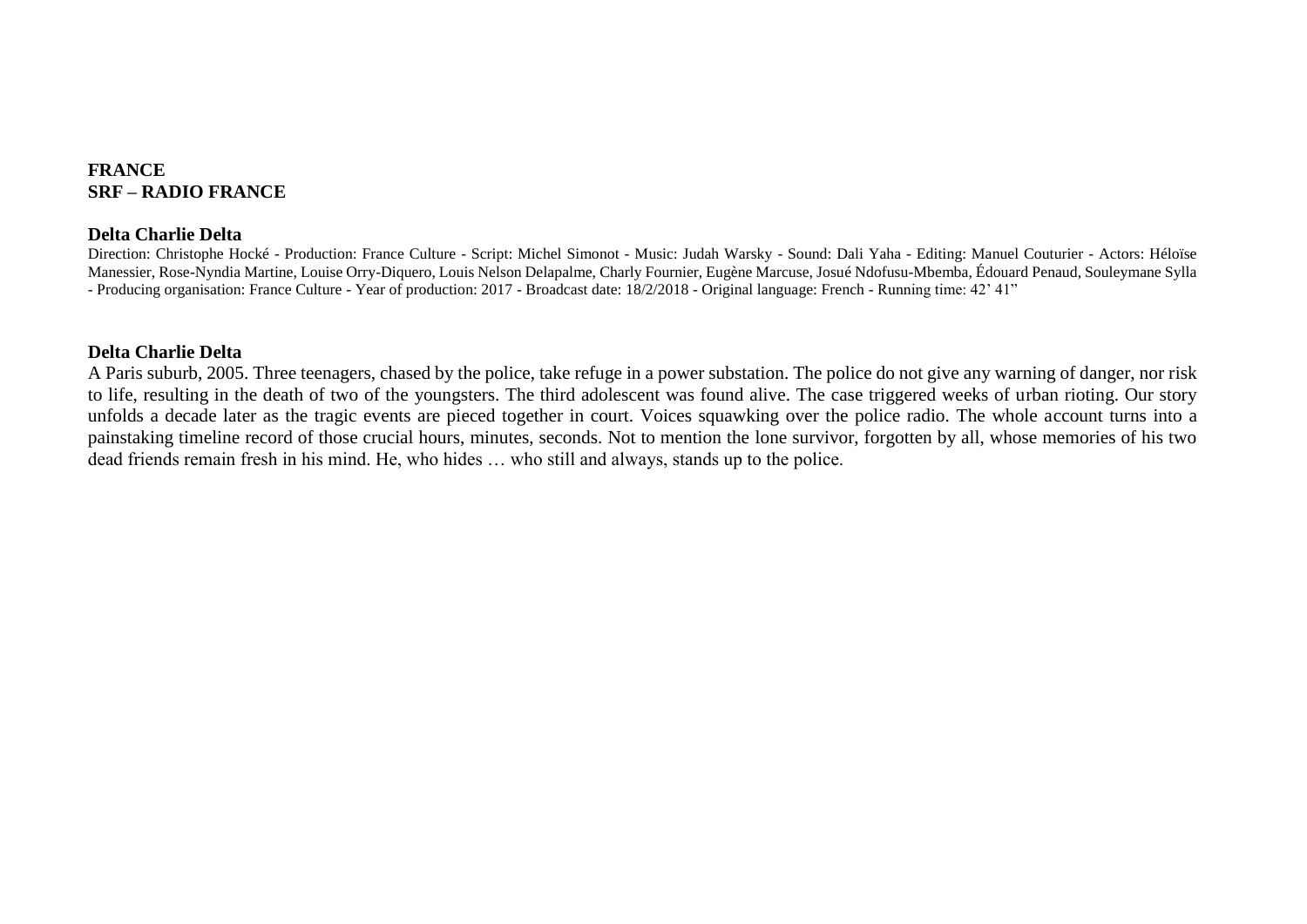## **IRELAND RTÉ - RADIÓ TEILIFÍS ÉIREANN**

#### **From Eden**

Direction: Gorretti Slavin - Script: Stephen Jones - Adapted from: A Stage Play of the Same Name - Sound: Ciarán Cullen - Editing: Ciarán Cullen - Actors: Stephen Jones, Seána Kerslake – Editor: Ann-Marie Power - Producing organisation: RTÉ Drama on One - Year of production: 2017 - Broadcast date: 8/1/2017 - Original language: English - Sales: sandra.byrne@rte.ie - Running time: 43' 44"

#### **From Eden**

In *From Eden*, Alan and Eva are strangers who find themselves locked in a bathroom together on New Year's Eve. As the action plays out, in the run up to the bells at midnight, the two reveal things to each other they have never told anyone else. Initially, after some awkward preamble, covering topics such as the advantages and disadvantages of New Year's Eve, dodgy priests, ex-cons and Tom Cruise, the two delve deeper, disclosing their "deep dark secrets" or "cries for help". These two strangers, damaged by life, meet by chance and in a very small way, become a tiny beacon of light for each other.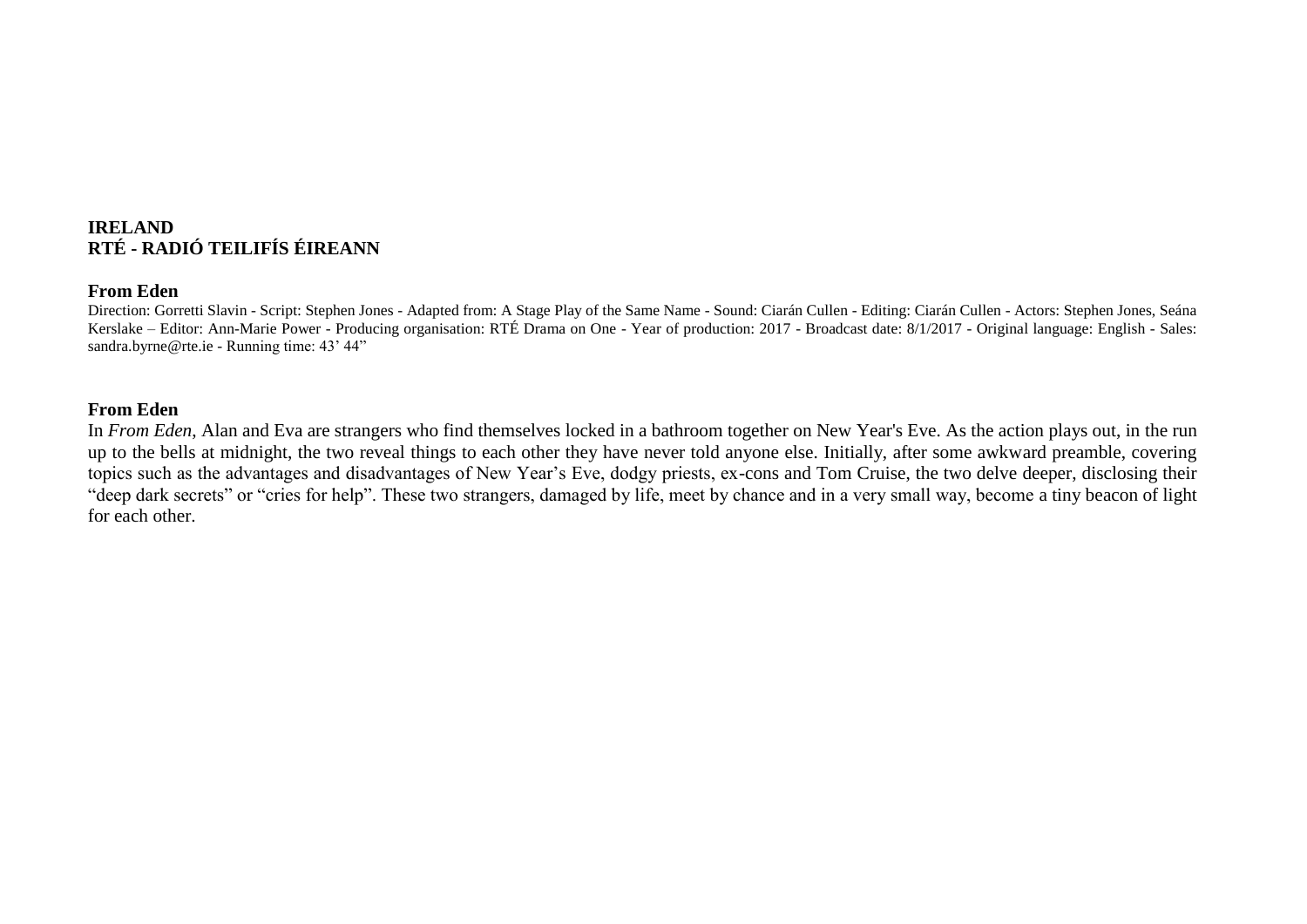# **SWITZERLAND SRG SSR - SOCIÉTÉ SUISSE DE RADIODIFFUSION ET TÉLÉVISION**

#### **Donjon, Episode 1: Das Herz einer Ente**

Direction: Wolfram Hoell, Johannes Mayr - Production: SRF - Script: Wolfram Hoell, Johannes Mayr - Adapted from: "Donjon Comic Books" by Joann Sfar & Lewis Trondheim - Music: Karl Atteln - Sound: Karl Atteln - Editing: Tom Willen - Actors: Hans-Georg Panczak, Joerg Doering, Stefan Kaminski, Jodoc Seidel, Ueli Jaeggi, Dominik Zeltner – Translation: Jana Villim (French/German), Christopher Findlay (German/English) - Title of series: "Donjon" - Producing organisation: SRF - Year of production: 2017 - Broadcast date: 1/10/2017 - Original language: German - Running time: 28' 38"

## **Donjon, Episode 1: Duck Heart**

What is the *Donjon*? First of all: a mighty fortress with countless dungeons. Adventurers come from everywhere to loot the *Donjon* treasures. It is also a profitable business because the adventurers pay an entrance fee. This fortress is at the centre of a series of comic books by Sfar and Trondheim. The *Donjon* is fantasy. The *Donjon* is not a parody, but fun. SRF has adapted 5 volumes of the comic books into half-hour episodes. With this series, we tried to reach new audiences: listeners aged between 15 and 40, interested in comics, fantasy, roleplaying and video games. The strategy paid off: *Donjon* was featured on many podcasts, blogs and tweets about nerd culture and became one of the most successful radio podcasts of SRF, downloaded, listened to and talked about in Switzerland, Germany and Austria.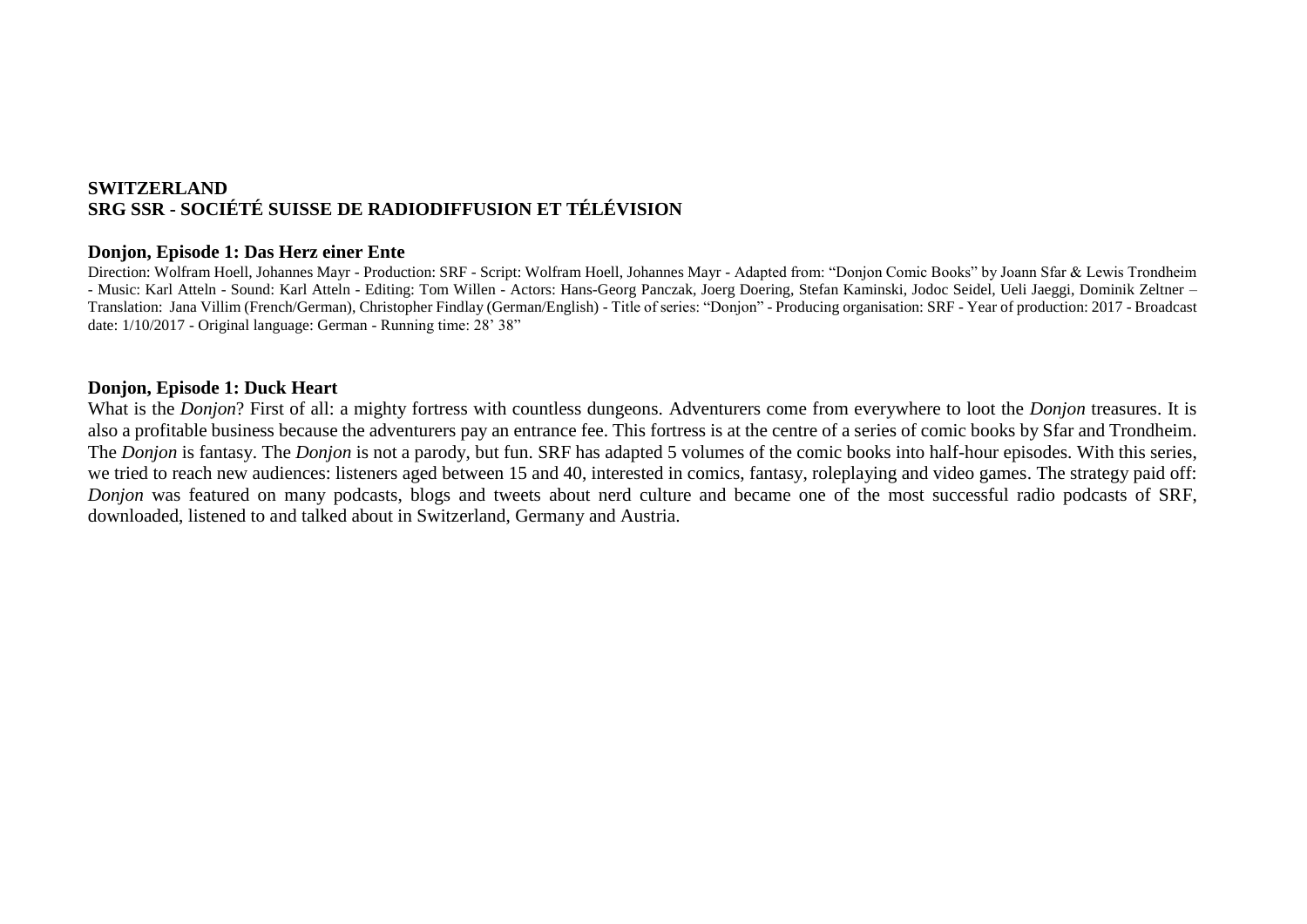## **UNITED KINGDOM BBC - BRITISH BROADCASTING CORPORATION**

#### **Jenny Lomas**

Direction: Sally Avens - Production: Sally Avens - Script: David Eldridge - Sound: Anne Bunting, Jenni Burnett - Actors: Jenny: Amanda Hale; Oliver: Max Bennett; Anna: Monica Dolan Lev; Michael: Peter Sullivan; Christos: Peter Polycarpou; Maria: Sanchia McCormack; Ian: Sam Clemmett - PC: Fergus Dufton - Producing organisation: BBC Radio Drama - Year of production: 2017 - Broadcast date: 12/2/2017 - Original language: English - Running time: 75'

#### **Jenny Lomas**

Jenny is a solicitor working on a child protection case with implications reaching beyond the UK, when inexplicable things start to happen. A tracker is found on her car; her flat is broken into but nothing is stolen; a detective who visits claims to be from counter-terrorism. Her email account and her phone seem to be tampered with, but nobody will believe her. As Jenny becomes increasingly isolated, she starts to doubt her own sanity. Is she being watched or is it all just coincidence? Award-winning Writer David Eldridge's psychological thriller explores genuine fear and corrosive paranoia, questions our blind faith in modern technology, and captures the febrile nature of living in a post-truth world devoid of both moral and material fact.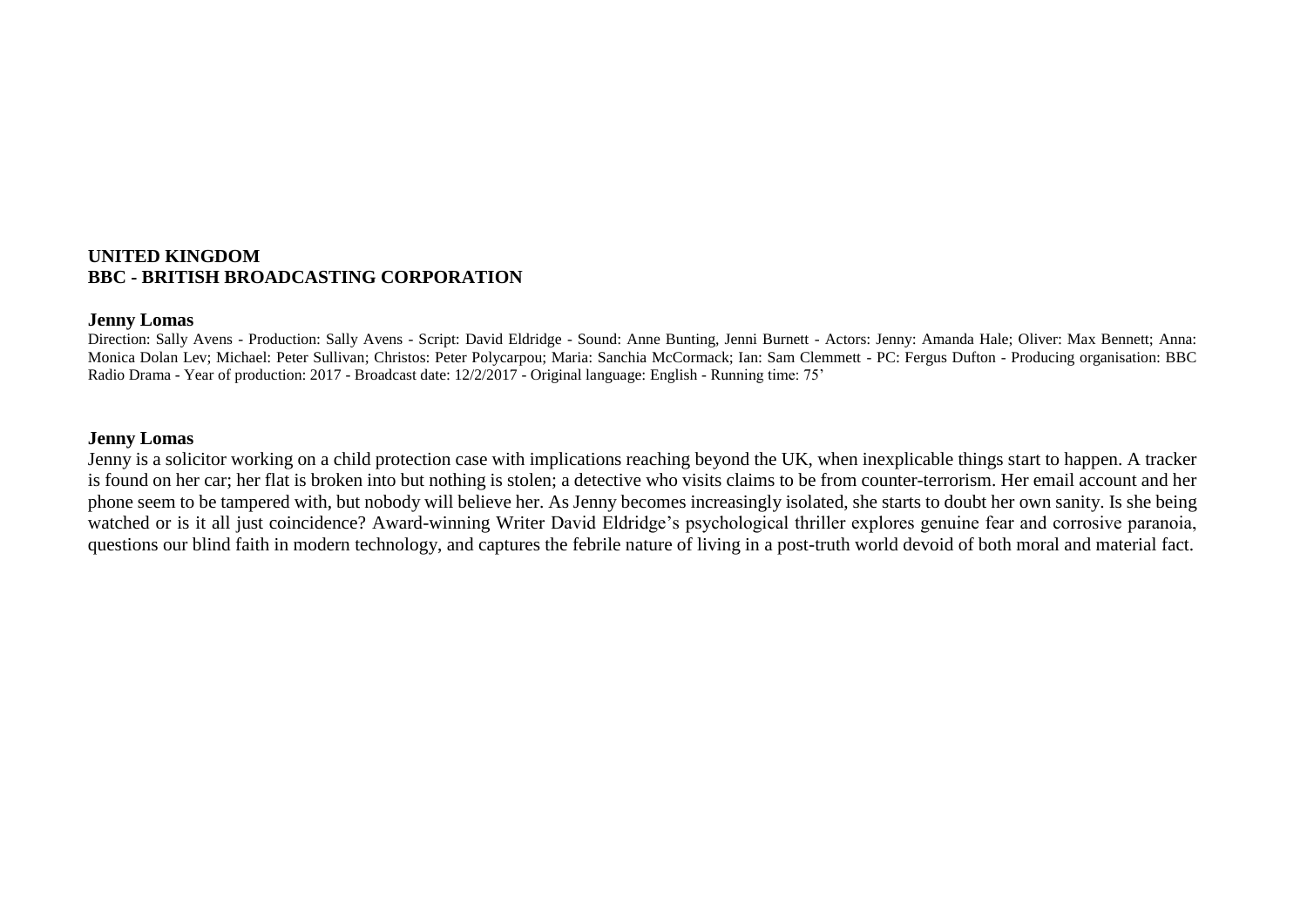# **RADIO DOCUMENTARY AND REPORTAGE**

## **AUSTRALIA ABC - AUSTRALIAN BROADCASTING CORPORATION**

#### **A Portrait of a Foster Family**

Direction: Kirsti Melville - Production: Kirsti Melville - Script: Kirsti Melville - Editing: David Le May - Year of production: 2018 - Broadcast date: 5/3/2018 - Original language: English - Running time: 28' 20"

#### **A Portrait of a Foster Family**

Meet the Greenocks: mum Sharon, dad Kim and their three "biohazards" plus their own kids Campbell, Scarlett and Juliet. They took in their first foster child seven years ago, oblivious to the joy, the grief, the chaos and the worry it would bring to their home. Their life is colourful and utterly chaotic, but full of love and happiness. It's all written onto the family dining table. Literally. A free-for-all of love messages, drawings and inclusiveness. Nevertheless, it isn't always sunshine and rainbows. When you take in a foster child (or four!), you're also taking on trauma, heartbreak, challenging behaviours and complex relationships with government departments and birthparents. In addition, as you'll hear, you never know what's going to happen next.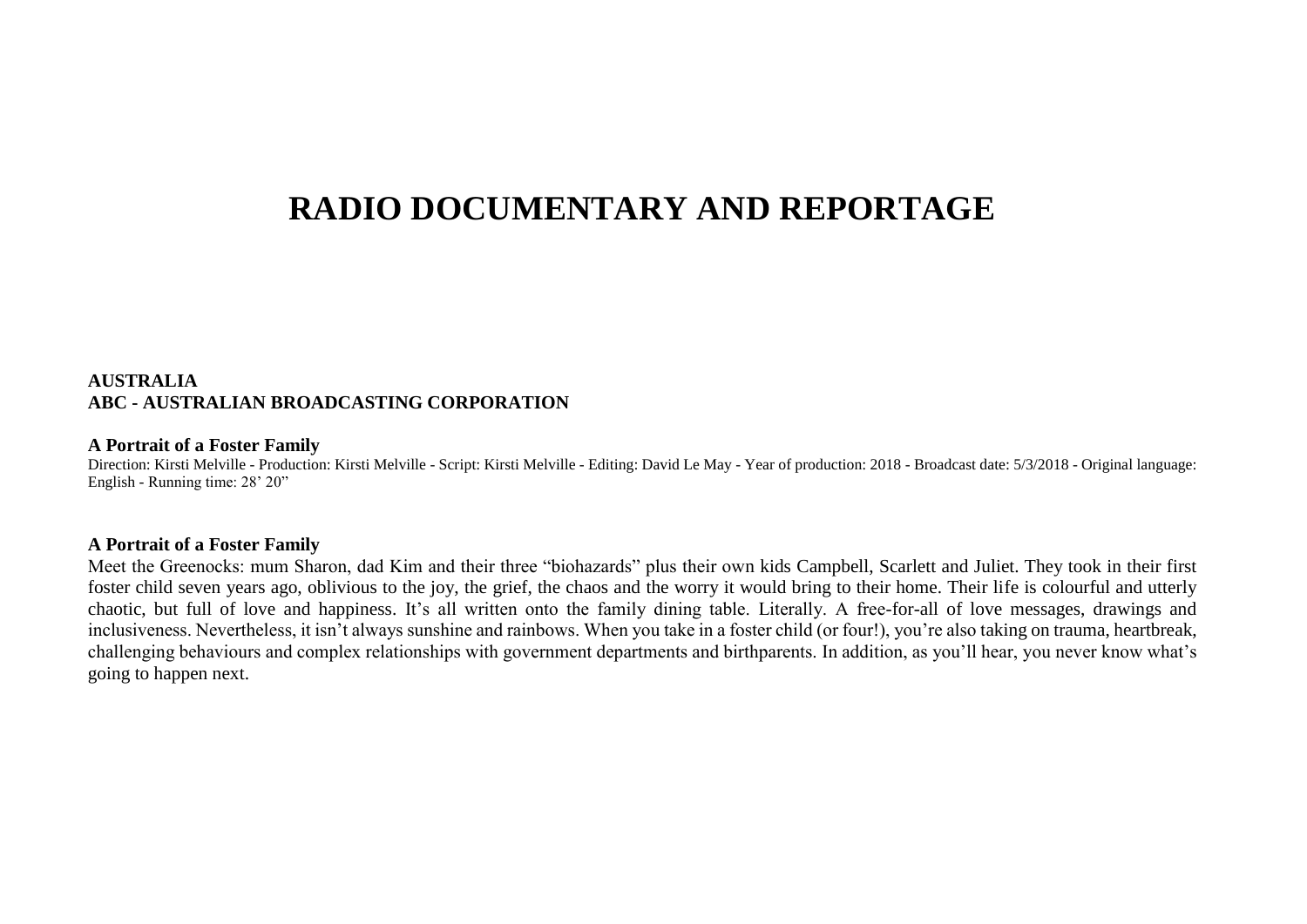## **AUSTRALIA ABC - AUSTRALIAN BROADCASTING CORPORATION**

#### **Sunda Sway**

Direction: Kieran Ruffles - Production: Miyuki Jokiranta - Script: Kieran Ruffles - Music: Robi Rusdiani, King Abbah Ugi, Kieran Ruffles - Sound: Kieran Ruffles - Editing: Carey Dell - Actors: Gustaff Harriman Iskandar - Teguh Permana, Robi Rusdiana - Producing organisation: Australian Broadcast Corporation - Year of production: 2016 - Broadcast date: 7/10/2016 - Original language: English - Running time: 25' 34"

#### **Sunda Sway**

High in the mountains of West Java, Indonesia, is the village of Ciptagelar, one of the last remaining traditional Sundanese kingdoms. *Sunda Sway* journeys deep into the rainforest to meet the Sunda, a community whose ties to their agricultural traditions are still strong. Each August they hold a rice harvest festival to express their gratitude following a successful season, in an explosion of food and traditional music. However, this ancient village lives very much in the present. Interspersed between the epic two-day-long historical ballad, performances are given by death metal choirs, while there is also a parade of West Javanese free jazz. Finally, the King announces where the villagers will move to next and the entire village then uproots and finds a new place to harvest for another year. The location of their next home is said to come to the King in a dream.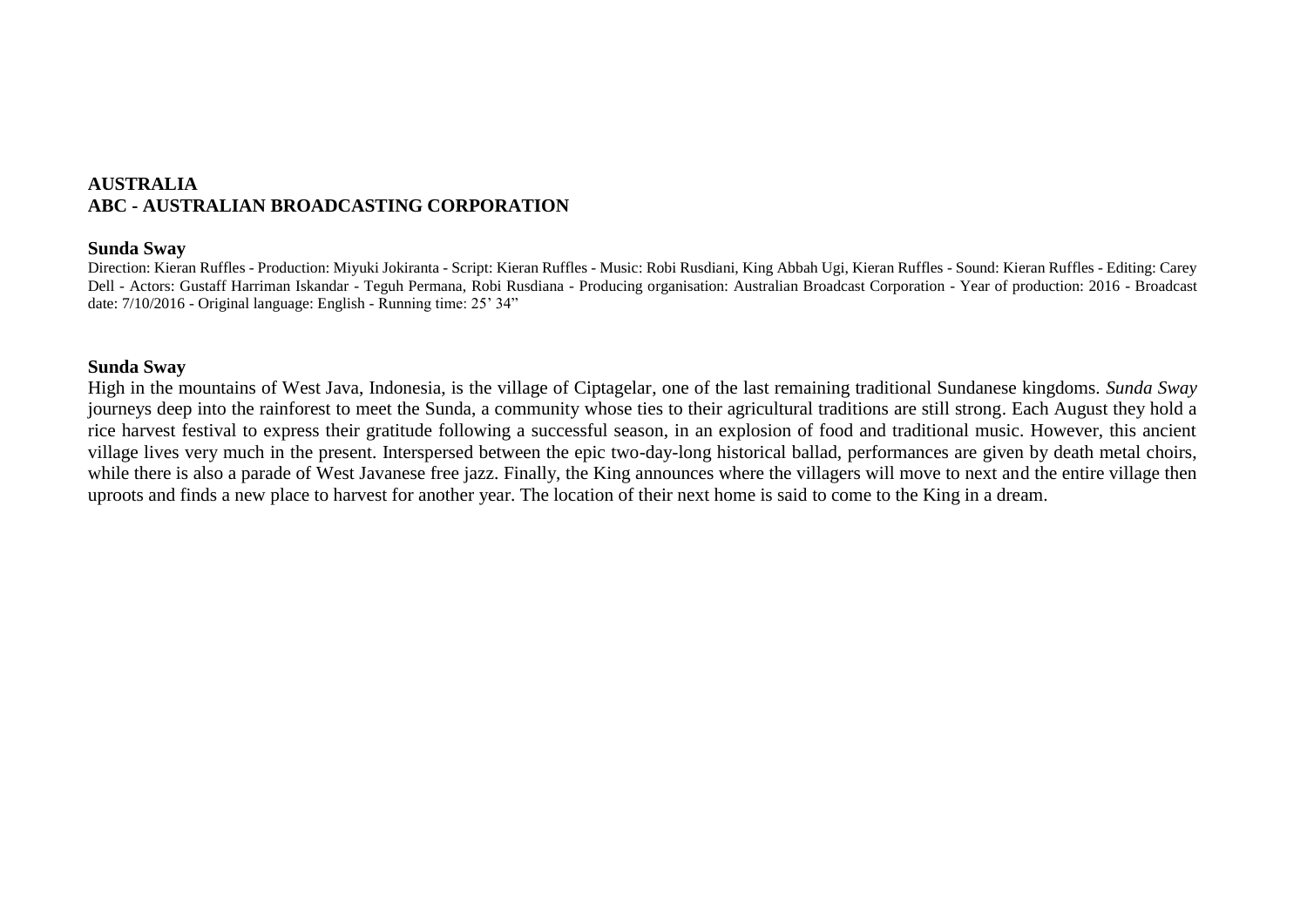# **BELGIUM VRT - VLAAMSE RADIO EN TELEVISIEOMROEP**

#### **De sporen van Claus**

Direction: VRT - Production: Klara - Year of production: 2018 - Broadcast date: 11/3/2018 - Original language: Dutch - Running time: 60'

## **On Claus' Trail**

We found our first answer by asking young theatre artists how fragments of Author Hugo Claus' work should sound today and letting them develop this. Secondly, we wanted to tell the story of the writer's life and use the opportunity to walk down memory lane with some of his friends. We also focused on several themes: his sensual love poetry, his colourful youth as fictionalised in his greatest novel *The Sorrow of Belgium*, and his subtle language strategies. We told the story by creating a dialogue between their observations and what Hugo Claus himself said on the subject during his life, as revealed in a vast archive. At the same time, we realised that a writer's impact extends beyond the content of his work. Consequently, we tried to broaden the scope of our audience by including young people, students, and anonymous readers.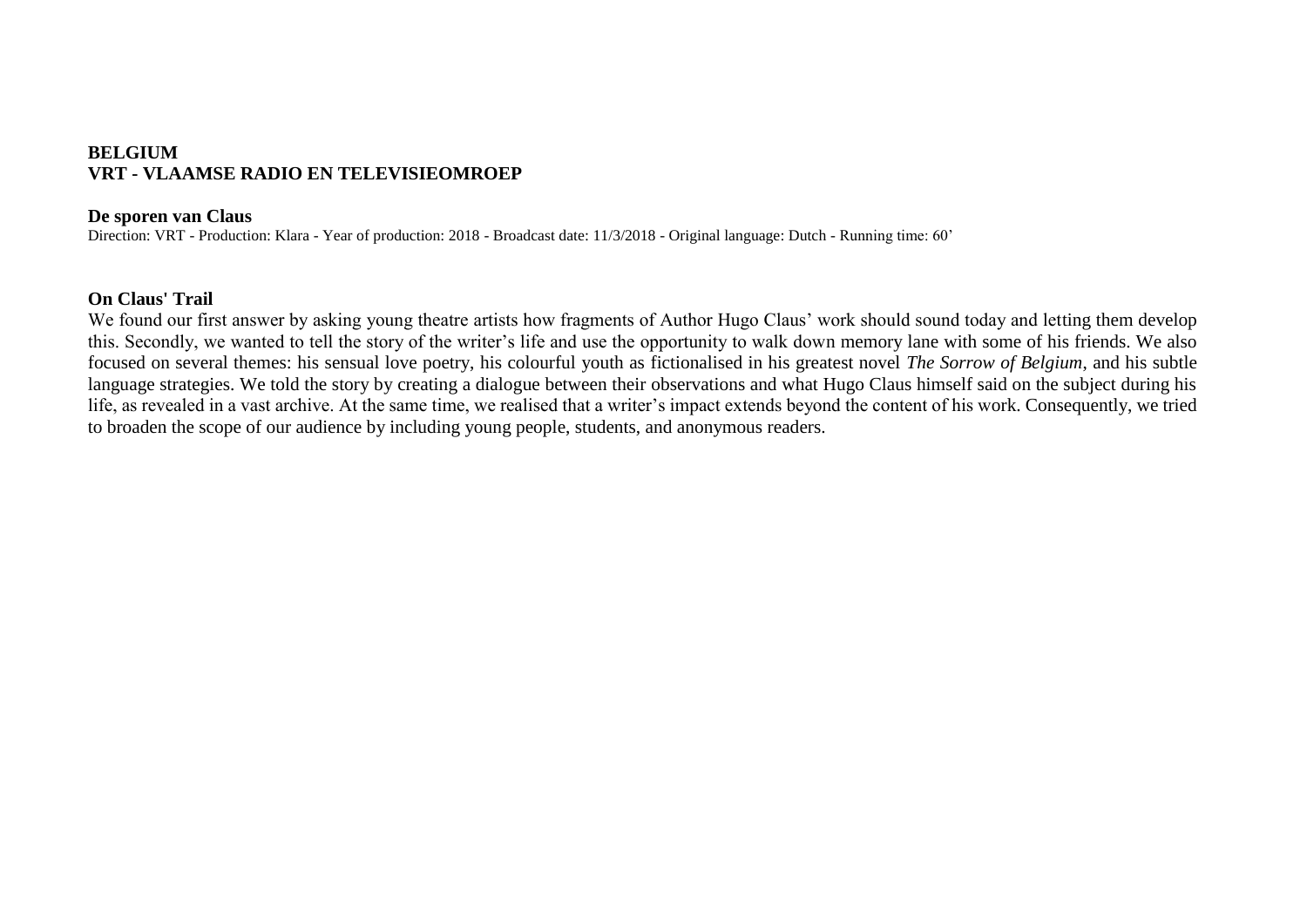## **CZECH REPUBLIC CZCR - CZECH RADIO**

#### **Kazeta**

Direction: Maria Balabas, Brit Jensen - Year of production: 2017 - Broadcast date: 14/12/2017 - Original languages: Czech, English - Running time: 21' 12"

## **The Cassette**

*The Cassette* is a feature dealing with the East-West gap as perceived by one of the "children" of the Revolution of 1989. A story of isolation and search for a sense of belonging, in one's private life, as well as in the "life" of a country. One day Maria finds herself in a rather peculiar situation: drinking a cup of coffee in a cafe in Bucharest with legendary musician Bill Drummond while he is doing an interview with her! Maria is Romanian. She grew up in a Ceausescu-built Bucharest suburb and then had the good luck to escape the dusty, communist-ridden country thanks to the '89 Revolution that opened up borders. But now she is back. Working in public radio for a morning music show while trying to figure out what her place is in Romania… and possibly what Romania's place is in the world.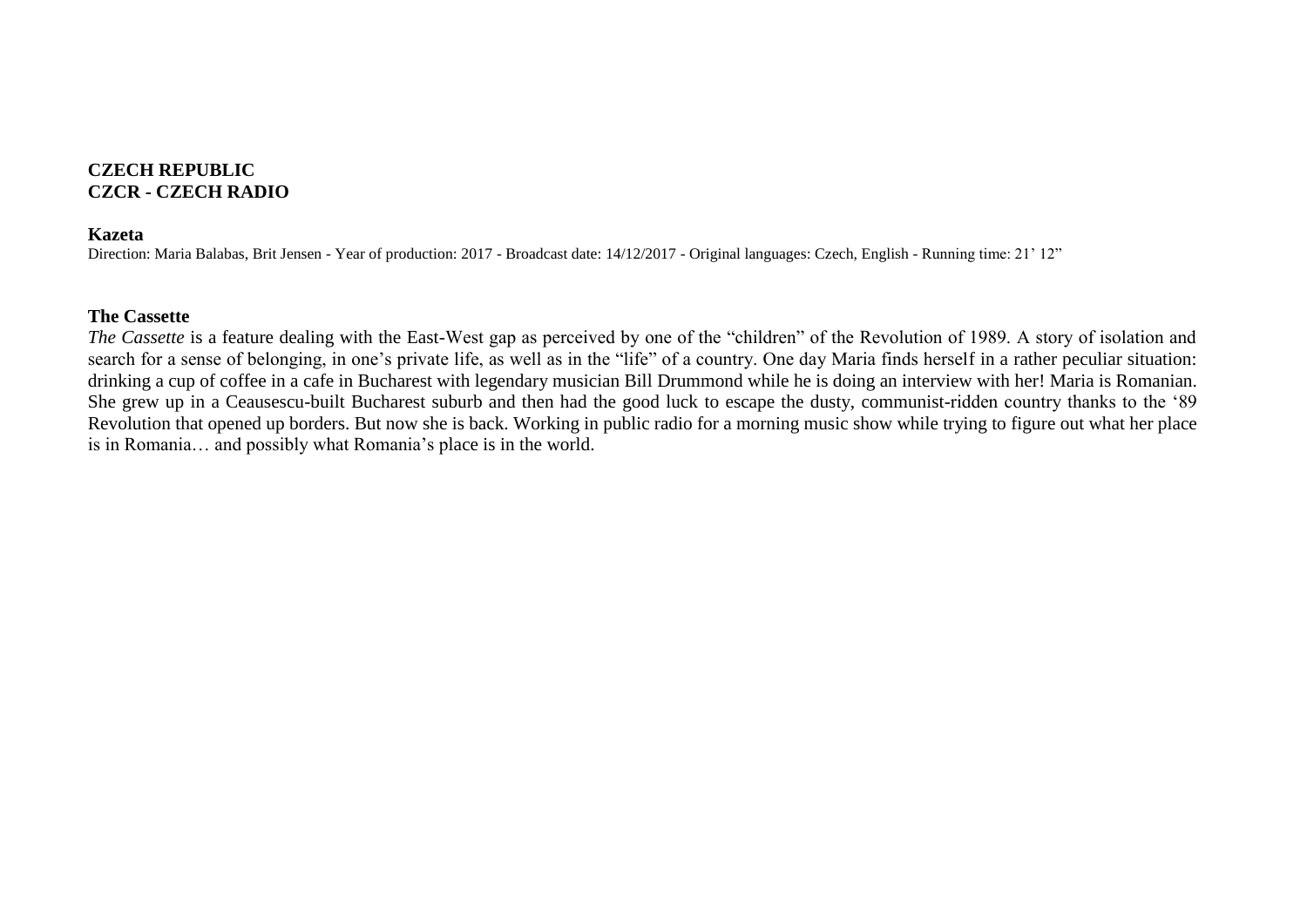## **DENMARK DR - DANMARKS RADIO**

#### **Manden uden skygge**

Direction: Jacob Grosen, Thomas Vinther Larsen - Production: Jacob Grosen, Thomas Vinther Larsen - Script: Jacob Grosen, Thomas Vinther Larsen - Sound: Jacob Grosen, Thomas Vinter Larsen - Editing: Jacob Grosen, Thomas Vinther Larsen - Producing organisation: DR – Danish Broadcasting Coorporation - Year of production: 2018 - Broadcast date: 20/5/2018 - Original language: Danish - Running time: 50'

#### **The Man without a Shadow**

Deep inside the Greenlandic inland ice lie the remains of the underground military base Camp Century, which the United States secretly build during the Cold War. Now global warming threatens to expose its environmentally harmful waste and Denmark is responsible for cleaning it up. The base and the United States' plans for it have always been surrounded by secrecy, but in this documentary, we can reveal that Denmark for years had a man in a top secret position at the base. The Americans called him *The Man without a Shadow* and he is now ready to tell his story for the first time. In this documentary, DR is in search of new knowledge about Camp Century.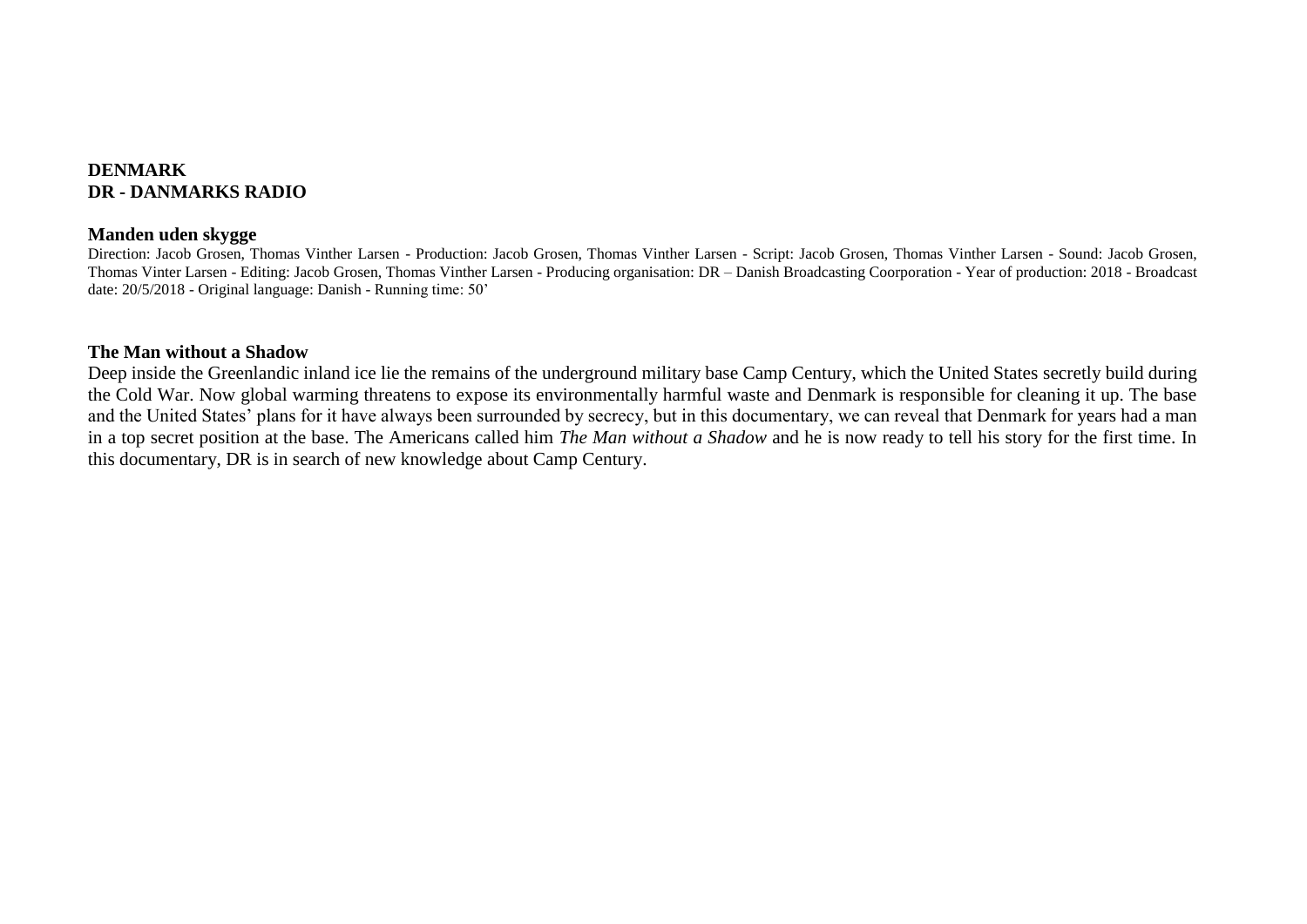## **FRANCE ARTE RADIO /ARTE FRANCE**

## **Wilfried**

Direction: Mehdi Ahoudig - Production: Silvain Gire - Script: Isabelle Coutant - Music: Samuel Hirsch - Sound: Samuel Hirsch - Editing: Mehdi Ahoudig - Producing organisation: ARTE Radio - Year of production: 2018 - Broadcast date: 31/5/2018 - Original language: French - Running time: 50'

## **Wilfried**

A street gang boss in Villiers-le-Bel, Wilfried spoke with detachment about his delinquent past, his childhood and his desire to get away by buying a house across the street from the blocks where he grew up. Just as he was getting out of the hood, the hood caught up with him. From that moment on, the planned profile of Wilfried morphs into an investigation into his death.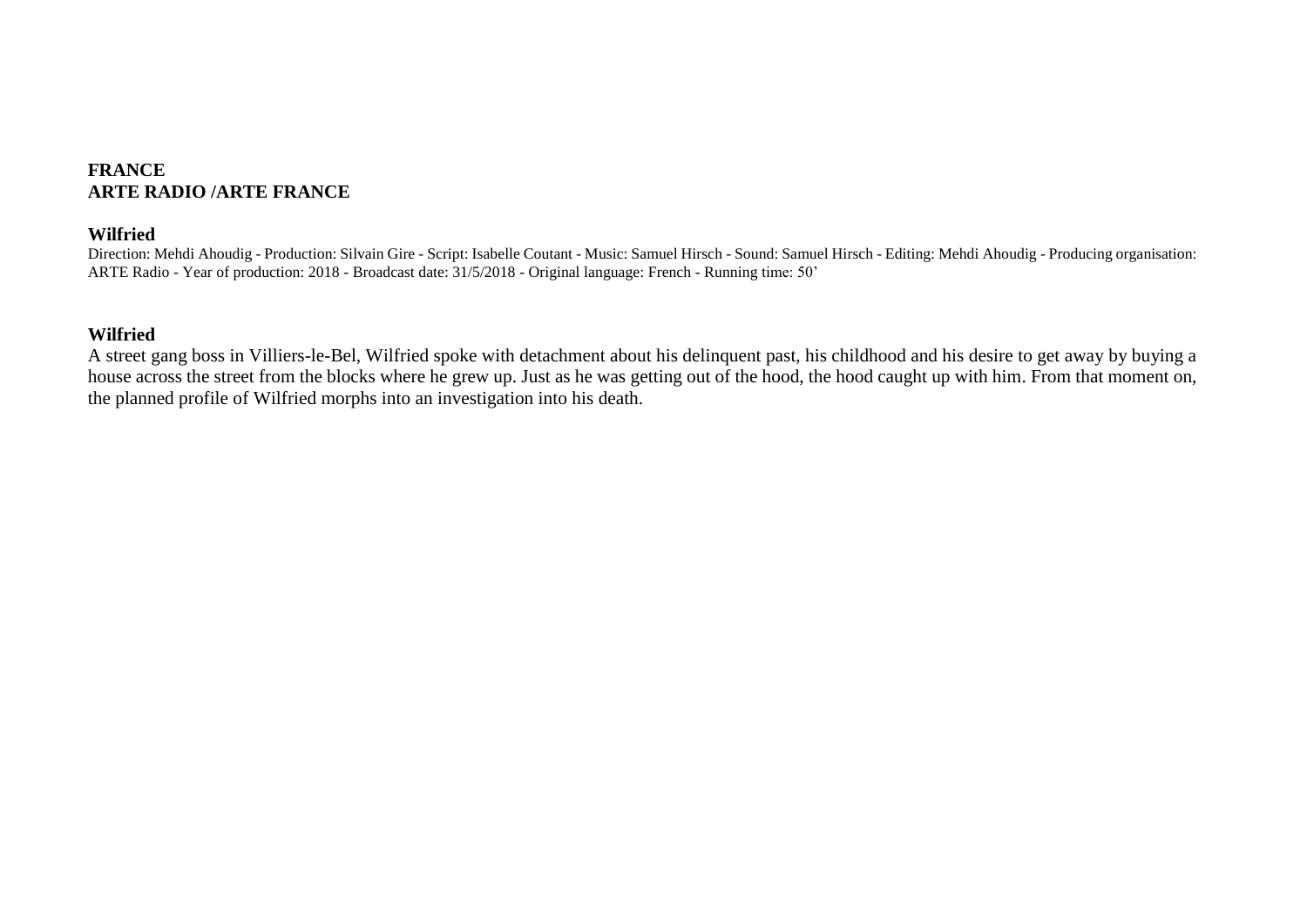## **FRANCE ARTE RADIO /ARTE FRANCE**

#### **L'autre mère**

Direction: Silvain Gire - Production: Silvain Gire - Script: Mathilde Guermonprez - Music: Samuel Hirsch - Sound: Samuel Hirsch - Editing: Mathilde Guermonprez - Producing organisation: ARTE Radio - Year of production: 2017 - Broadcast date: 11/10/2017 - Original language: French - Running time: 30' 41"

#### **The Other Mother**

Mathilde must adopt the child she had with her partner. Since Marriage Equality legislation has been passed, it is the only way the "other mother", the non-biological one in a homoparental family, can obtain legal status over the child she wanted, nurtured, cares for. However, in the autumn of 2013, nobody really knew the procedure. Overcoming the obstacles on this private and political odyssey (bureaucracy, police house calls and tensions within the couple) reveals deep-buried anxieties about being a parent.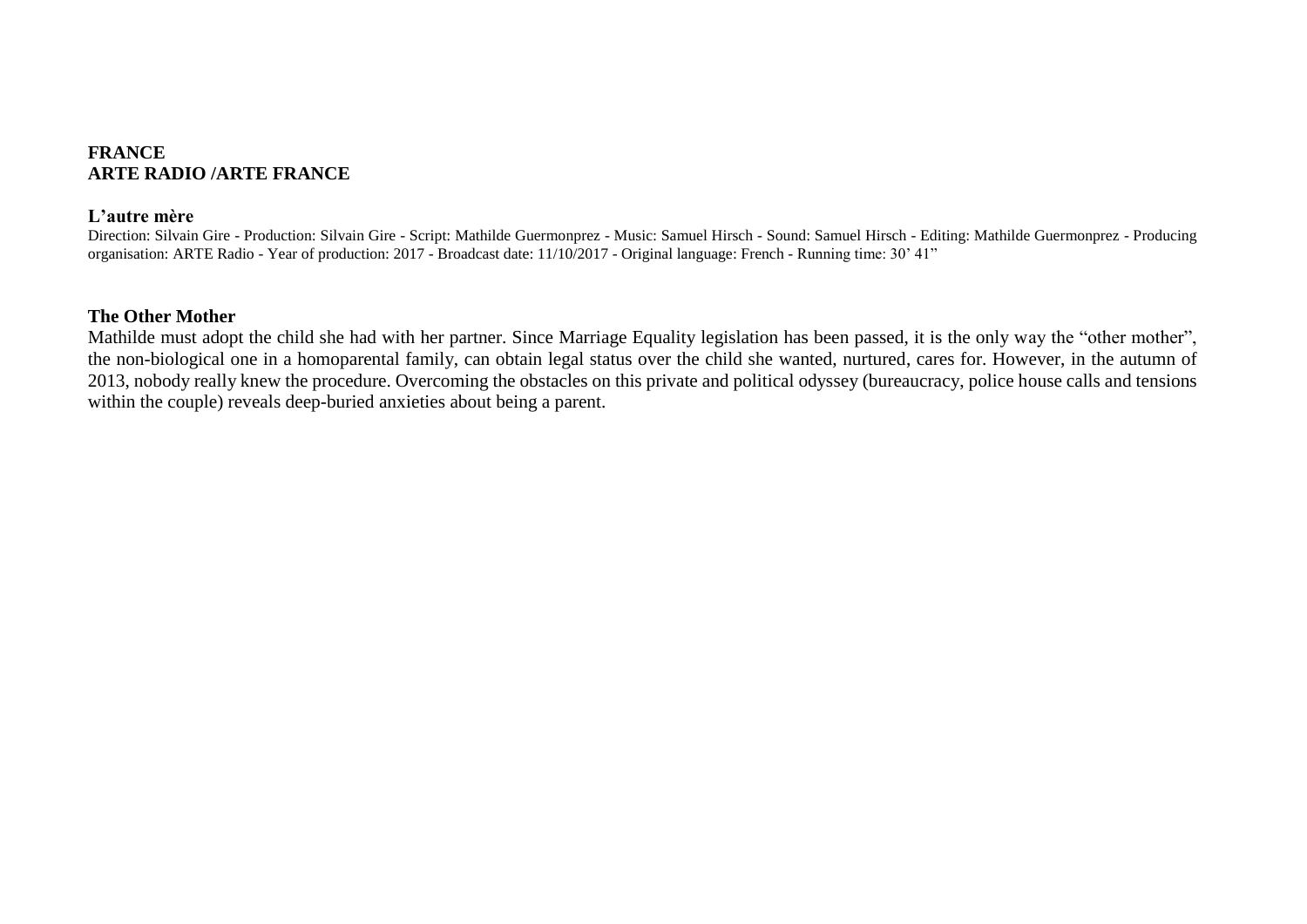# **ITALY RAI - RADIOTELEVISIONE ITALIANA**

#### **Il Sottosopra**

Direction: Gianluca Stazi - Script: Gianluca Stazi, Giuseppe Casu - Sound: Gianluca Stazi - Editing: Gianluca Stazi - Daria Corrias, Fabiana Carobolante - Producing organisation: Tratti Documentari - Coproducing organisation: Rai Radio3 - Year of production: 2018 - Broadcast date: 30/4/2018 - Original language: Italian - Running time: 35'

## **The Upside Down**

The age of mining is preserved in flooded tunnels midst the remains of mining villages, in the red waters flowing through dunes, in the choice of a boss, the voice of a carbide lamp, an old magnetic tape. Darkness, pay, danger, water, wagon, laundry, explosive, fear, drill, the Bedaux system, job, stopwatch, shift, tunnel, mineral, well… are just some of the words that inhabit this past, hearing the sound of which leads to a sense of "Us", to pride in our work and an irrepressible desire to leave something good behind for our children. If nothing else, it is the story of who we once were.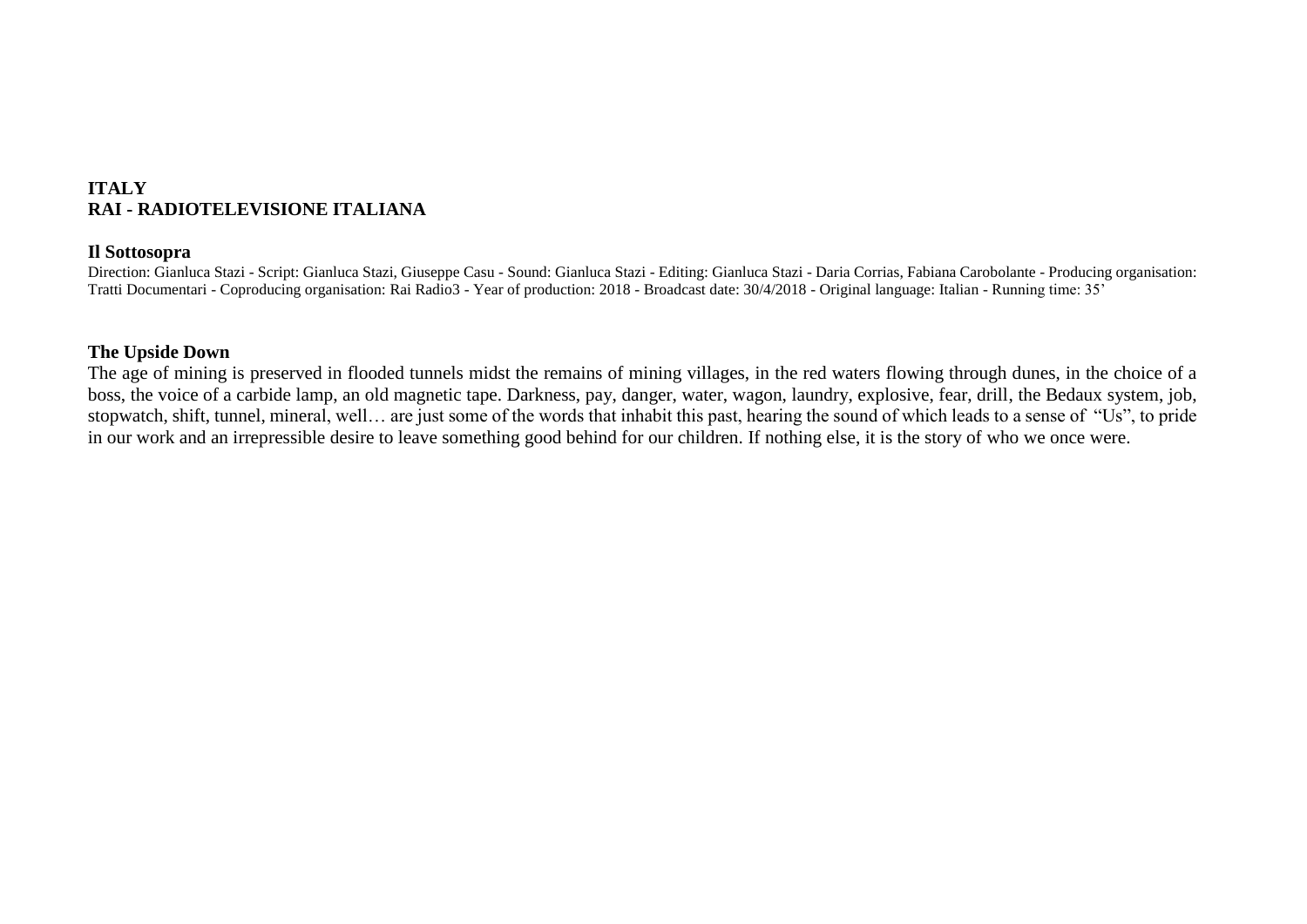## **SWEDEN SVERIGES RADIO**

## **Kidnappad av al-Qaida**

Direction: Fernando Arias, Ylva Lindgren - Production: Fernando Arias, Ylva Lindgren - Script: Fernando Arias, Ylva Lindgren - Music: Fernando Arias, Ylva Lindgren - Sound: Ylva Lindgren, Fernando Arias - Editing: Ylva Lindgren, Fernando Arias - Producing organisation: Swedish Radio - Year of production: 2017 - Broadcast date: 24/9/2017 - Original language: Swedish - Running time: 102' 10"

# **Kidnapped by al-Qaeda**

"*He nervously looks over his shoulder as he slips out of the camp. If they spot him, they will probably use an AK47 to shoot and kill him. From now on, his only companion and partner is going to be the darkness of the desert night. But despite the risk, he is sure that escaping is his only chance to survive*". Johan Gustafsson was kidnapped in 2011 by al-Qaeda in the Islamic Maghreb. He was held captive for five years and seven months. This is a unique insight into Mr. Gustafsson's life and his fight for survival during time spent in captivity in the vast desert of Mali. It is also the story of the struggle of his family, fighting for his release while trying to cope and somehow move on with their lives in Sweden.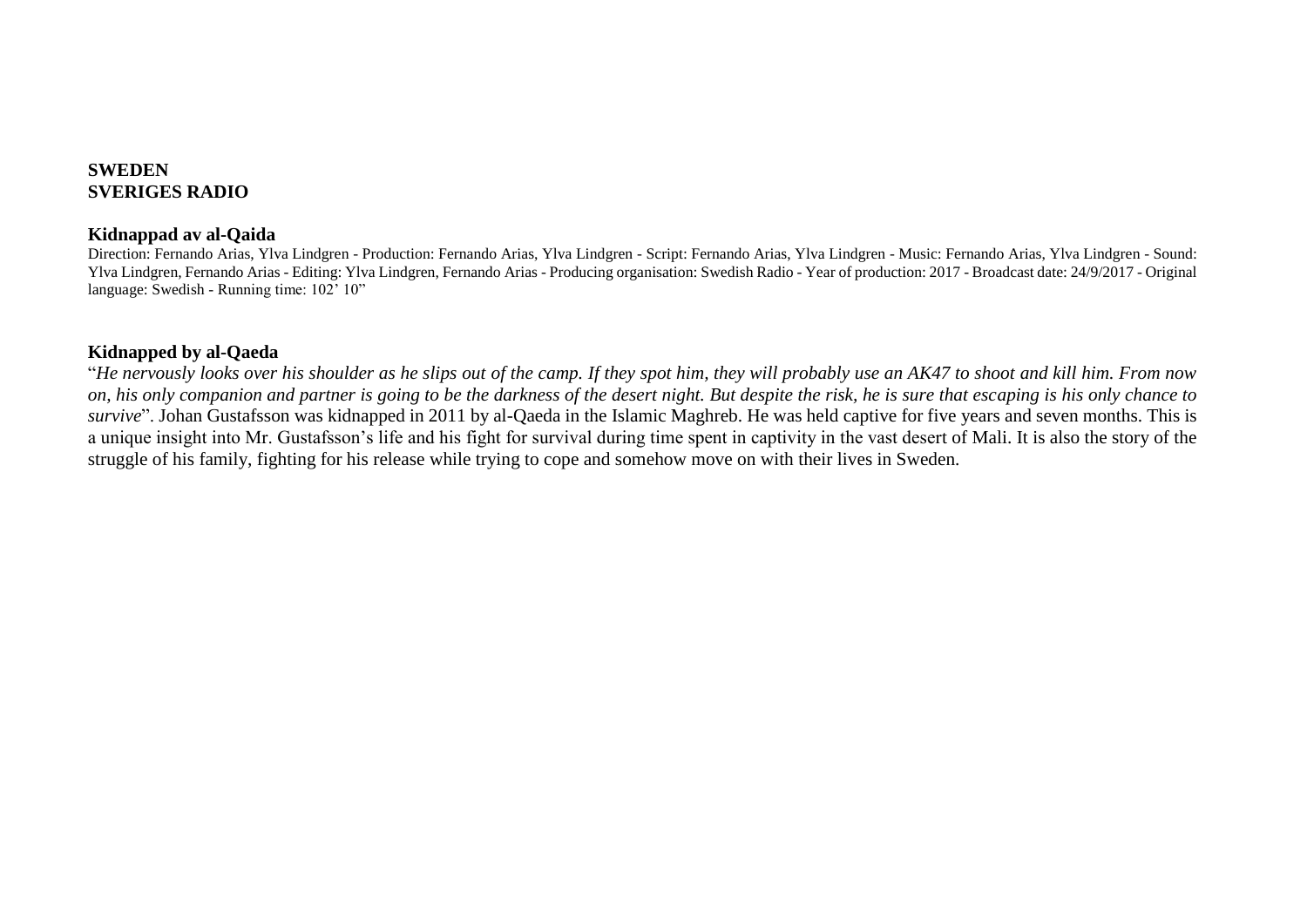# **SWITZERLAND SRG SSR - SOCIÉTÉ SUISSE DE RADIODIFFUSION ET TÉLÉVISION**

## **Les évadés du Spitzberg**

Direction: David Collin - Production: David Collin - Year of production: 2017 - Broadcast date: 29/10/2017 - Original language: French - Running time: 59' 28"

## **Escape from Spitsberg**

In the words of Milton, a chaos of stones and ice evokes the formless void between the empires of life and death. At the heart of the Arctic Ocean, mid-way between Norway and the North Pole, the island of Spitsberg is a far-flung place that is conducive to radical experiences and immersion. How many boats have been lost in this treacherous sea that has not a single lighthouse? Captain Benjamin Ruffieux invites three artists (Marylaure Décurnex, Laure Akkash and Steve Fragnière) to experience these desolate polar expanses aboard the *Knut*, a 49-foot sailing boat. The strange adventure that follows sees the characters move out of their comfort zones to enter this hidden world and push back the boundaries of art.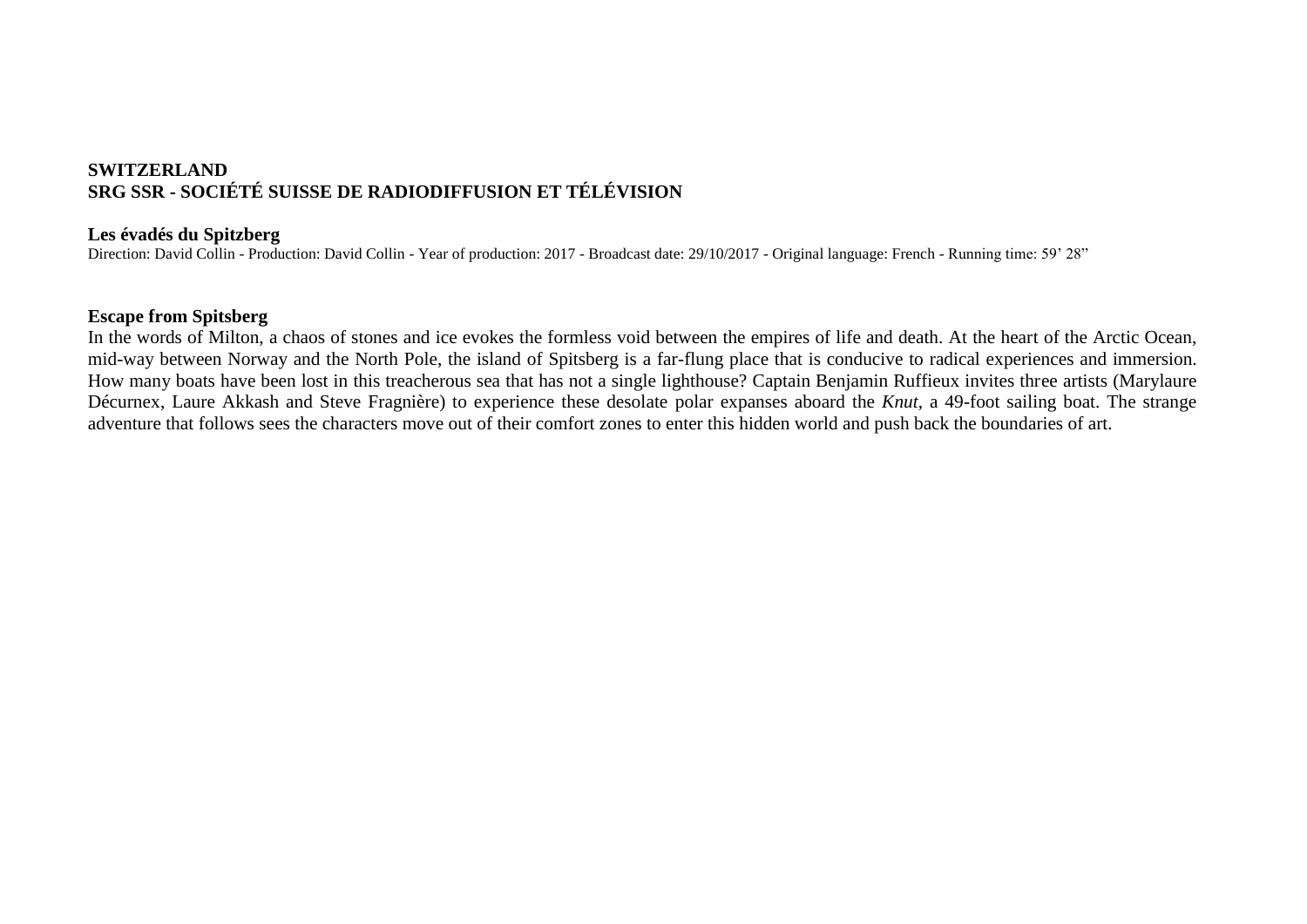## **UNITED KINGDOM BBC - BRITISH BROADCASTING CORPORATION**

#### **Meeting the Man I Killed**

Direction: Kim Normanton, Elizabeth Burke - Production: Kim Normanton, Elizabeth Burke - Script: Jonathan Izard - Music: Extracts from J. S. Bach: "Cantatas for Bass" - Sound: Jon Calver - Editing: Jon Calver - Presenter: Jonathan Izard - Producing organisation: Loftus Media - Coproducing organisation: BBC Radio 4 - Year of production: 2018 -Broadcast date: 10/4/2018 - Original language: English - Running time: 36' 41"

#### **Meeting the Man I Killed**

Jonathan Izard killed a man in a road accident. It wasn't his fault. Attempting to come to terms with what he has done, he sets out to get to know the man he has killed, Michael Rawson. Along the way, he meets other people who have also accidentally killed. In a profoundly moving interview, he talks to Maryann Grey, who accidentally killed a child 40 years ago. Together, they discuss their deep regret, their secret shame and guilt. As she says, "*Terrible things happen to good people. The world can be so capricious, we know that, but we try to forget it. When these accidents happen, they are reminders that we are only in partial control*". This programme together with the website we created have unleashed a torrent of responses from people who have never spoken out before.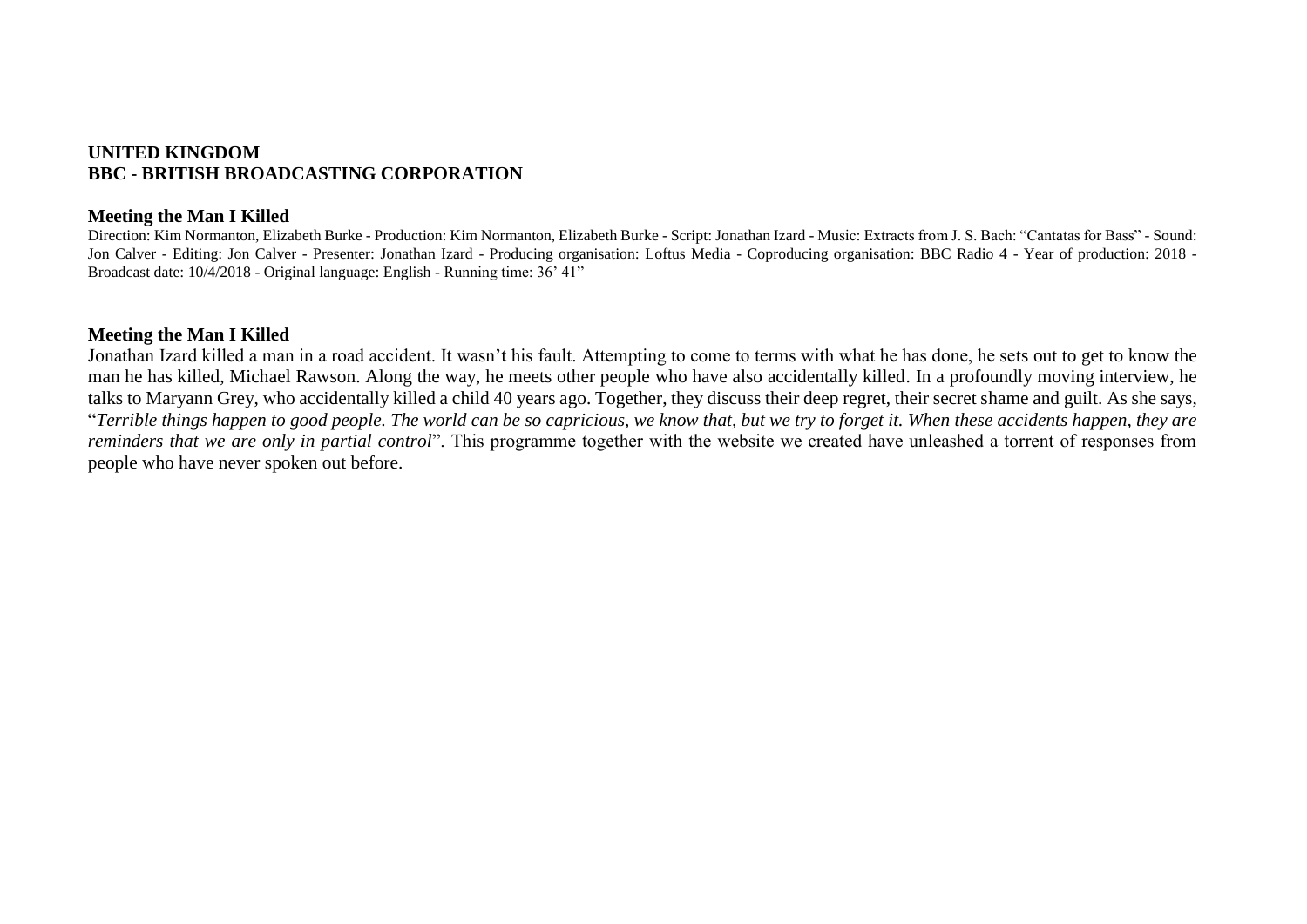# **TV PERFORMING ARTS**

## **BELGIUM VRT - VLAAMSE RADIO EN TELEVISIEOMROEP**

#### **Thomas speelt het hard**

Direction: Mieke Struyve, Tom Theunis - Production: Tessa Celie - Editing: Wannes Peremans, Neel Cockx - Presenter: Thomas Vanderveken - Year of production: 2017 - Broadcast date: 8/11/2017 - Original language: Dutch - Running time: 45'

#### **Give Me A Year**

It is the autumn of 2016 and Thomas Vanderveken embarks on a great adventure. He intends fulfilling his musical dream: to learn how to play Edvard Grieg's piano concerto in A minor and perform it accompanied by one of Belgium's finest orchestras, the Brussels Philharmonic. The television series *Thomas speelt het hard* shows how he has gone about this and whether or not he succeeds. During the six part series, we see Thomas making the necessary arrangements, preparations taking him to every classical music corner of Belgium and indeed the world.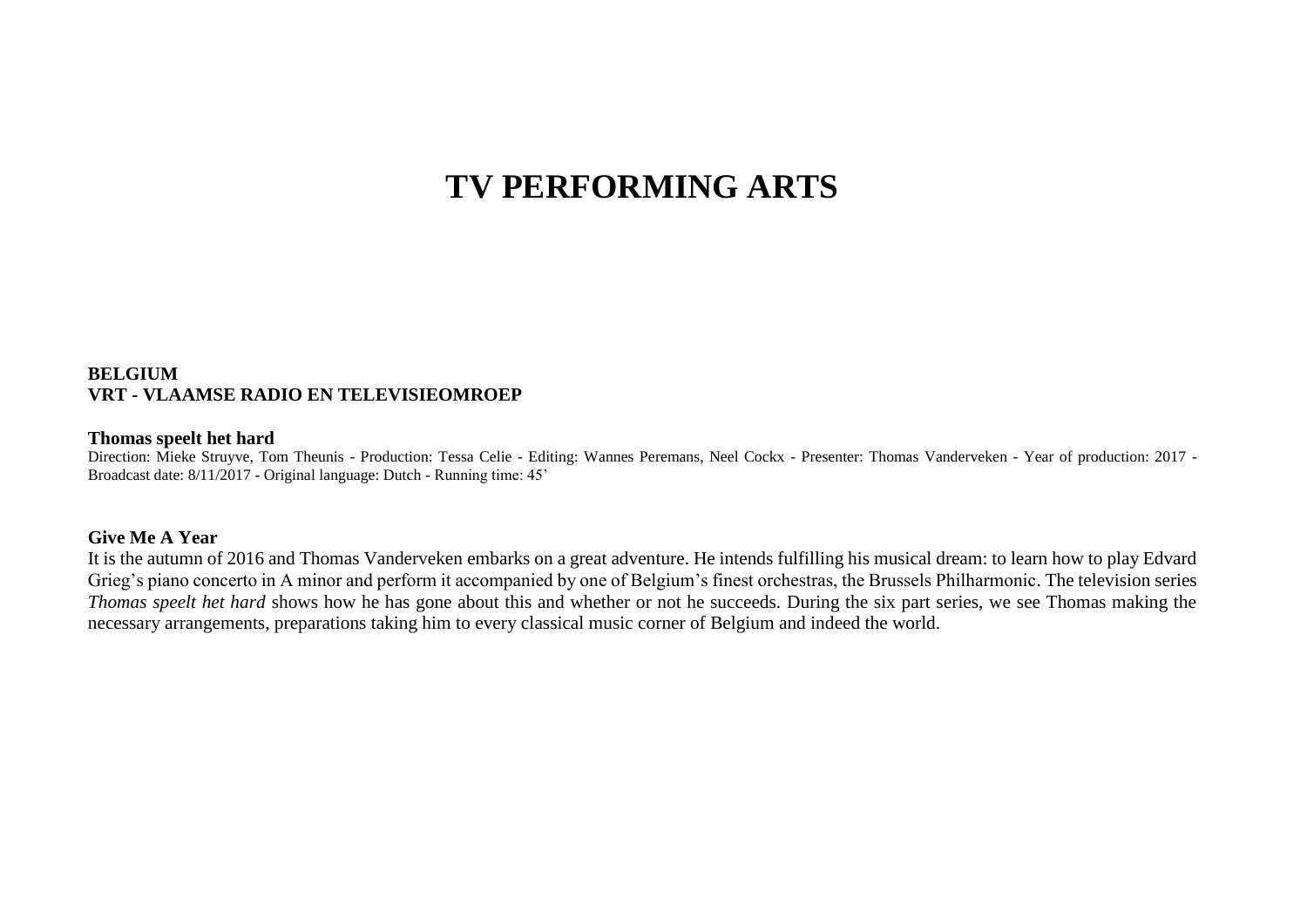## **FRANCE ARTE FRANCE**

#### **Gauguin, je suis un sauvage**

Direction: Marie Christine Courtès - Production: Sylvie Randonneix - Script: Marie Christine Courtès - Music: Nicolas Martin - Photography: Sarah Blum, Jean Philippe Joaquim, Marie Christine Courtès - Sound: Melissa Petijean, Laurent Lesourd - Editing: Camille Cotte, Nicolas Mifsud - Animation by Souad Wedell, Ludivine Berthouloux - Producing organisation: Nord-Ouest Documentaires - Coproducing organisations: ARTE France, RMN Grand Palais and Musée d'Orsay - Year of production: 2017 - Broadcast date: 29/10/2017 - Original language: French - Voiced over in: English - Sales: ARTE Sales - Running time: 52' 1"

## **Gauguin: I Am A Savage**

An Arts documentary skillfully combining archival material and animated sequences. How Self-Taught Painter and Sculptor Paul Gauguin left his wife, children and livelihood to devote his life to his art and then live a life in poverty, before exiling himself in Tahiti. An animated documentary, illuminated by his "*barbaric*" art. Post-impressionist Gauguin ranks alongside Cézanne and Van Gogh in the pantheon of modern art. He was also the driving force behind the School of Pont-Aven and the main inspiration for the Les Nabis Movement. Discover how his personal twist on impressionism left its indelible mark on art history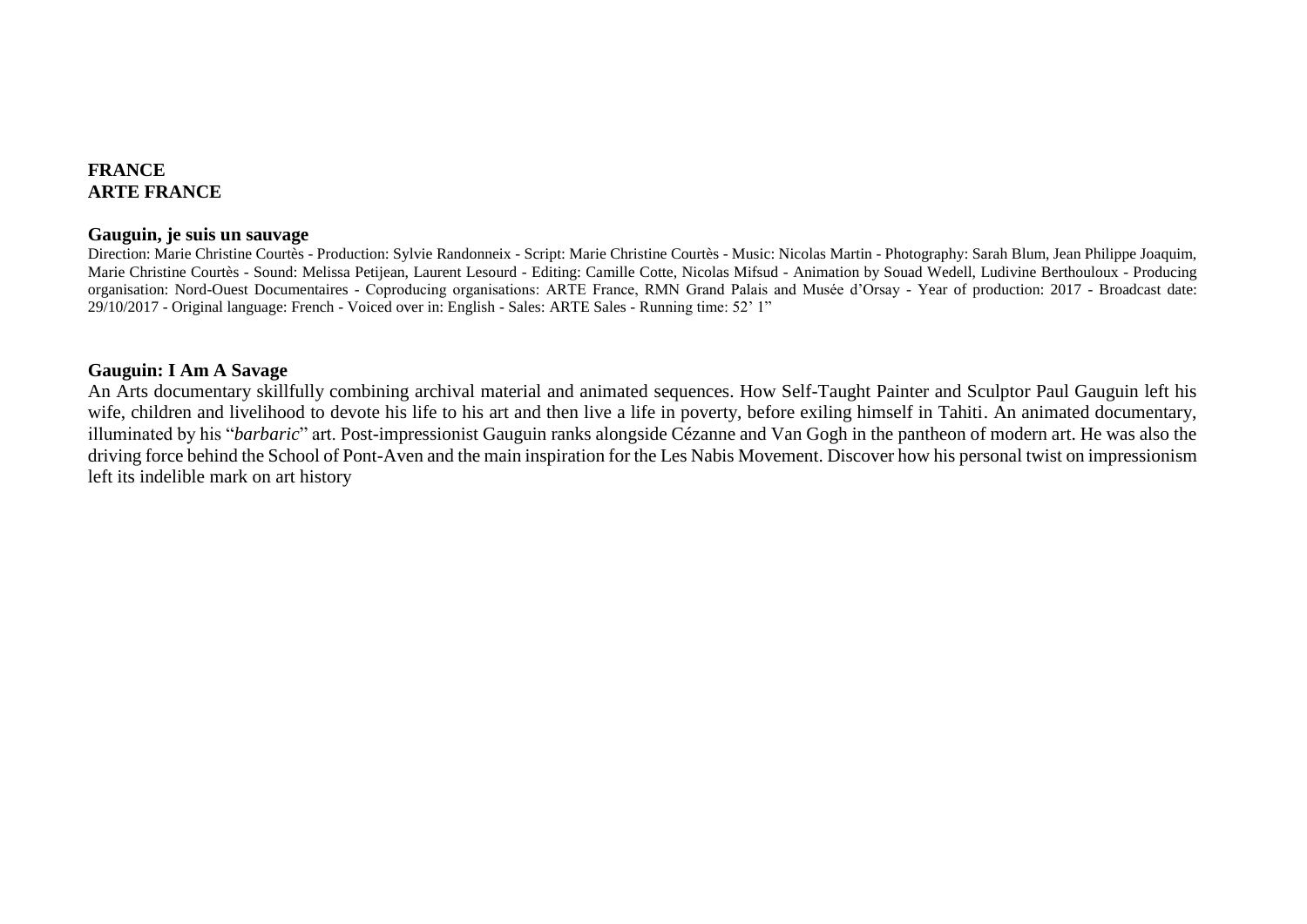# **FRANCE FRANCE 5**

## **#JR**

Direction: Serge July, Daniel Ablin - Production: Marie Genin - Script: Serge July, Antoine De Gaudemar - Music: Thomas Verovski - Photography: Eric Genillier, Lucas Millard - Editing: Isabelle Martin - Graphic Designer: Robin Gausse - Producing organisation: Folamour Productions - Coproducing organisations: With the participation of France Télévisions/FRANCE5 - Year of production: 2018 - Broadcast date: 25/2/2018 - Original language: French - Subtitled in: English - Sales: Folamour Productions - Running time: 52' 26"

## **#JR**

From the Palestinian wall to the US-Mexico border, he has stuck or exhibited giant photos on the walls of dozens of countries and associated hundreds of thousands of unknown artists with his projects. With the active collaboration of the artist himself, the documentary *#JR* tells the extraordinary adventure of this art activist, every one of whose spectacular works are clear expressions of humanism, pacifism or remembrance conveyed via his very strong involvement in social networks. For JR… art can help change the world.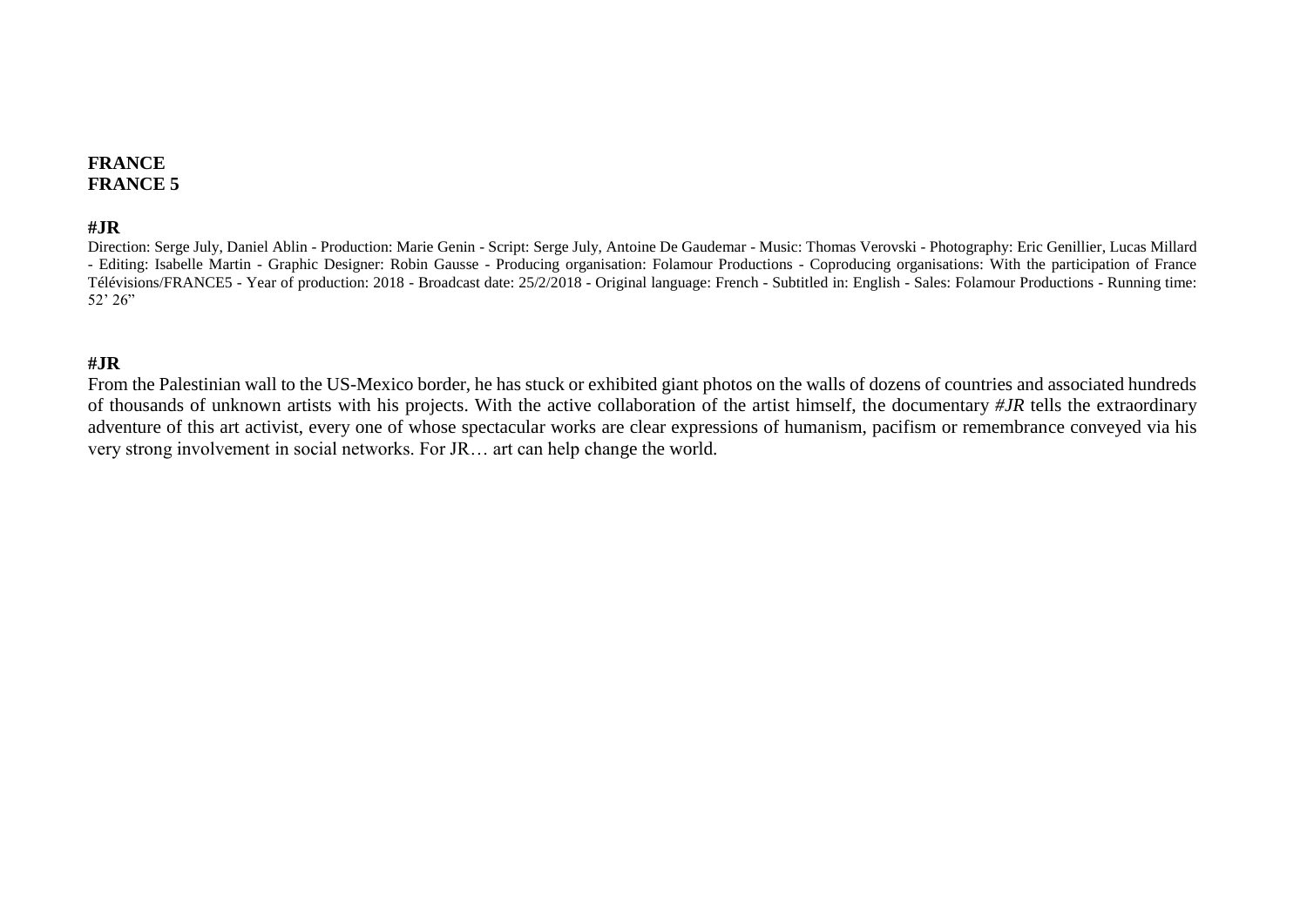# **GERMANY ARD - ARBEITSGEMEINSCHAFT DER ÖFFENTLICH-RECHTLICHEN RUNDFUNKANSTALTEN DER BUNDESREPUBLIK DEUTSCHLAND**

#### **Beuys**

Direction: Andres Veiel - Music: Ulrich Reuter, Damian Scholl - Photography: Jörg Jeshel - Editing: Stephan Krumbiegel, Olaf Voigtländer - Producing organisation: A Production of Zero One Film - Coproducing organisations: In co-production with Terz Film, SWR/ARTE (ARD) and WDR (ARD) - Year of production: 2017 - Broadcast date: 7/8/2019 - Original languages: German, English - Subtitled in: English - Running time: 107' 22"

#### **Beuys**

Beuys, the man with a felt hat and *Fettecke* (*Fat Corner*). Thirty years after his death, he still seems to be a visionary, way ahead of his time. Back then, he was trying patiently to explain how "*money shouldn´t be a commodity*." He knew that the money business would undermine democracy. However, there is more… Beuys' boxes, parleys, lectures in order to *Explain Pictures to a Dead Hare*. He asks with a grin "*do you want a revolution without laughter?*" His expanded concept of art leads him smack in the middle of a socially relevant discourse, even today. In a congenial montage of countless, previously untapped visual and audio sources, Director Andreas Veiel and his team have created a one-of-a-kind chronicle: *Beuys* is not a portrait in the usual sense, rather an intimate look at a human being, his art and world of ideas.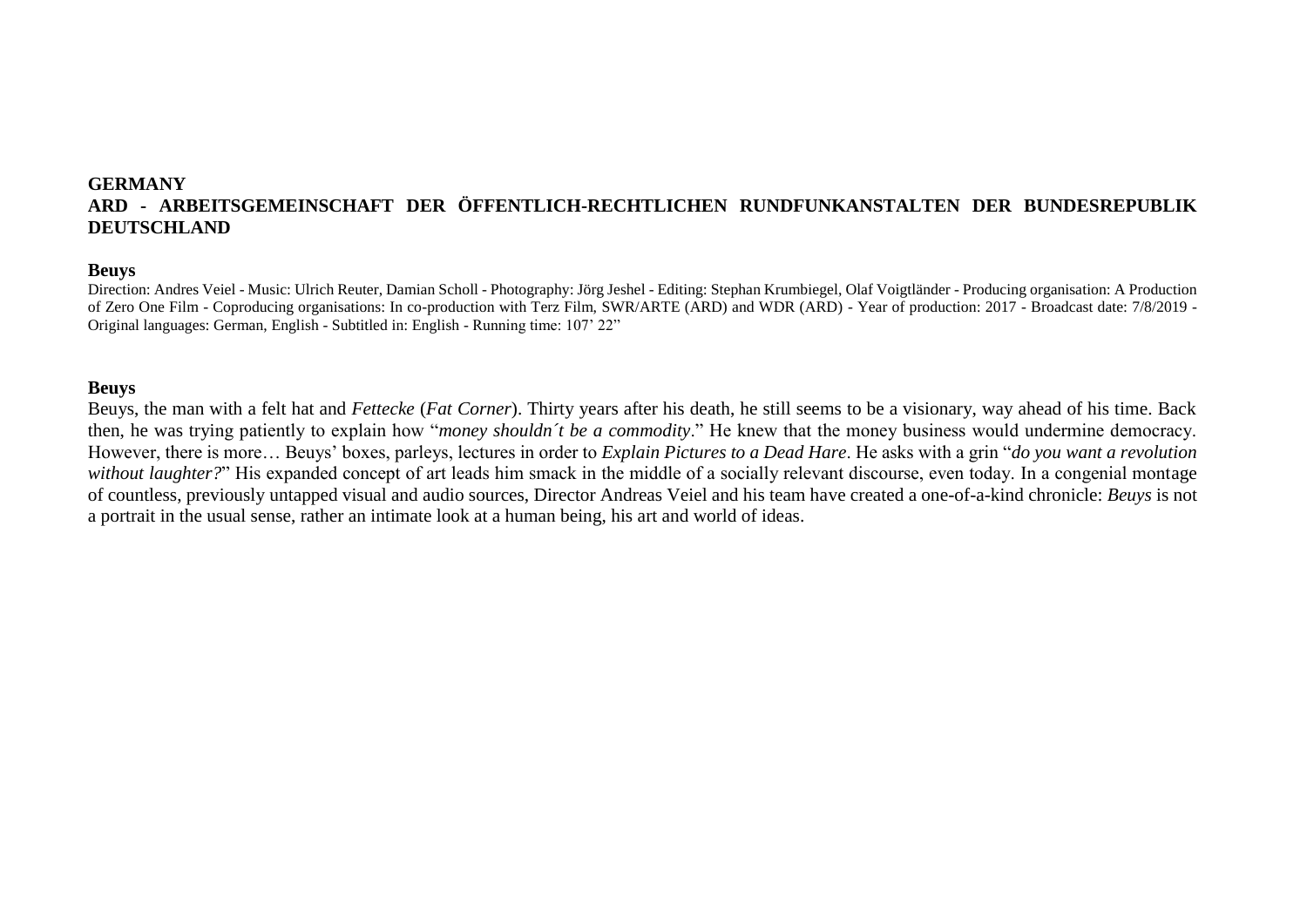# **ITALY RAI - RADIOTELEVISIONE ITALIANA**

#### **A modo mio**

Direction: Angelo Bozzolini - Script: Angelo Bozzolini - Producing organisation: Aut Aut Srls - Year of production: 2017 - Broadcast date: 11/5/2018 - Original language: Italian - Running time: 52'

## **My Way**

The programme speaks about men and women who, after having made some radical and painstaking choices, see the world from an unusual perspective: they don't seek confrontation, any kind of face-off, nor do they see any contradiction dictated by opportunism in their behaviour … rather we come to realise that their philosophic, artistic outlook or, quite simply their professional approach meets their individual need. They are men and women on a personal quest taking them to a special zone, an open space where their identity is to be found, where nothing is taken for granted. Somewhere where each one of us is quite unique, original.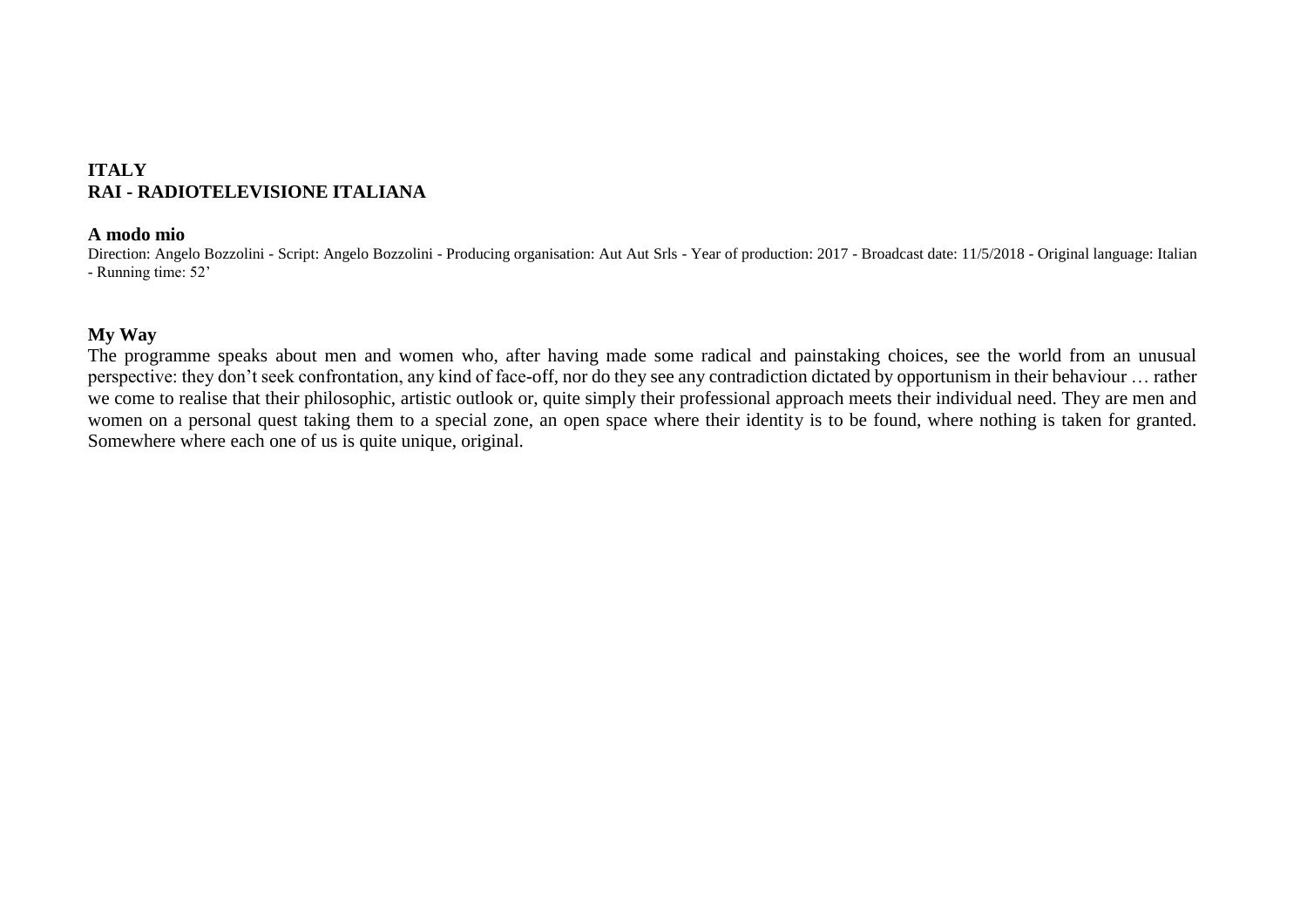# **JAPAN NHK - NIPPON HOSO KYOKAI**

#### **Creations from the Obscure**

Direction: Tomoya Ise - Production: Executive Producers: Nozomu Makino, Shinichi Ise, Hiroaki Fukushima - Music: Masato Nagahata - Photography: Hiroshige Mizuno - Sound: Designer: Yasuhiro Nagamine; Mixer: Takashi Oda - Video Engineer: Mayuna Naito - Year of production: 2018 - Broadcast date: 10/2/2018 - Original language: Japanese - Subtitled in: English - Running time: 59'

## **Creations from the Obscure**

He strikes the marker against paper, relentlessly, just like a woodpecker. From the dots, a voluptuous female form emerges. He is in his seventies and has been working on this unfinished scroll painting day and night for half a century. Sometimes he paints with fierce concentration, on others, in ecstasy. Art Brut stirs the emotions in ways not fully understood. Many of Japan's leading Art Brut creators also struggle with intellectual disabilities or mental disorders. Today, their reputation is growing worldwide. This art documentary starts from an exhibition in France in 2017 to follow the art of these phenomenal, yet largely unknown artists. Why do they create so tenaciously? It transpires that the very act of expression is life itself: the laughing, worrying, breathing, eating and even the excretion of our everyday experiences.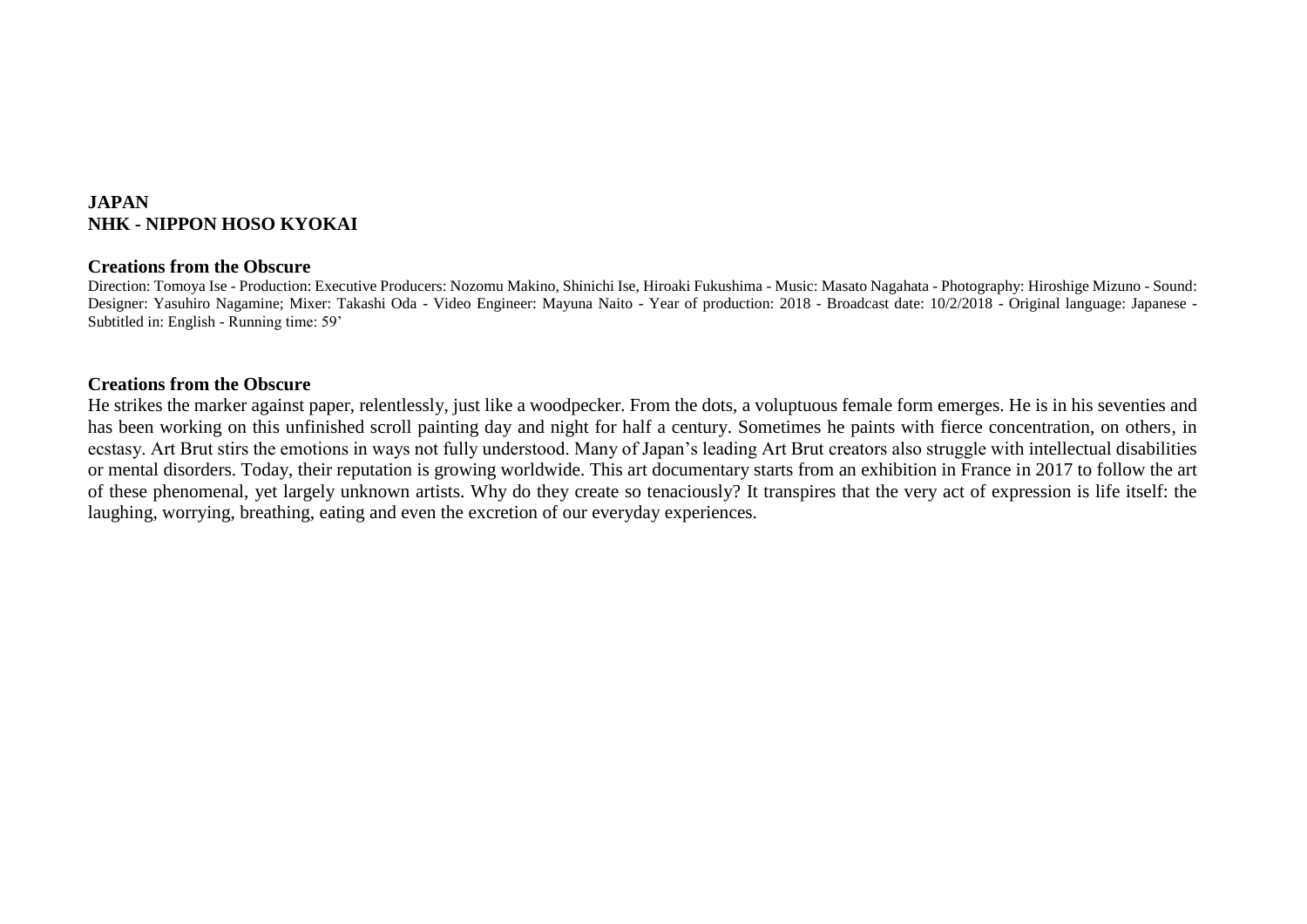## **NETHERLANDS NPO - NETHERLANDS PUBLIC BROADCASTING**

#### **Etgar Keret, een waargebeurd verhaal**

Direction: Stephane Kaas - Production: Frank Hoeve, Katja Draaier - Script: Stephane Kaas, Rutger Lemm - Actors: Etgar Keret - Producing organisation: Baldr Film - Coproducing organisation: NTR Television - Year of production: 2017 - Broadcast date: 15/6/2017 - Original language: English - Subtitled in: English - Sales: NPO - Running time: 67'

## **Etgar Keret, Based On a True Story**

In the extremely short stories of Etgar Keret, an everyday, unremarkable detail unfailingly comes across as part of a fairy tale, producing both humorous as well as painful situations. These raw and imaginative tales draw followers from all over the world. Keret's own life, too, sounds like a collection of absurd stories. Writing about Keret, *The Guardian* said: "*Spending time with him is like entering the world of his stories: suddenly, everything seems slightly off-kilter, full of comic potential*." This film is more than just spending time with him: it depicts Keret's imagination and reconstructs the anecdotes we are never sure really happened or not.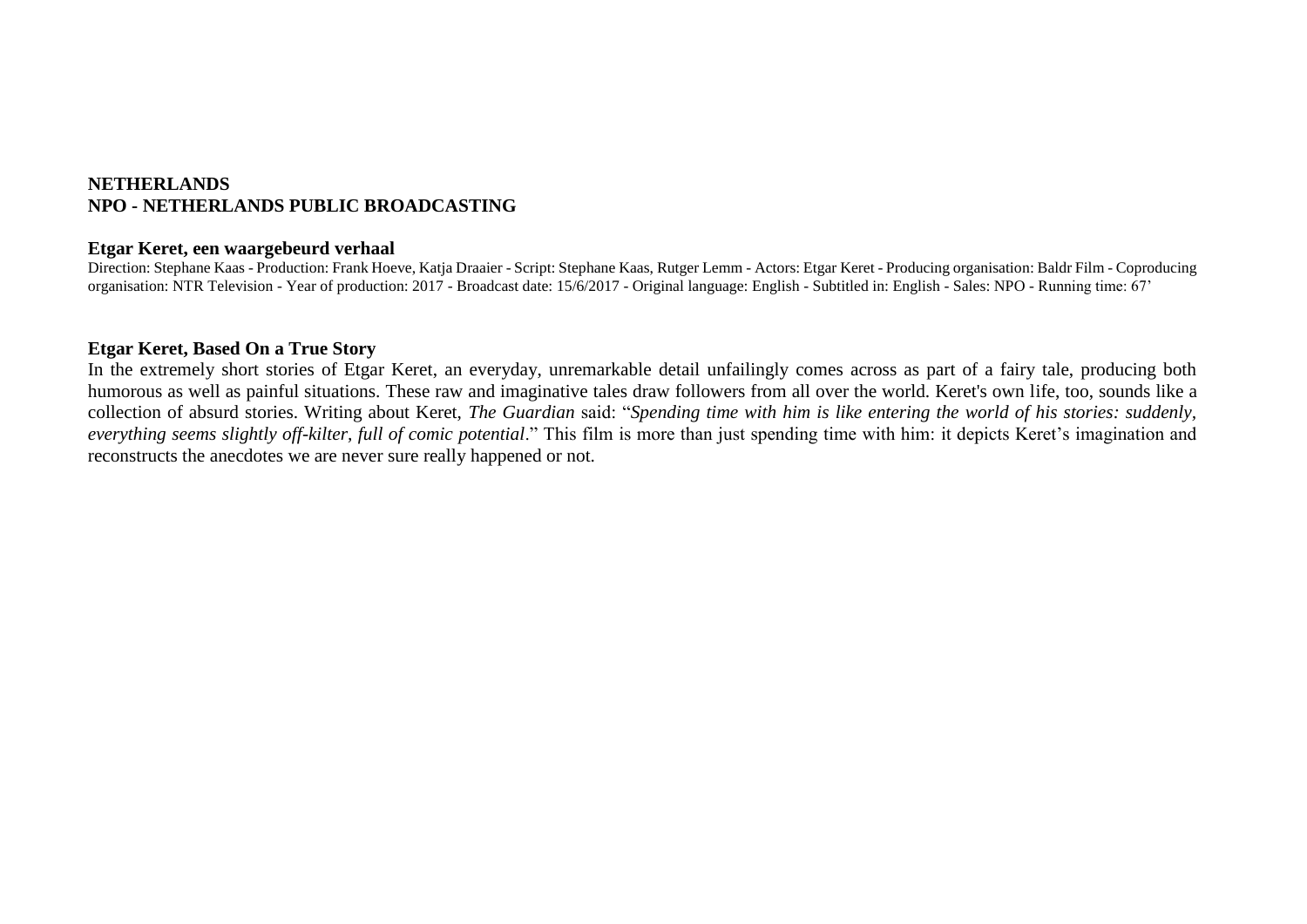# **SWEDEN SVT – SVERIGES TELEVISION**

#### **Birgit Nilsson – stämband av stål**

Direction: Ditte Hammar, Ulf Sandlund - Producing organisation: SVT - Coproducing organisation: SVT - Year of production: 2017 - Broadcast date: 31/12/2017 - Original language: Swedish - Running time: 57' 46"

## **Birgit Nilsson – Vocal Chords of Steel**

Birgit Nilsson moved from the Swedish farmland to the Metropolitan in NY. During her 36-year-long opera career, spanning the world's most bestknown roles, she gained a reputation for her vocal cords made of steel. A careful and loving centennial celebration portrait of a legend.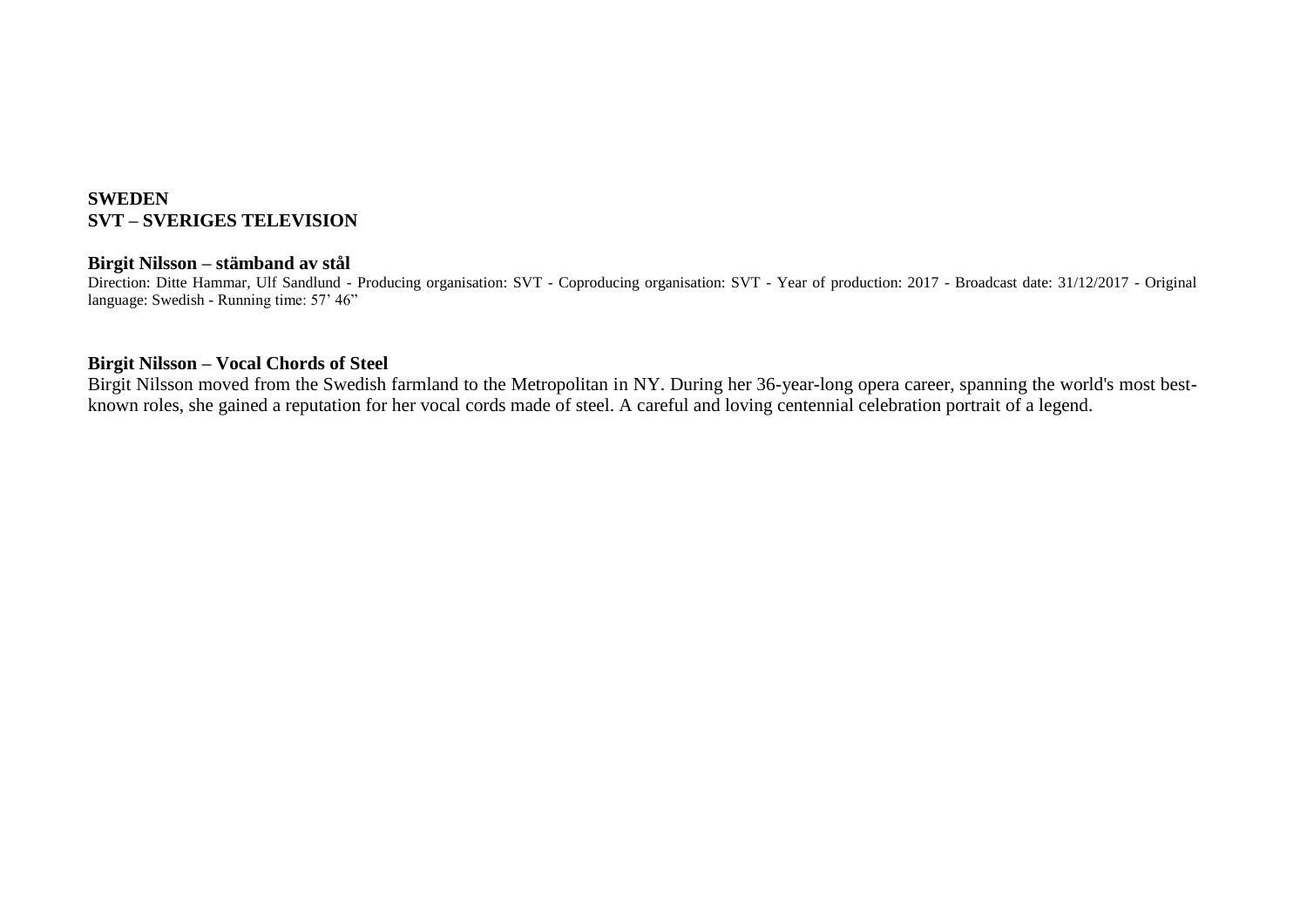# **SWEDEN SVT – SVERIGES TELEVISION**

## **Discofotboll**

Direction: Magnus Ader Berg, Paul Möllerstedt - Producing organisation: Anna & Paul - Coproducing organisation: SVT - Year of production: 2018 - Broadcast date: 6/9/2018 - Original languages: French, English - Running time: 29' 14"

## **Discofoot**

Two teams meet in a game of football that is also a huge disco dance-off. A fun dance piece where the game is played to the disco beats as the ball moves around the pitch. Created and choreographed by Petter Jacobsson and Thomas Caley and performed by the Centre Chorégraphique National, Ballet de Lorraine.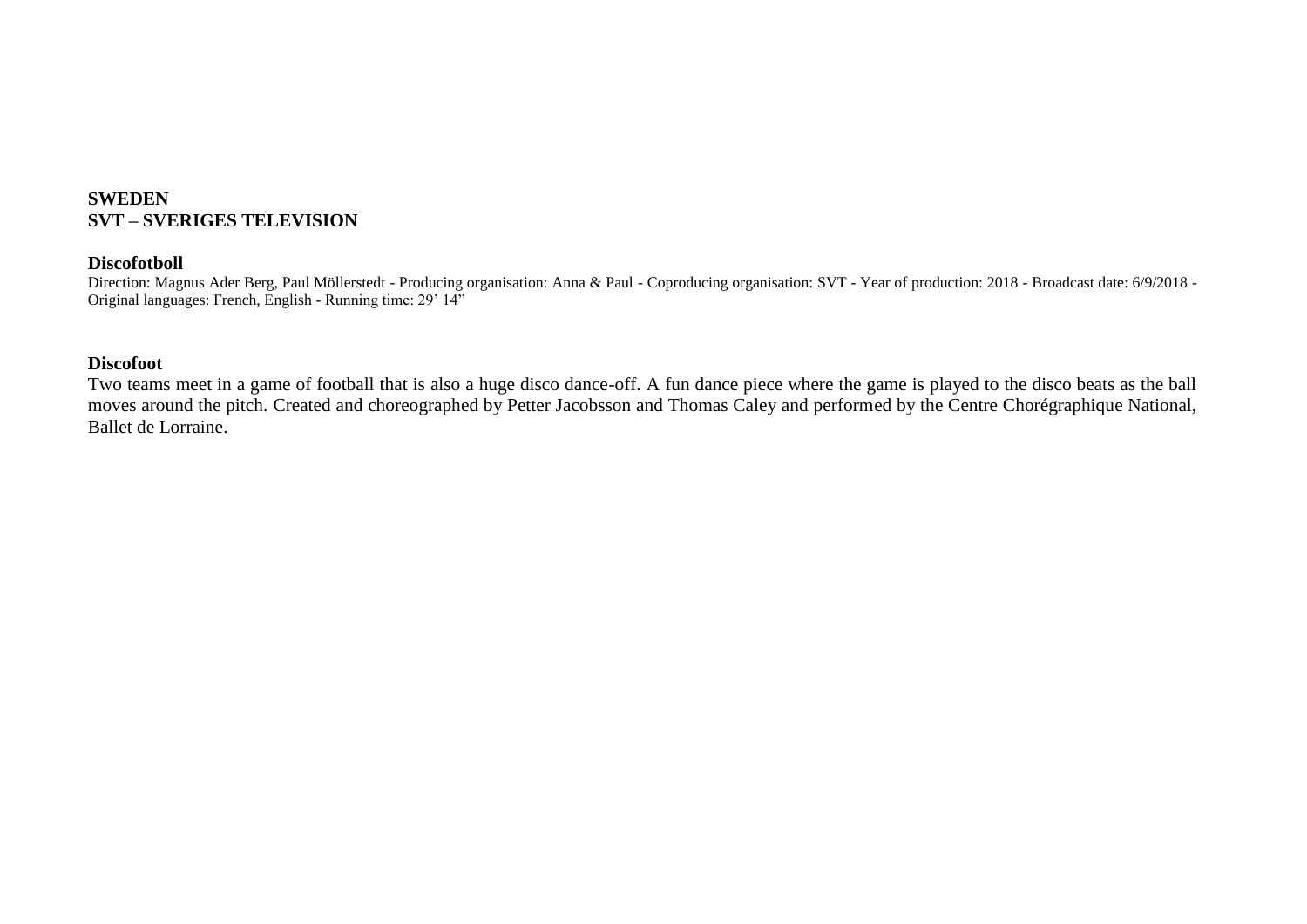# **TV DRAMA**

#### **CZECH REPUBLIC CTV - CESKA TELEVIZE**

#### **Marie Terezie 1**

Direction: Robert Dornhelm - Production: Maya Production in association with MR Film and Beta Film - Script: Miroslava Zlatnikova - Music: Roman Kariolou - Photography: Tomas Juricek - Sound: Michal Deliopulos - Editing: Michal Lansky - Actors: Marie-Luise Stockinger, Vojtech Kotek, Karl Markovics, Fritz Karl, Zuzana Stivinova, Zoltan Ratoti, Balint Adorjani, Cornelius Obonya, Alexander Barta,Tatiana Pauhofova, Julia Stemberger and others. - Title of series: "Maria Theresa" 1-2 - Producing organisations: Maya Production in association with MR Film and Beta Film - Year of production: 2017 - Broadcast date: 25/12/2017 - Original language: German - Subtitled in: English - Sales: Beta Film - Running time: 99' 7"

#### **Maria Theresa 1**

A riveting historical epic focusing on the life of young Maria Theresa, who reigned over an empire (today covering twelve countries) for over forty years . A two-part TV film marking the 300th anniversary of the birth of this great Empress. In an era of absolute monarchy, political intrigue and diplomacy, marriage did not tend to be equated with love. Beautiful Maria Therese, growing up in the Hofburg Palace, not only yearns for an education, but secretly studies books, which in those days was not becoming of a woman. She also frets over the lively Francis I, whom she loves above all else. Eventually her father, Charles VI, agrees to the marriage. Upon his death, Maria Theresa ascends the Habsburg throne when only 23 year and just expecting her fourth child. She has to engage in a great amount of diplomacy in order to gain allies and revive the Austrian Empire, whose influence over the rest of Europe remained for almost another 150 years.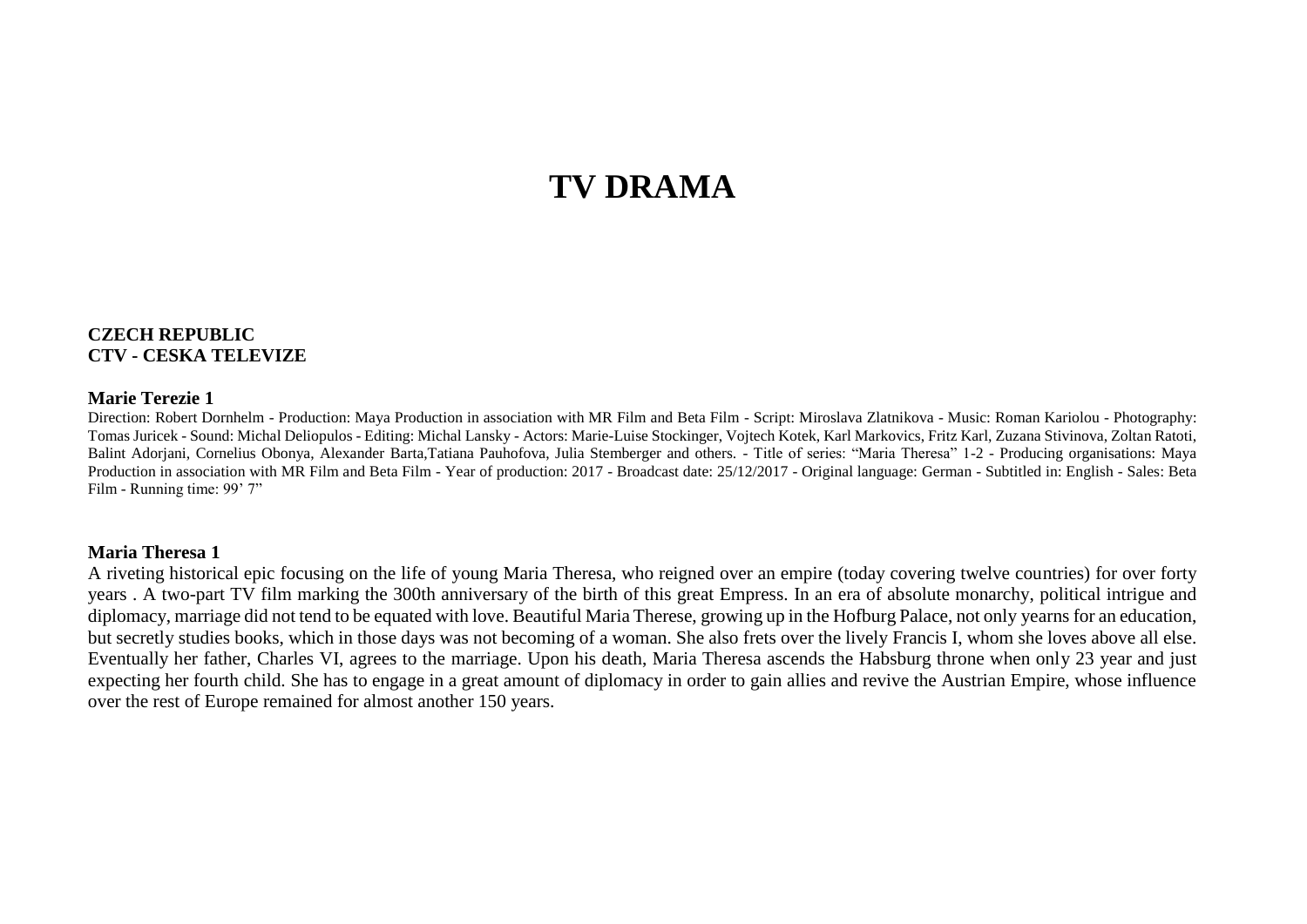## **DENMARK DR - DANMARKS RADIO**

#### **Liberty**

Direction: Mikael Marcimain - Production: Karoline Leth - Script: Asger Leth - Music: Mattias Bärjed - Photography: Aske Alexander Foss - Editing: Kristoffer Nordin - Actors: Connie Nielsen, Carsten Bjørnlund, Sofie Gråbøl, Magnus Krepper, Charlie Karumi, Anton Hjejle - Producing organisation: Danish Broadcasting Corporation - Year of production: 2018 - Broadcast date: 25/2/2018 - Original language: Danish - Subtitled in: English - Sales: DR Sales - Running time: 58' 34"

#### **Liberty**

The series unfolds in Tanzania and presents a rare view of the world of charity expats dispatched from Scandinavia in the late 80s. The expats set off in the service of a good cause, filled with idealism and drive. However, during the process, they run into a wall of opposition and cultural differences that gradually and relentlessly wear away their enthusiasm in a heavy mix of gin & tonics, houses with domestic servants and lewdness in the tropical heat. *Liberty* reminds us that freedom is also "opportunity with responsibility". Sometimes we have to go to extremes, where nothing is familiar and everything is in a state of flux before we truly understand who we are.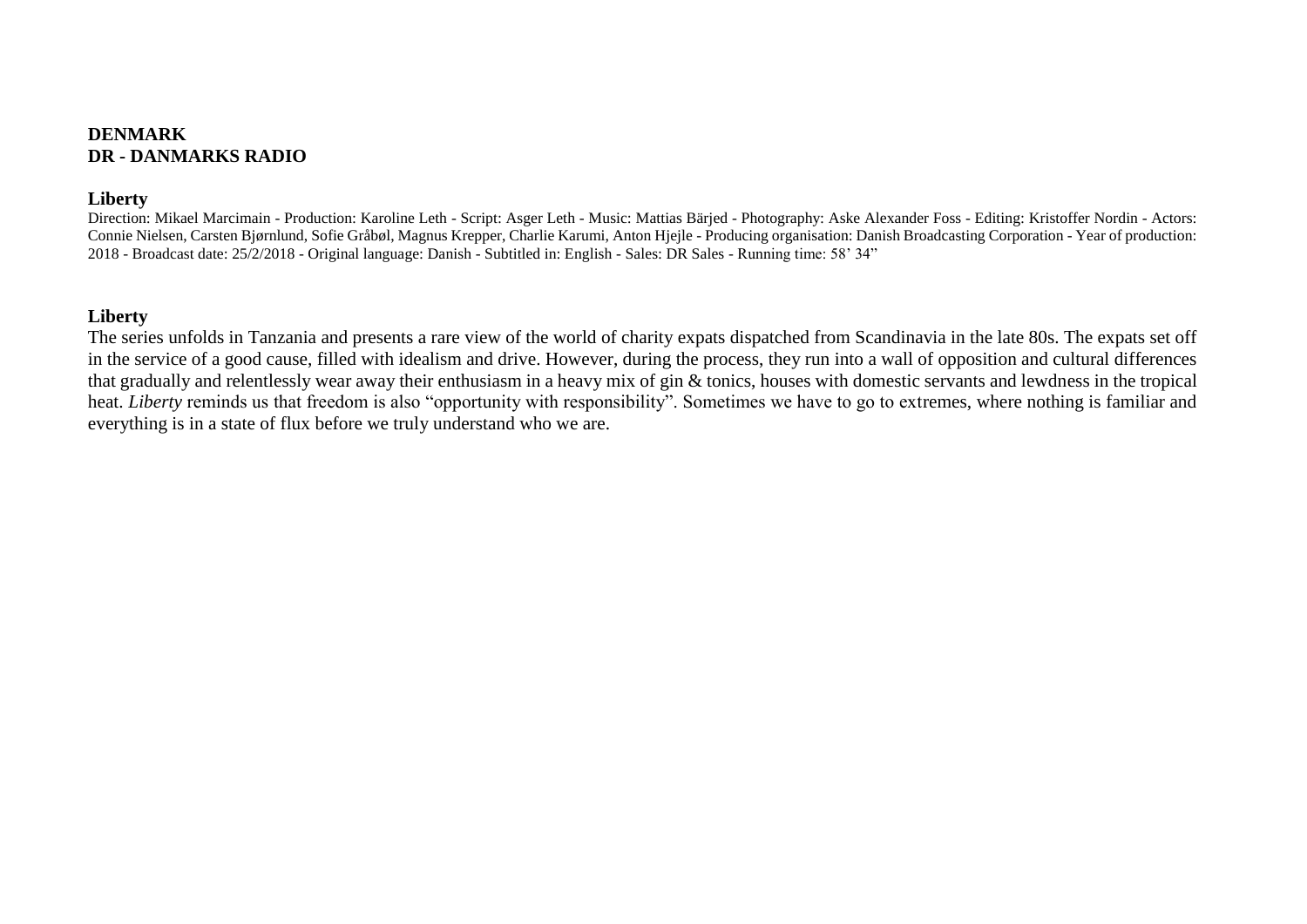## **FRANCE FRANCE 2**

#### **Prêtes à tout**

Direction: Thierry Petit - Production: Delphine Wautier - Script: Lorene Delannoy, Laure de Colbert, Pierre Tonachella - Music: Armand Amar - Photography: Christophe Paturange - Editing: Thierry Brunello - Actors: Anne Charrier, Alika Del Sol, Jules Houplain, Abderahmane Cherif - Producing organisation: Dalva Productions (MFP) - Coproducing organisations: With the participation of France Télévisions/FRANCE2, TV5 Monde - Year of production: 2017 - Broadcast date: 14/3/2018 - Original language: French - Subtitled in: English - Sales: France TV Distribution - Running time: 86' 2"

#### **Ready for Anything**

They have lived their lives impervious to each other, worlds apart when it comes to their origins, their social class, their beliefs and their lifestyles. Yet, confronted with the undiscerning impact of drugs on their families, they are suddenly faced with the same challenge: to save their sons, first from jail, then from death. Maternal love may be the only thing they have in common, but it will bring them together and force them to overcome their prejudices. The two will stop at nothing to free their sons from their addictions.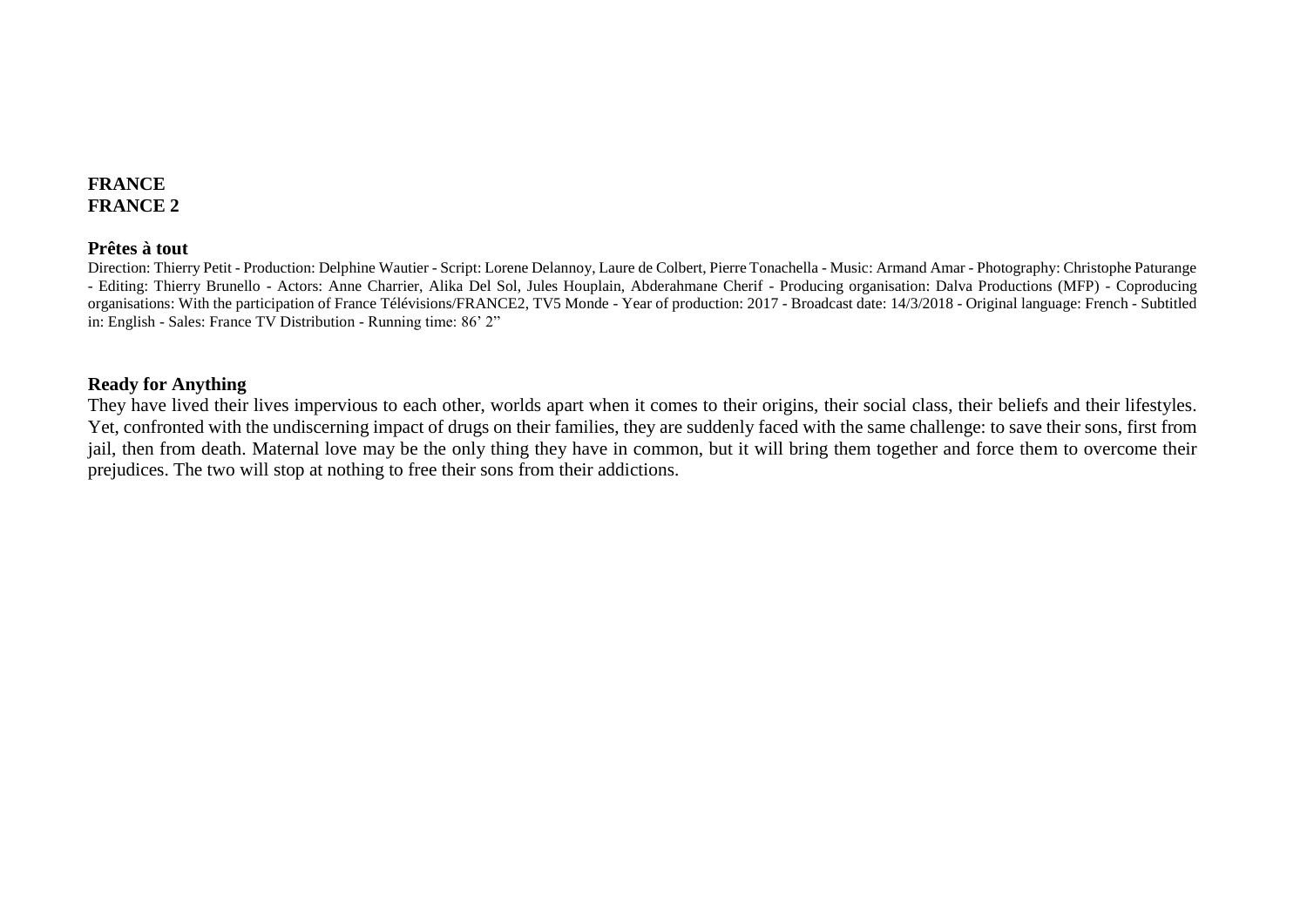#### **FRANCE FRANCE 3**

#### **La consolation**

Direction: Magaly Richard-Serrano - Production: Nicole Collet - Script: Magaly Richard-Serrano - Adapted from: The book written by Flavie Flament - Music: Louis Sclavis - Photography: Pénélope Pourriat - Sound: Martin Boissau - Editing: Catherine Schwartz - Actors: Léa Drucker, Lou Gable, Emilie Dequenne, Philip Schurer - Producing organisation: Image & Compagnie - Coproducing organisations: With the participation of France Télévisions, TV5 Monde - Year of production: 2017 - Broadcast date: 7/11/2017 - Original language: French - Subtitled in: English - Sales: Lagardère Studios Distribution - Running time: 87' 47"

#### **The Consolation**

Flavie, a television presenter, tries to hide the dizzy spells and the vertigo that sweeps over her, even when on set. A psychiatrist suggests she brings a photo album from her childhood. Then comes the flashback to a time when she was between 13 and 15…. living with a frustrated, unhappy mother who turns her daughter into the teenager of her dreams. Strict diets ensue, alternating between abuse and admiration of her daughter's physical appearance, who has now become her object, turned into a prey for older men, preferably more or less famous. That is until one memory comes flooding back to her when a summer photo of her aged 13 falls out of the album; a photo of a little girl in a pink dress with such sad eyes taken by celebrated Photographer David Hamilton. Just an old Polaroid, a thank you for the photo shoots and the rape that summer at Cap d'Agde.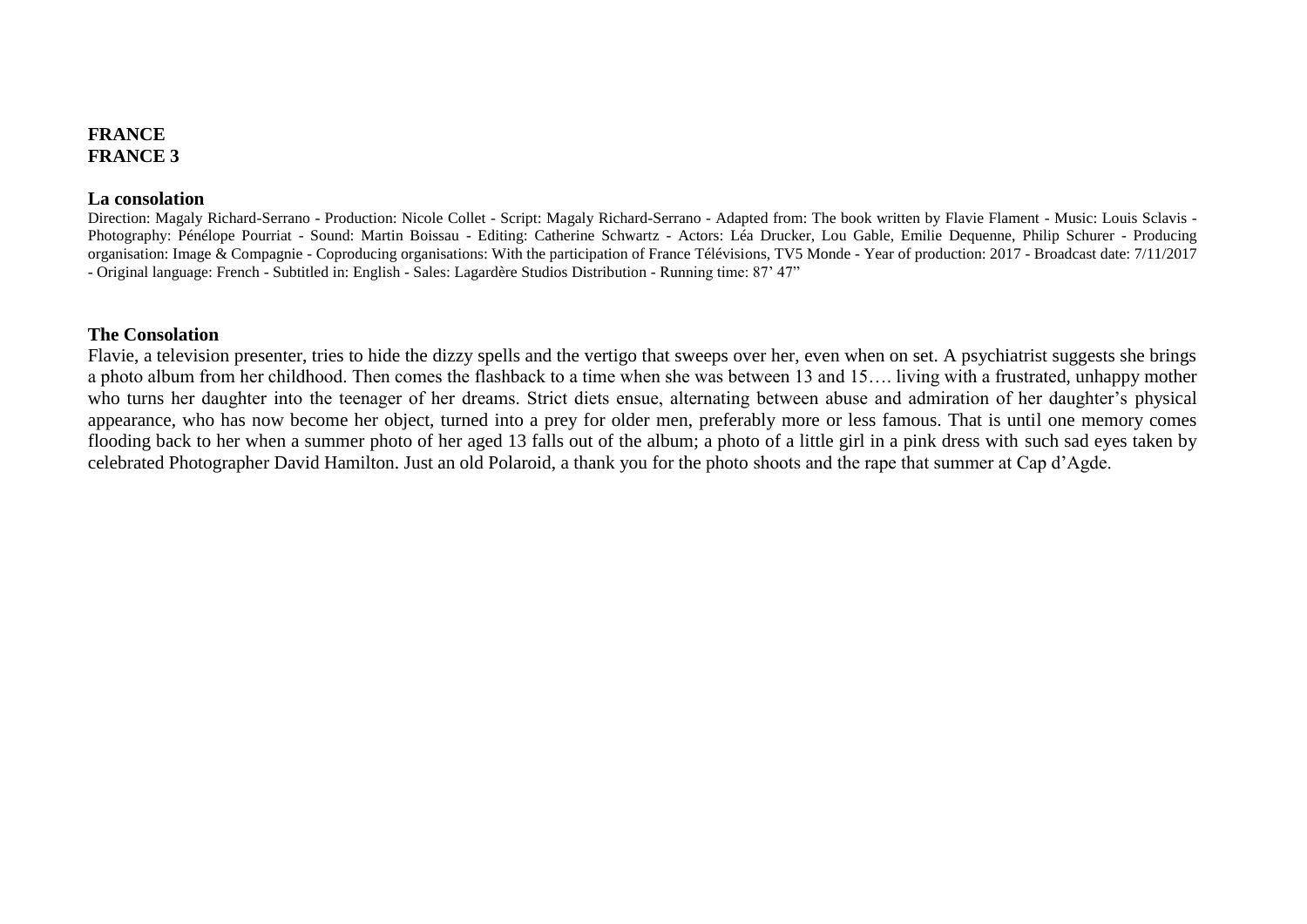## **GERMANY ZDF - ZWEITES DEUTSCHES FERNSEHEN**

#### **Der Gleiche Himmel**

Direction: Oliver Hirschbiegel - Production: Benjamin Benedict, Ferdinand Dohna, Nico Hofmann, Paula Milne, Dirk Schürhoff, Tracey Scoffield - Script: Paula Milne - Music: Walter Mair, Vesselina Tchakarova - Photography: Judith Kaufmann - Editing: Alexander Dittner - Actors: Tom Schilling, Sofia Helin, Friederike Becht, Ben Becker, Jörg Schüttauf, Hannes Wegener, Anja Kling, Claudia Michelsen, etc. - Title of series: "The Same Sky" - Producing organisations: UFA Fiction, Beta Film - Coproducing organisations: Mia Film in association with Rainmark Films - Year of production: 2016 - Broadcast date: 27/3/2017 - Original language: German - Subtitled in: English - Sales: Beta Film GmbH - Running time: 275' 57"

## **The Same Sky**

*The Same Sky* is a multi-layered family drama, set in the divided Berlin of the 70's. The story centres around the relationship between an East German "Romeo" agent and his target in the West, the woman he has to seduce for the sake of his country: a relationship driven by passion, but founded on deceit. The series recreates the charged and unique atmosphere of the Cold War city by portraying the fates of two families on both sides of the wall, surrounded by East German dissidents and informers, West German fixers, agents as well as American and British diplomats. With their common roots, but divided ideology, the one thing the people of Berlin all share… is the sky above.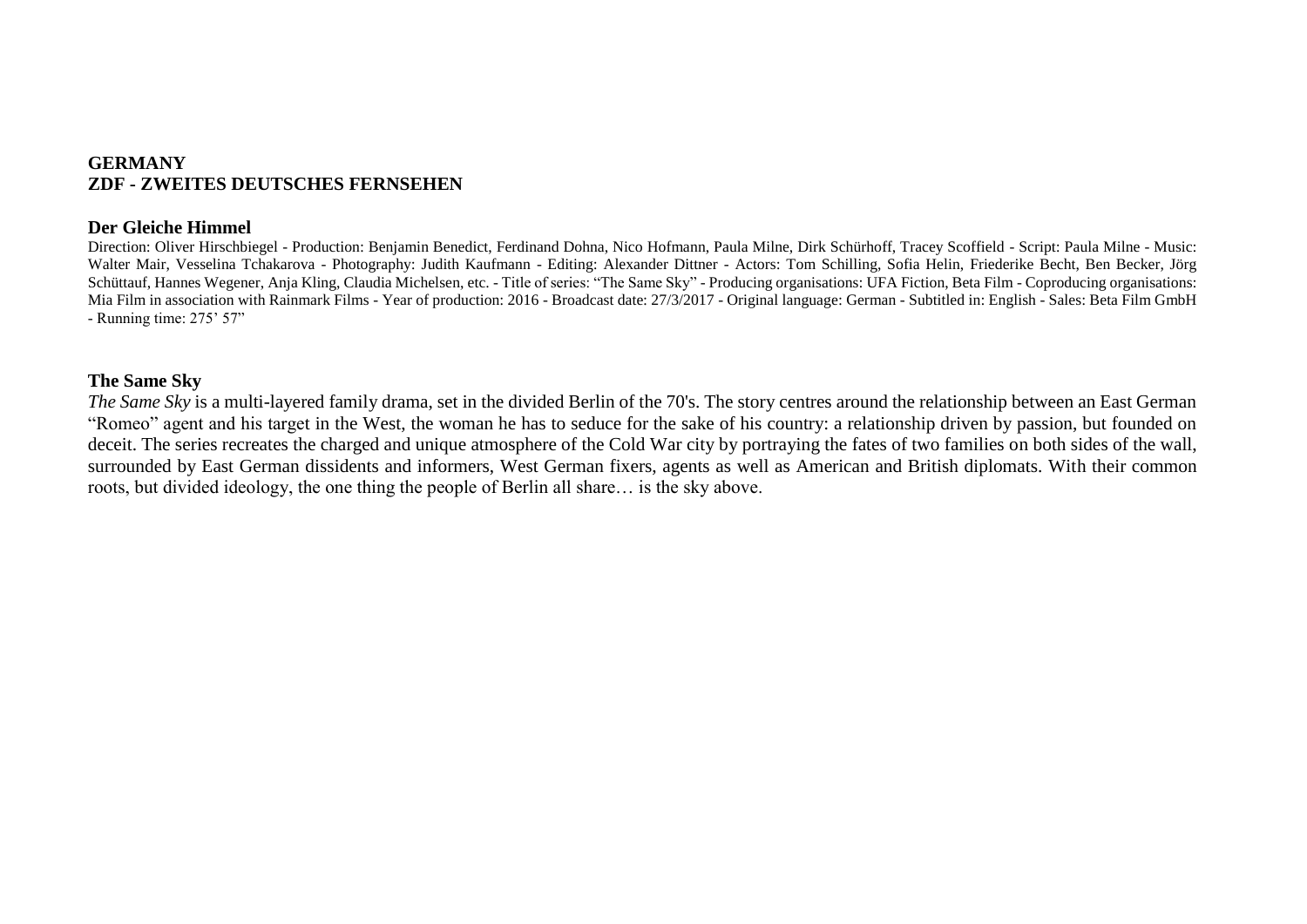## **GERMANY ZDF - ZWEITES DEUTSCHES FERNSEHEN**

#### **Bad Banks - Die Kündigung**

Direction: Christian Schwochow - Production: Lisa Blumenberg - Script: Jana Burbach, Jan Galli - Adapted from: Oliver Kienle - Music: Kyan Bayani - Photography: Frank Lamm - Sound: Carlo Thoss - Editing: Jens Klüber, Julia Karg - Actors: Paula Beer, Barry Atsma, Désirée Nosbusch, Albrecht Schuch, Marc Limpach, Germain Wagner, Jörg Schüttauf, Tobias Moretti, Jean-Marc Baar, etc. - Title of series: "Bad Banks" - Producing organisations: Letterbox Filmproduktion, Iris Productions - Year of production: 2018 - Broadcast date: 1/3/2018 - Original language: German - Subtitled in: English - Sales: Federation Entertainment - Running time: 50' 55"

#### **Bad Banks - Fired**

25 year-old Jana Liekam a highly talented young investment banker, works at Crédit International, a major bank based in Luxembourg. However, not for long: the bank's Head of Investment, Christelle Leblanc gets Jana fired under a pretext. But she is given the chance to go to Frankfurt to work for Deutsche Invest and its local Head of Investment, Gabriel Fenger. From one day to the next, Jana has to decide not only to give up her job, but also leave her boyfriend and his 5-year-old daughter behind. Jana initially doesn't realise that Leblanc is pulling the strings behind the scenes and doing everything to use Jana for her own secret plans. Fenger is fascinated by the young banker's passion and ambition to succeed. Jana is put in charge of the team. But now Jana is indebted to Leblanc and expected to deliver something in return…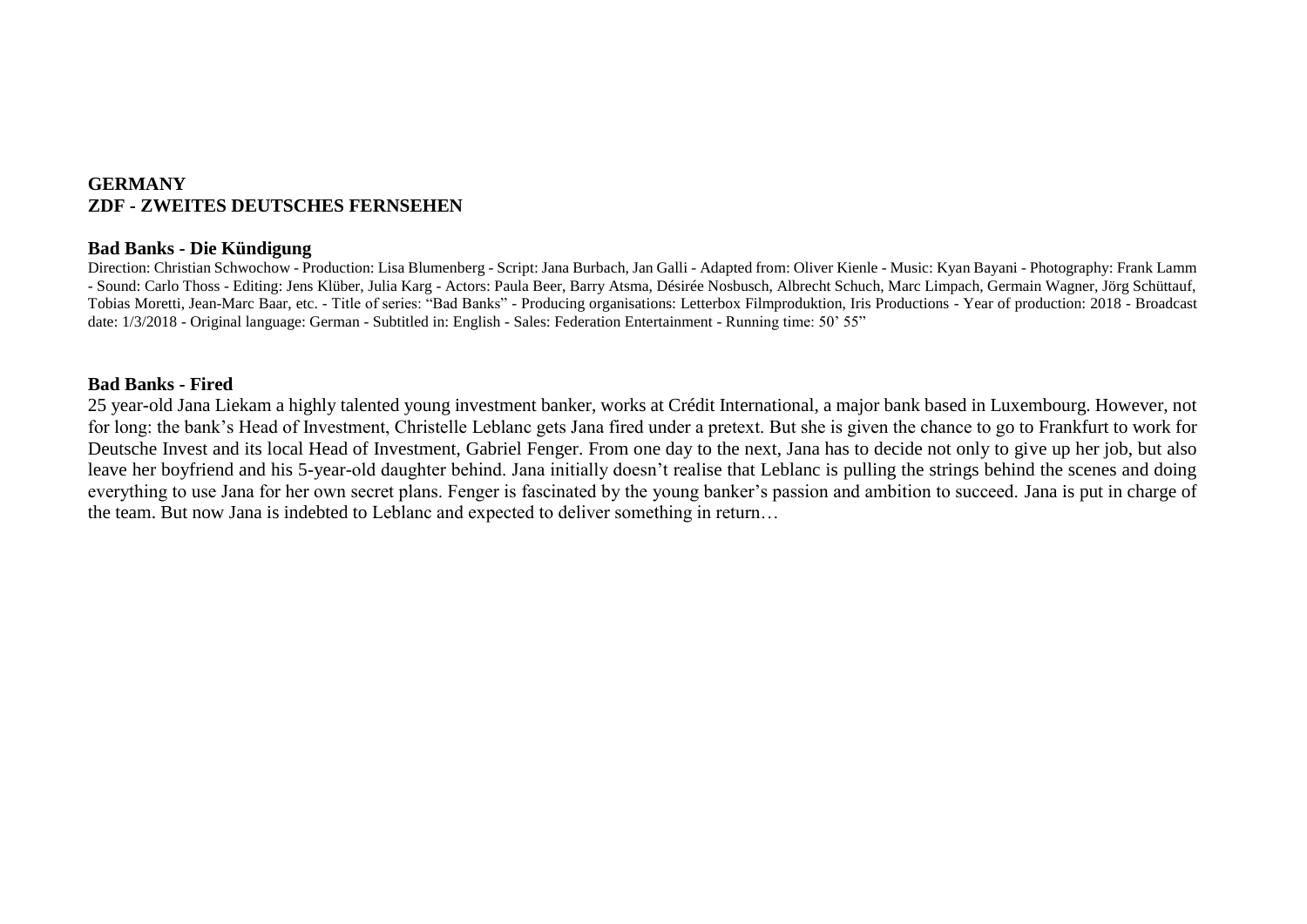# **ITALY RAI - RADIOTELEVISIONE ITALIANA**

#### **Il Cacciatore**

Direction: Stefano Lodovichi, Davide Marengo - Production: Cross Productions/ Beta Film - Script: Marcello Izzo, Silvia Ebreul, Stefano Lodovichi, Fabio Paladini, Marzio Paoltroni - Actors: Francesco Montanari, Miriam Dalmazio, David Coco, Roberta Caronia, Paolo Briguglia, Edoardo Pesce, Dario Aita, Francesco Foti, Giulio Beranek, Claudio Castrogiovanni - Coproducing organisation: Rai Fiction - Year of production: 2018 - Broadcast date: 14/3/2018 - Original language: Italian - Subtitled in: English - Running time: 55'

#### **The Hunter**

Palermo, 1993. After decades of bloodshed and law and order officers mostly treading the water with street-level arrests, it is time to go after the bosses. Palermo's streets are soaked in blood as a turf war between two mafia clans claims the lives of criminals as well as the innocent. Two rival bosses are fighting for predominance while facing the now increasing strong arm of the law. In the eye of this storm is Saverio Barone, a young and ambitious provincial prosecutor with the guts to stand up for what is right. The Chief of Palermo's Antimafia Pool takes notice and appoints him to his unit. Barone is perfect for the job with a distinct set of skills that will make him go down in history as *The Hunter.* This is the incredible and untold story of the "Hunting Season" of the 1990s.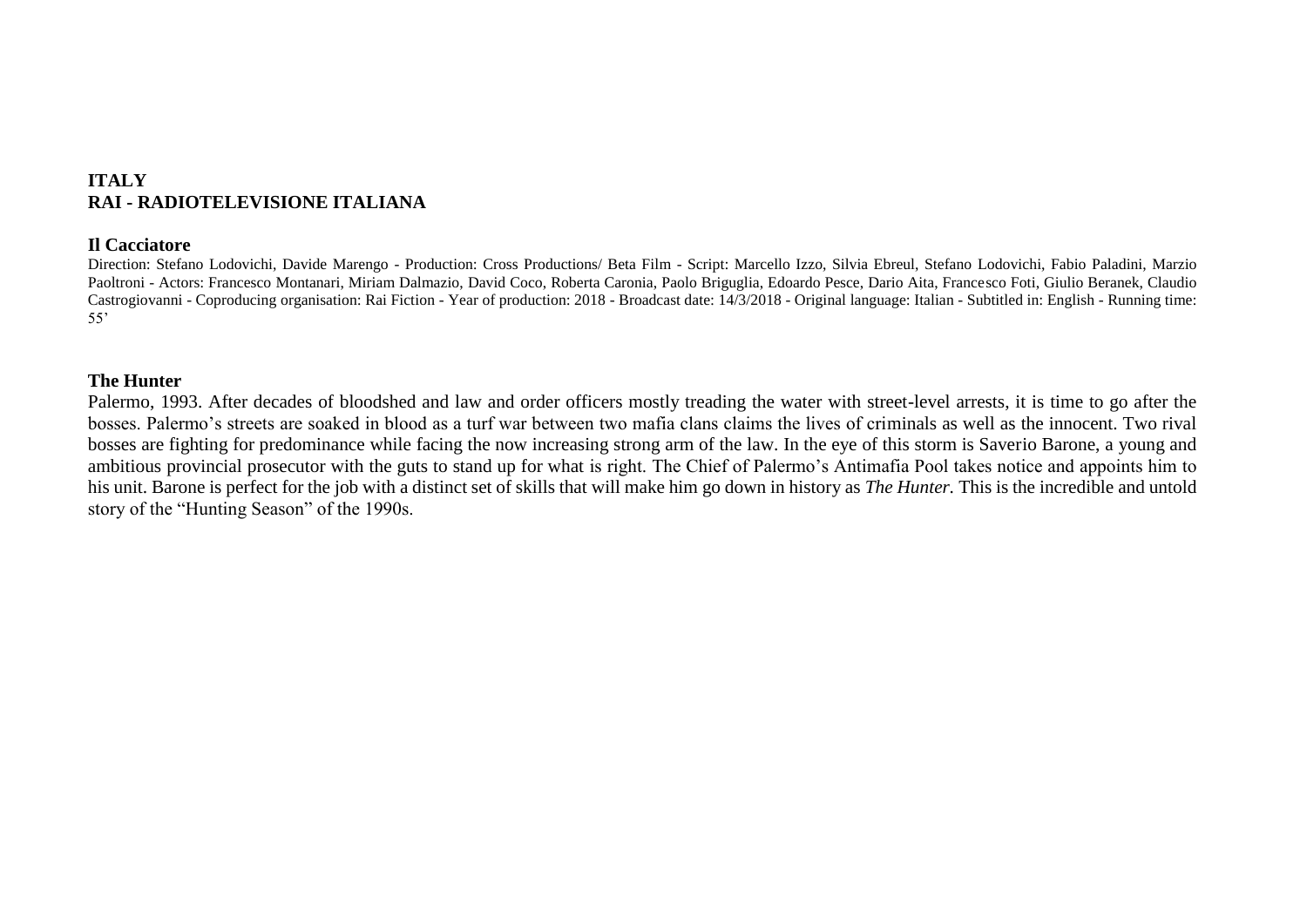## **RUSSIA CH1 RUSSIA**

#### **Trotsky**

Direction: Konstantin Statskiy, Alexander Kott - Production: Konstantin Ernst, Alexander Tsekalo - Script: Oleg Malovichko, Ruslan Galeev, Pavel Teterskiy - Music: Ryan Otter - Photography: Sergey Trofimov, Nickolay Bogachev, Ulugbek Khamra - Editing: Alexander Ivanov, Alexander Amirov, Maxim Polinsky - Actors: Konstantin Khabenskiy, Olga Sutulova, Maxim Matveev, Evgeny Stychkin, Mikhail Porechenkov, Sergey Garmash, Viktoria Poltorak, Sergey Bezrukov - Producing organisation: Sreda - Coproducing organisations: Lenfilm, CGC, Trehmer!, CGF - Year of production: 2017 - Broadcast date: 6/11/2017 - Original language: Russian - Subtitled in: English - Running time: 400'

## **Trotsky**

The TV drama centres on Leo Trotsky, one of the most powerful figures of the Russian Revolution. A leader and a founder of the Red Army, he was later expelled from USSR by Stalin. After a few years of wandering the world, Trotsky found asylum in Mexico. In his memoirs, Trotsky returns to the major events of his life, unveiling not only his personal details and feelings, but also background information about the birth of the new state called USSR. The TV series takes place in three periods of time, from 1898 to 1940, to fully reveal the ambiguous personality of a man with the blood of millions on his hands, one who had changed the face of the world, yet remained true to his ideas until the very end. A friend of Frida Kahlo, he knew Freud personally, while he also met a wide range of different people in his lifetime in a story covering an entire era.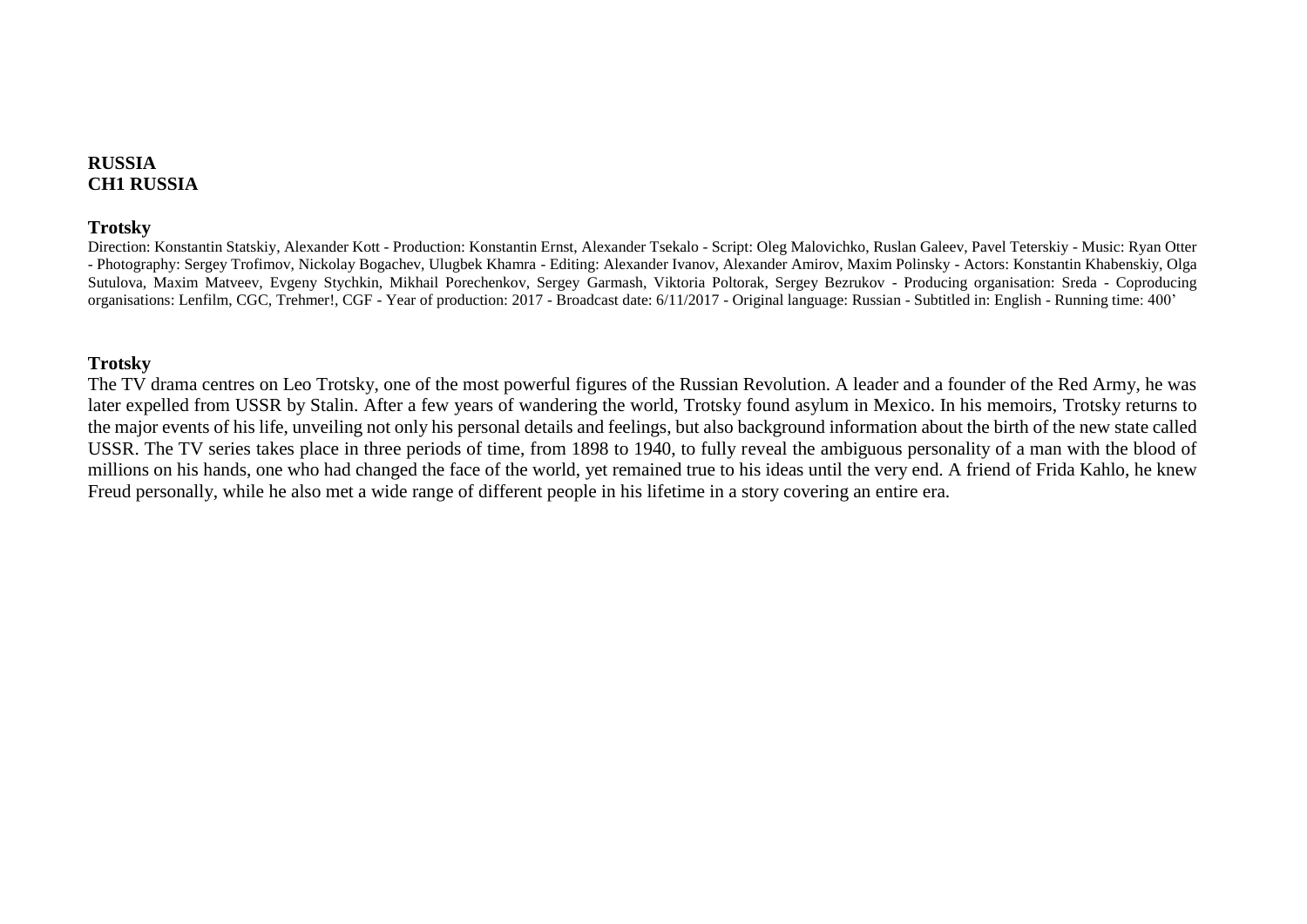## **SWEDEN SVT - SVERIGES TELEVISION**

#### **Vår tid är nu**

Direction: Harald Hamrell - Producing organisation: Jarowskiij - Coproducing organisation/s: SVT - Year of production: 2017 - Broadcast date: 2/10/2017 - Original language: Swedish - Running time: 56' 48"

## **The Restaurant**

An impassioned family saga about love, conflict and betrayal set against the backdrop of the end of the Second World War, as a brighter future beckons. The Löwander family runs a high-end restaurant in the heart of Stockholm, where the matriarch Helga is faced with the challenge of keeping the family together while securing the survival of the restaurant in a new age.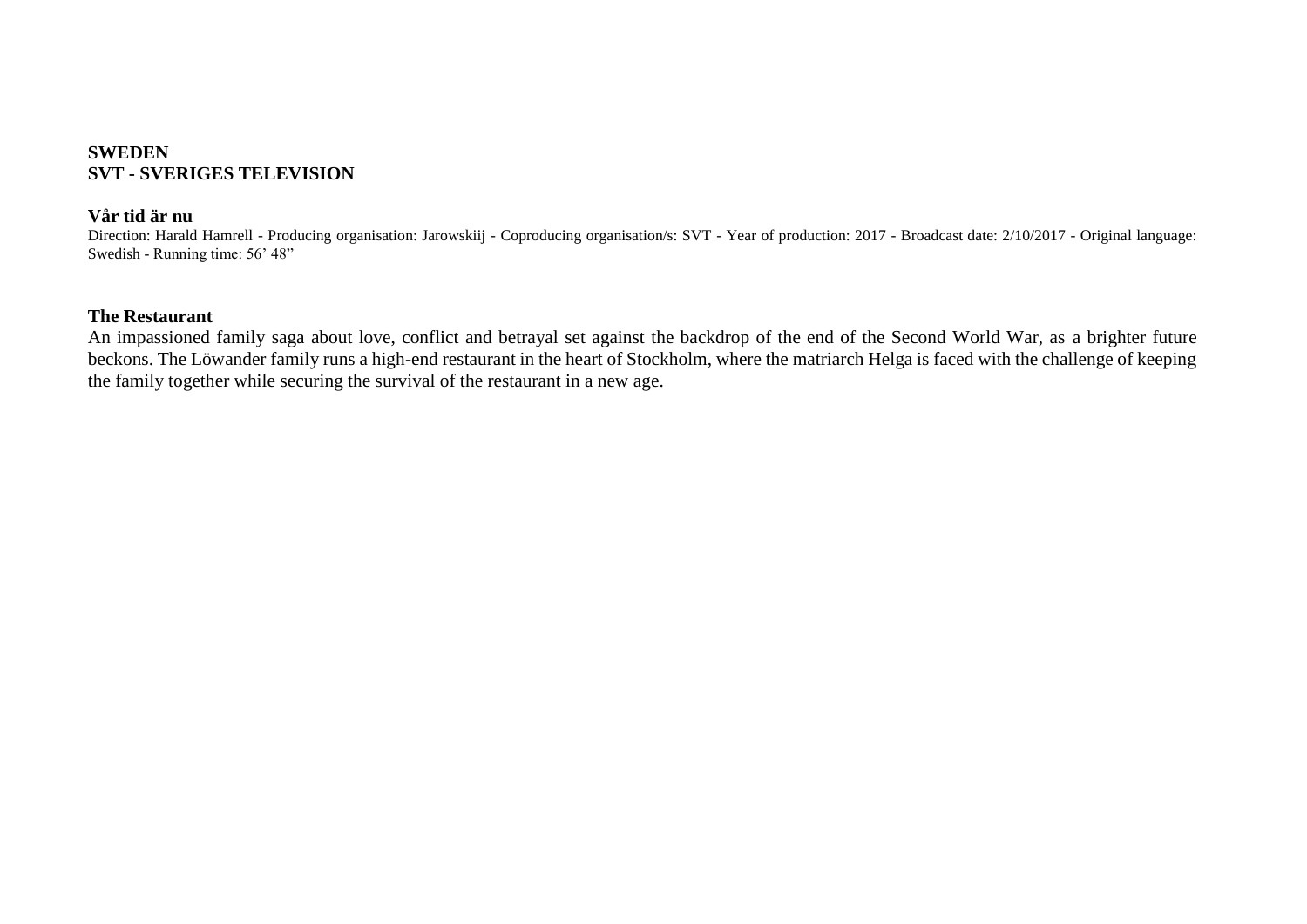#### **UNITED KINGDOM BBC - BRITISH BROADCASTING CORPORATION**

#### **Three Girls**

Direction: Philippa Lowthorpe - Production: Producer: Simon Lewis, EP for Studio Lambert: Susan Hogg, EP for BBC Studios: Hilary Salmon - Script: Nicole Taylor - Music: Natalie Holt - Photography: Matt Gray - Sound: Tim Fraser; Re-recording Mixer: Mike Dowson - Editing: Úna Ní Dhonghaíle - Actors: Molly Windsor, Ria Zmitrowicz, Liv Hill, Maxine Peake, Lesley Sharp,Paul Kaye - Title of series: "Three Girls" - Producing organisations: BBC Studios in Association with Studio Lambert - Year of production: 2017 - Broadcast date: 16/5/2017 - Original language: English - Running time: 59' 45"

#### **Three Girls**

New to the area, Holly is keen to make new friends, but finds herself drawn into a frightening world she is unable to escape, a world all too common to Sex Health Worker Sara. As relationships with her family fracture, Holly unearths the courage to speak out, but will her nightmare finally end?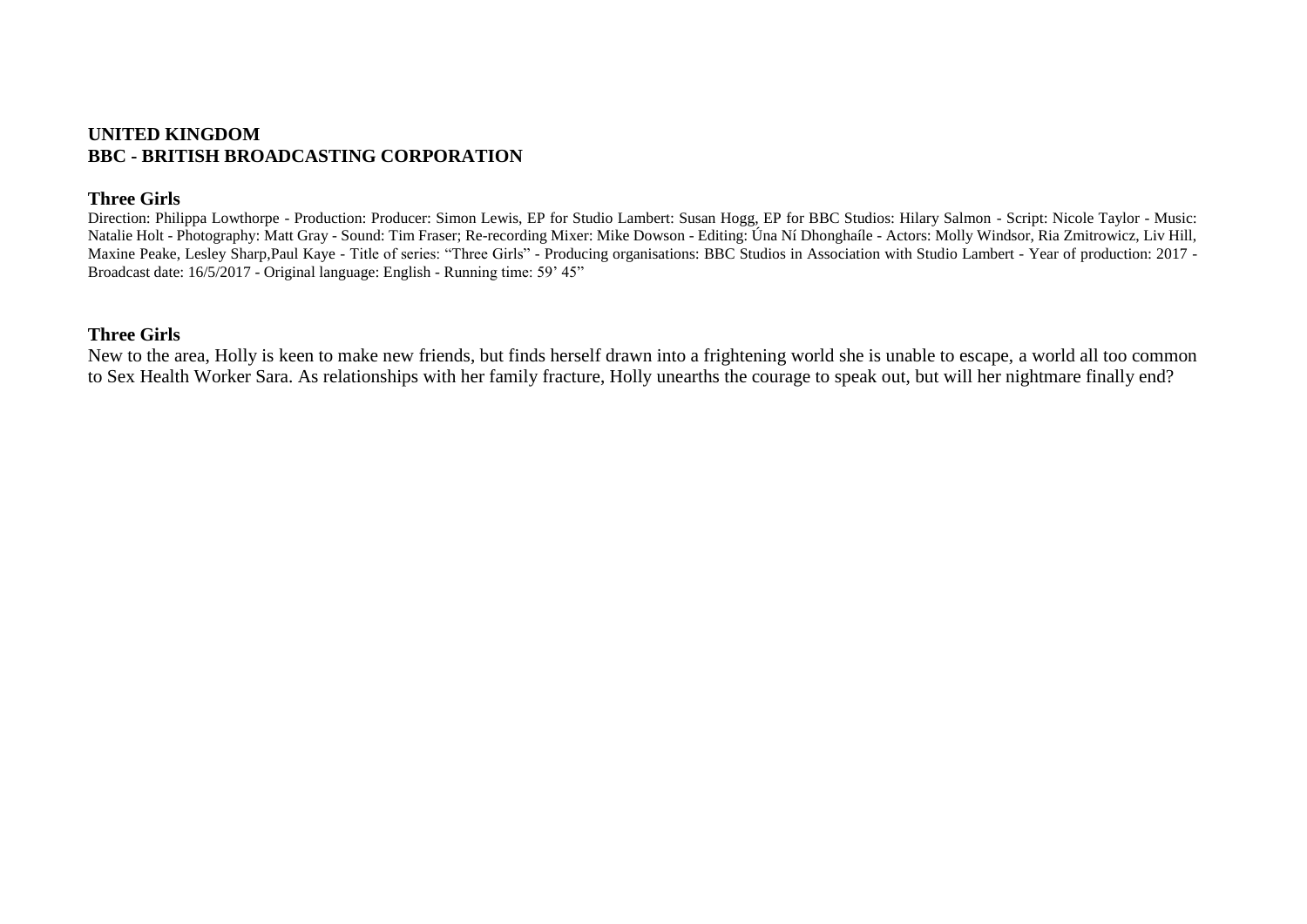## **PAN EUROPEAN BROADCASTERS HBOE - HOME BOX OFFICE EUROPE**

#### **The Pack 2 - Episode 5**

Direction: Kasia Adamik, Jan P. Matuszyński - Production: Bogumił Lipski, Artur Kowalewski - Script: Piotr Szymanek, Katarzyna Tybinka, Bartosz Janiszewski, Marta Szymanek - Music: Łukasz Targosz - Photography: Tomasz Augustynek - Sound: Adam Bartnikiewicz, Maciej Pawłowski - Editing: Piotr Kmiecik - Actors: Leszek Lichota, Aleksandra Popławska, Adrzej Zieliński, Anna Donchenko - Title of series: "Wataha" - Producing organisations: HBO Polska Sp. z o.o., ATM Grupa S.A. - Year of production: 2017 - Broadcast date: 15/10/2017 - Original language: Polish - Running time: 57' 30"

#### **The Pack 2 - Episode 5**

There are new victims and new suspects who may help solve the case. Dobosz is trying to earn Alsu's trust to find out how she managed to get to Rebrow's hideout. She places Alsu and her son in a refugee centre. Rebrow learns about it and tries to reach them both.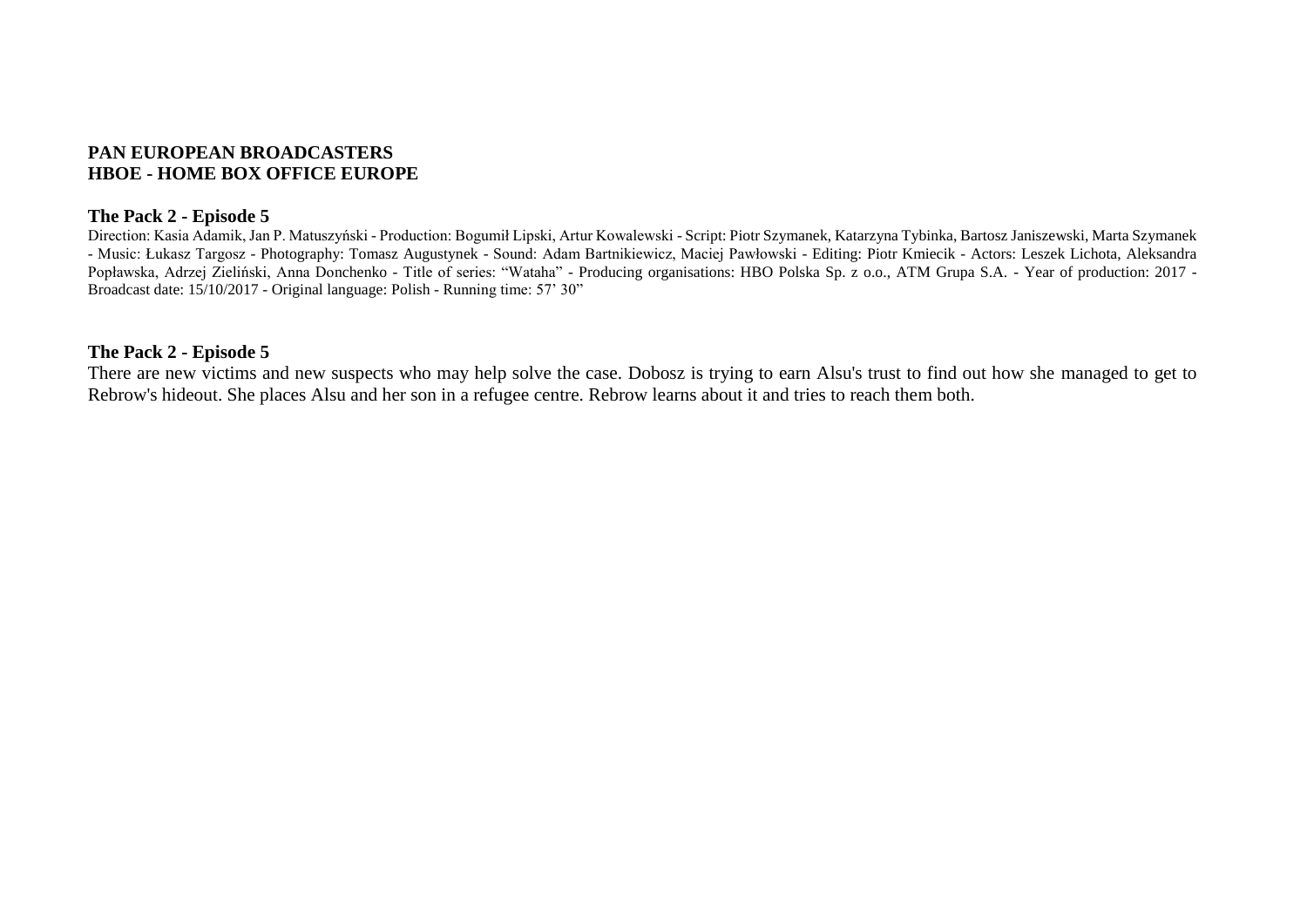# **TV DOCUMENTARY**

#### **CZECH REPUBLIC CTV - CESKA TELEVIZE**

#### **Hranice prace**

Direction: Apolena Rychlikova - Production: Hypermarket Film - Script: Sasa Uhlova - Photography: Jan Sipek - Sound: Frantisek Sec - Editing: Katerina Krutska-Vrbova - Actors: Sasa Uhlova - Producing organisation: Czech Television - Year of production: 2017 - Broadcast date: 12/12/2017 - Original language: Czech - Subtitled in: English - Sales: Czech Television - Telexport - Running time: 70' 59"

#### **The Limits Of Work**

Almost one fifth of Czechs work for less than 83 crowns per hour. There is a specific name for them: working poor people. Journalist Saša Uhlová travels to various places in the country to investigate poorly paid jobs and describe working conditions in the Czech Republic today. With a hidden camera in her glasses, she worked for a month in a hospital laundry room, a poultry house, a supermarket checkout and for a couple of weeks as a temp worker, in a razor blade factory and sorted waste factory. The documentary captured Saša Uhlová in various personal situations and showed people how she was dealing with a work shift, team changes, poor working conditions and separation from the family.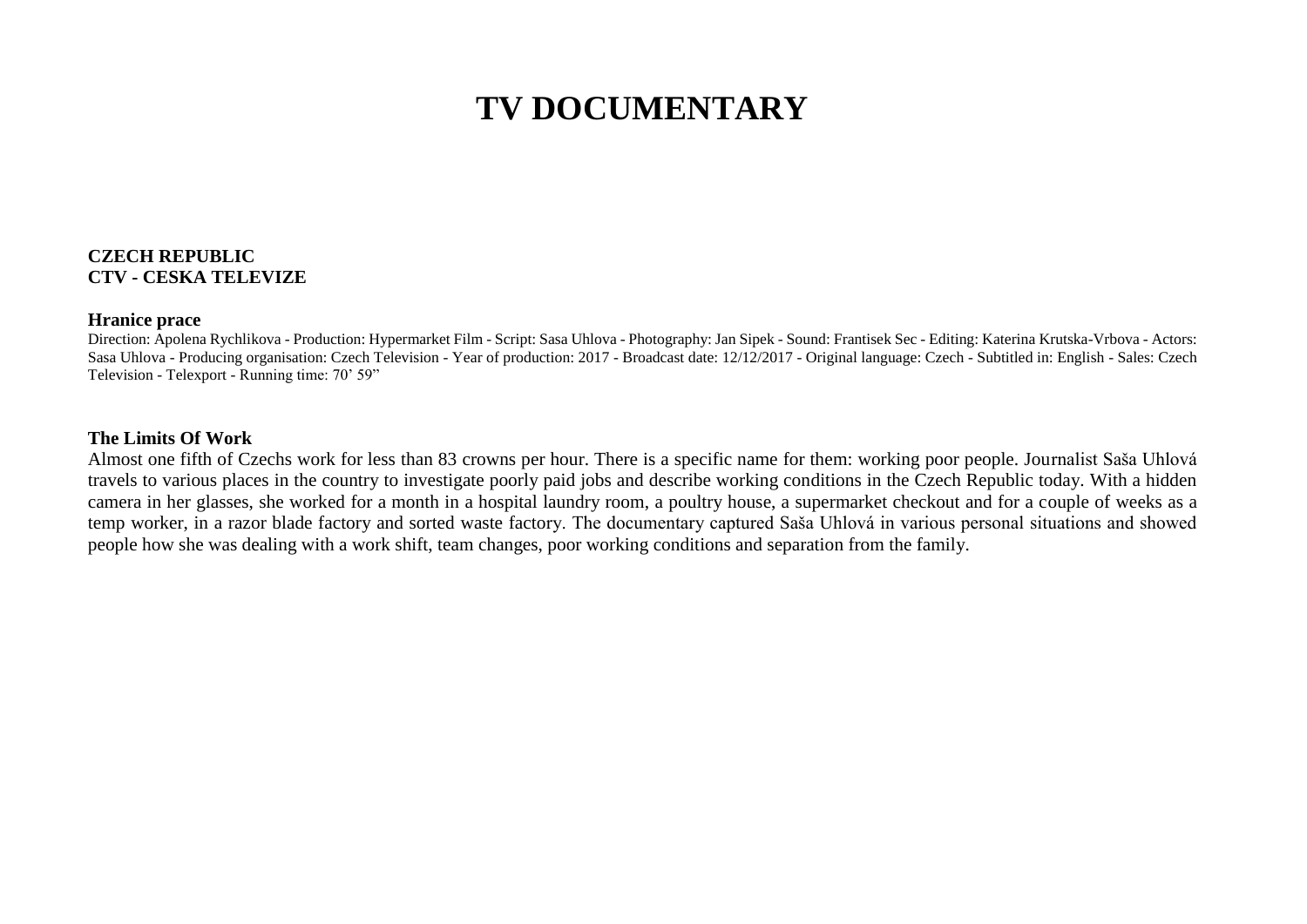## **DENMARK DR - DANMARKS RADIO**

#### **Maid In Hell**

Direction: Søren Klovborg - Production: Plus Pictures - Script: Søren Klovborg - Music: Jonas Kolstrup - Photography: Mads Nielsen - Sound: Henrik Garnov - Editing: Nicholas Biagetti - Producing organisations: Plus Pictures, Mette Heide - Coproducing organisations: Danish Broadcasting Corporation, BBC, SVT - Year of production: 2018 - Broadcast date: 1/10/2018 - Original languages: English, Swahili, Arabic - Subtitled in: English - Sales: DR Sales - Running time: 58' 50"

## **Maid in Hell**

Harassment, abuse, rape and 18-hour workdays are commonplace for domestic helpers who have travelled to the Middle East to find employment. Trapped in the Kafala system, their passports are confiscated and they are at the mercy of their employer. Unable to flee, they risk harsh punishment or imprisonment if they try to escape. *Maid in Hell* gives a unique insight into this frightening and brutal world, as it follows the recruiting industry as well as the maids' stories and sometimes fatal experiences.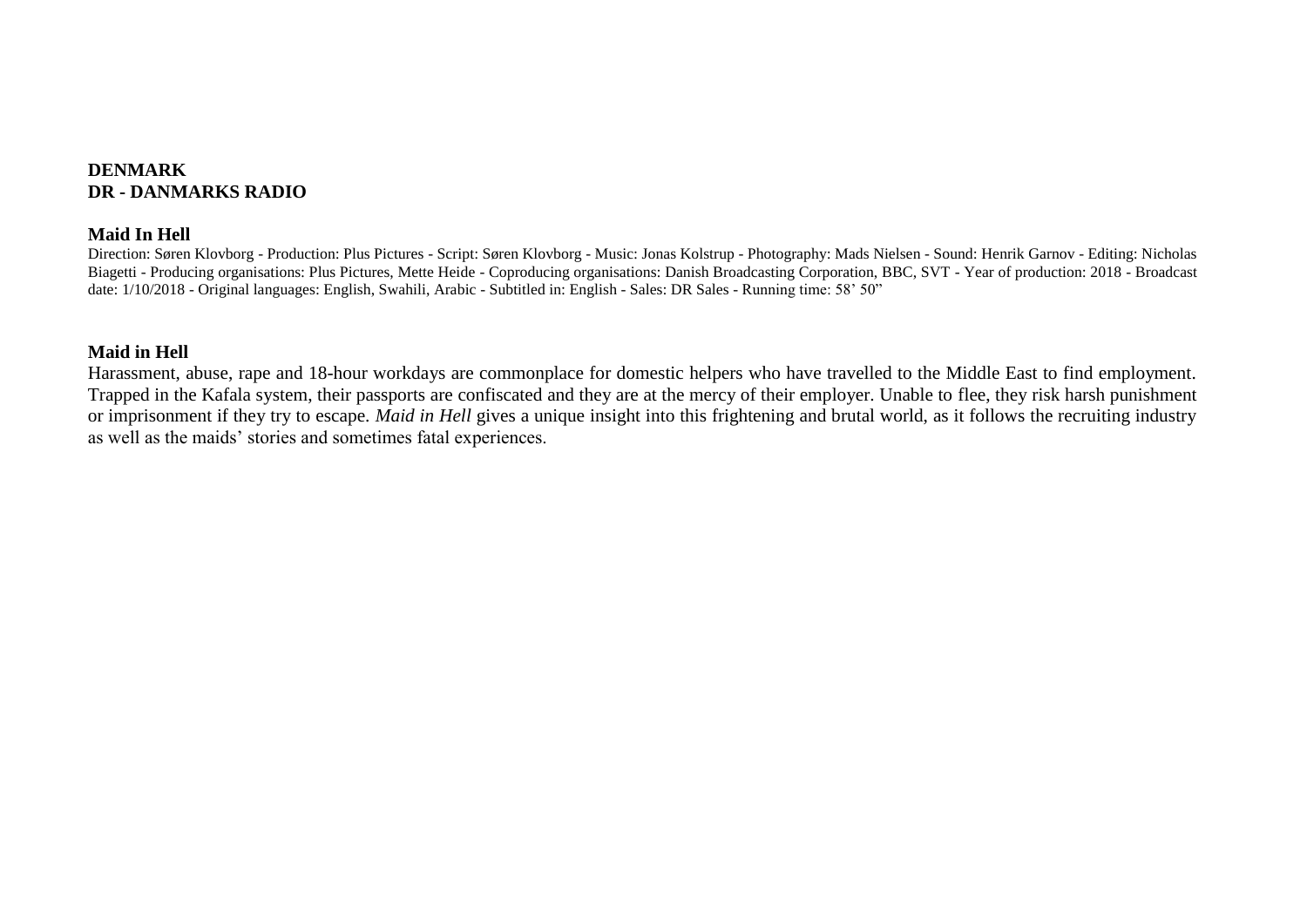# **FRANCE FRANCE 2**

#### **Magda Goebbels, la première dame du IIIeme Reich**

Direction: Antoine Vitkine - Production: Anne Labro - Script: Antoine Vitkine - Music: Julien Deguines - Photography: Xavier Liberman - Sound: Vincent Mauduit - Editing: Yvan Demeulandre - Historical Advisor: Fabrice D'Almeida; Archivists: Charlotte de Luppé, Linn Sackarnd, Mathilde Bracci - Producing organisation: Compagnie des Phares & Balises - Coproducing organisations: With the participation of France Télévisions/FRANCE2, Planète+ - Year of production: 2017 - Broadcast date: 21/11/2017 - Original languages: English, French, German - Dubbed in: English - Sales: CPB International - Running time: 53' 24"

## **Magda Goebbels, First Lady of the Third Reich**

In Adolf Hitler's bunker in Berlin, bombarded day and night by the Russian army, an elegant woman of around 40 poisons her 6 children before committing suicide. Her name was Magda Goebbels, the wife of the notorious and sinister propaganda minister, Joseph Goebbels and the Third Reich's true First Lady. From this opening scene, this documentary, in the form of a psychological thriller, attempts to understand how Magdalena Friedlander became Magda Goebbels; a woman bearing the name of the Jewish stepfather who had raised her. A woman who had married a wealthy automobile magnate with libertarian ideas before divorcing him to become an emancipated young woman at the height of fashion. For Magda Goebbels is as much a product of history - that of Nazism - as of her own tortured psyche.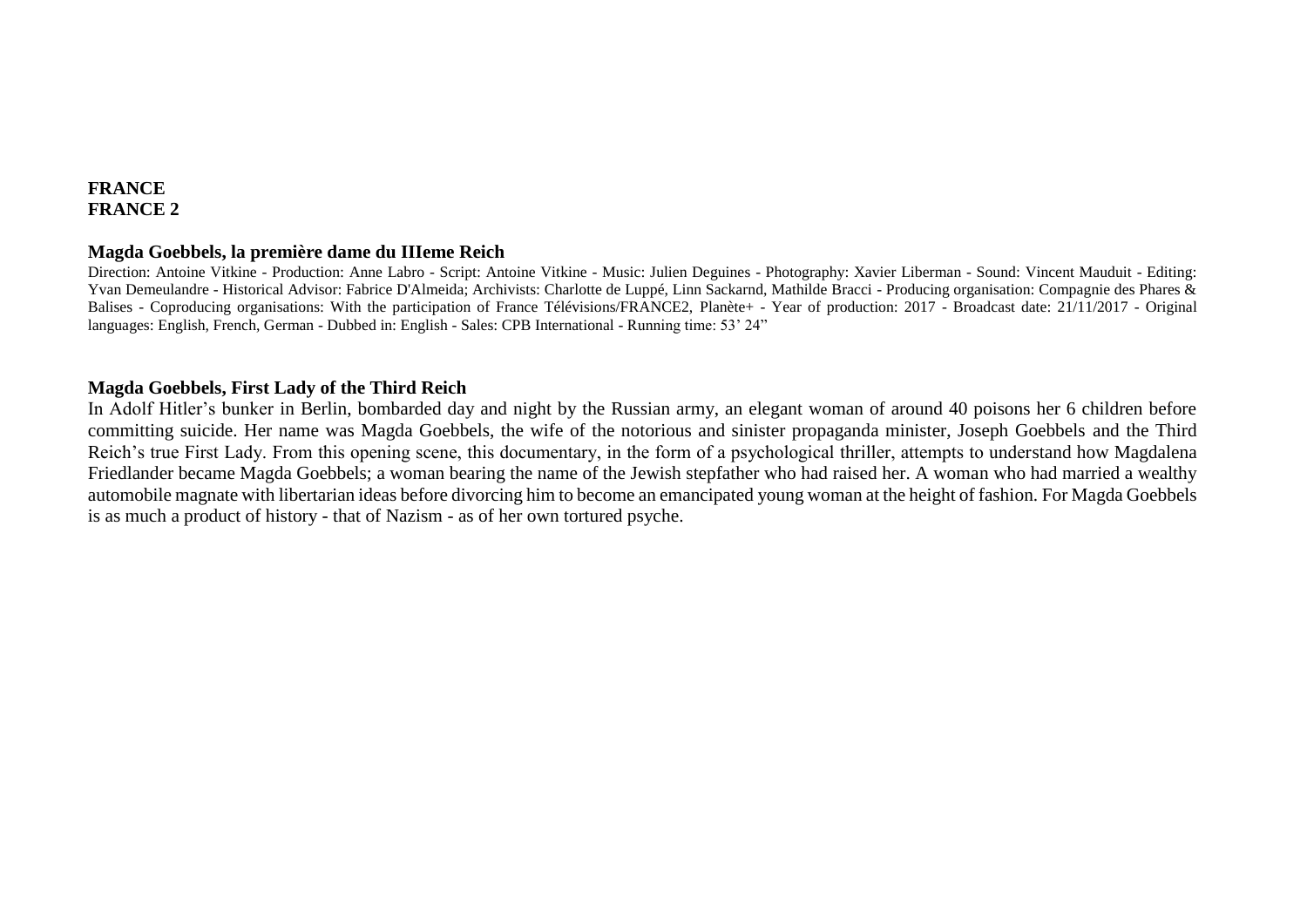#### **Ein Letzter Tango**

Direction: German Kral - Year of production: 2015 - Broadcast date: 27/5/2018 - Original languages: Spanish with German subtitles - Running time: 85'

#### **Our Last Tango**

María Nieves and Juan Carlos Copes are the most celebrated couple in the history of tango and have shaped the dance like no other. They passionately danced together, both loved and hated each other for almost 50 years until one day they separated; a split leaving a huge void in the tango scene. Now, with the end of their lives approaching, they talk about their story for the first time.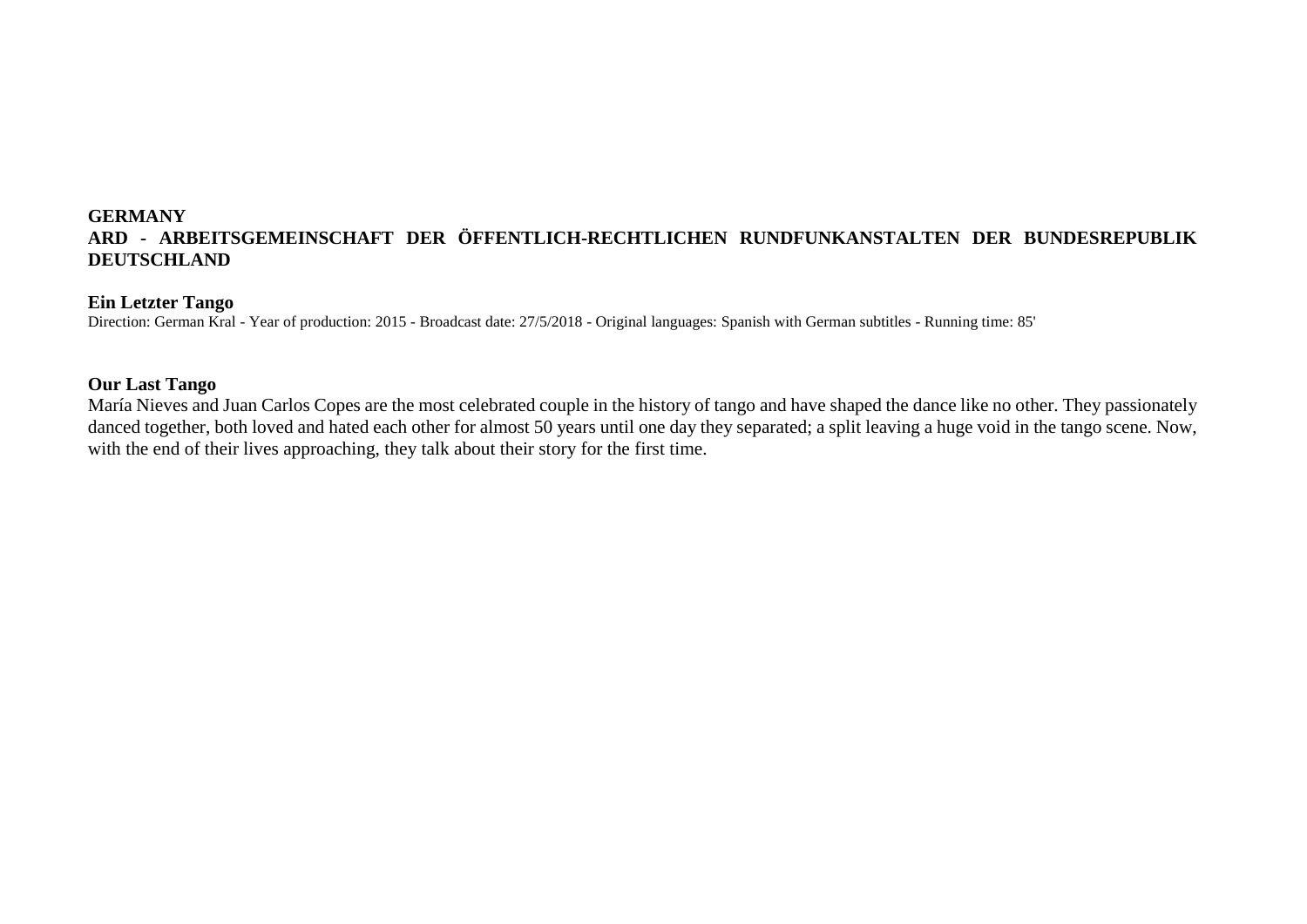#### **Der Blaue Planet - Unbekannte Ozeane**

Direction: Jonathan Smith - Year of production: 2013 - Broadcast date: 19/2/2018 - Original language: English - Running time: 42' 58"

#### **Blue Planet II - One Ocean**

Life has spread to almost every part of the oceans, but there are many different worlds here and each presents unique challenges. In the tropics, a baby dolphin learns how to rub itself against a special kind of coral, which may have medicinal properties. A giant trevally fish leaps clear out of the water to snatch birds on the wing. In temperate seas, mobula rays put on a dazzling night show, as tiny organisms light up when disturbed by their wingbeats. False killer whales and bottlenose dolphins gather together to make a formidable army. However, our ocean system is changing. In the Polar North, the summer sea ice has retreated by 40% in the last 30 years, with profound consequences for its wildlife, including for a walrus mother and pup. Ocean currents help maintain a favourable climate for life...but for how much longer?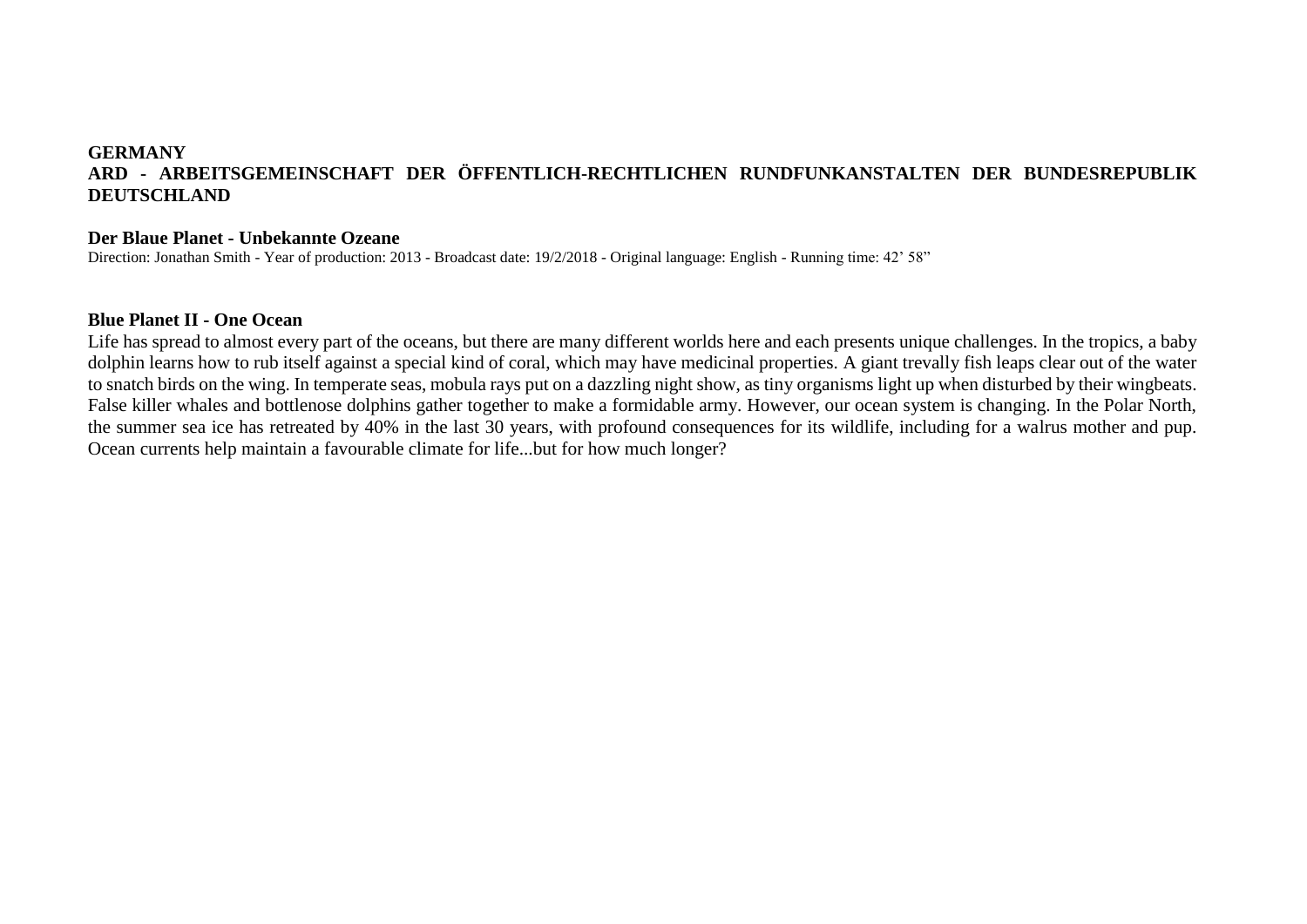## **NETHERLANDS NPO - NETHERLANDS PUBLIC BROADCASTING**

#### **Alicia**

Direction: Maasja Ooms - Production: Willemijn Cerutti - Script: Maasja Ooms - Music: Jesper Ankarfeldt - Sound: Rik Meier, Sander Vos - Editing: Sander Vos - Producing organisation: Cerutti Film Productions - Coproducing organisation: VPRO Television - Year of production: 2017 - Broadcast date: 22/11/2017 - Original language: Dutch - Subtitled in: English - Sales: NPO Sales - Running time: 89'

## **Alicia**

Alicia is one year old when removed from her home. Via a foster family, she is placed in a children's care home when five. By the time she is nine, she is still there, awaiting placement with a new family. This is the point when the documentary *Alicia* starts. For three years, the film follows the girl in her daily life in close-cropped, observing images, making the desires and powerlessness of the young, homeless Alicia, as well as the impact of a lack of perspective, palpable. Will the girl derail as a result of the hopelessness of her situation or are we witness to an inescapable history that repeats itself?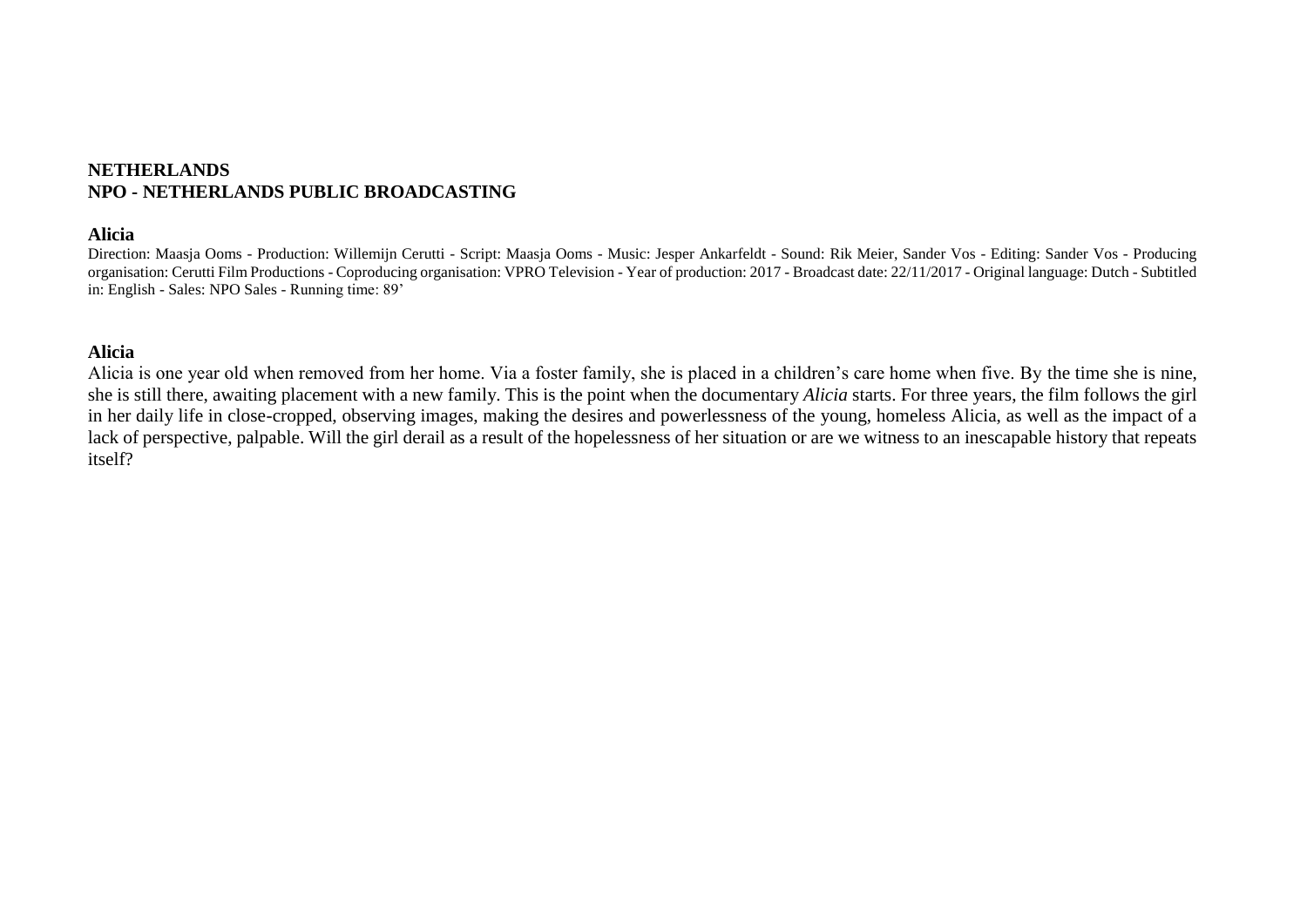## **SWEDEN SVT - SVERIGES TELEVISION**

## **The Deminer**

Direction: Hogir Hirori, Shinwar Kamal - Producing organisation: Lolav Media - Coproducing organisation: SVT - Year of production: 2017 - Broadcast date: 9/10/2018 - Original language: Kurdish - Running time: 83'

#### **The Deminer**

In 2003, Fakhir, a father of eight, goes on a military mission to Mosul to fight against terror after the fall of Saddam Hussein. When he sees how thousands of lives of innocent people are traumatised by exploding mines, he is determined to become a deminer. Using just a simple pocketknife and a pair of clippers, he manages to disarm thousands of mines, a task that could cost him his life at any second. However, that does not stop him. Fakhir's resolve to help those in need far outdoes all that.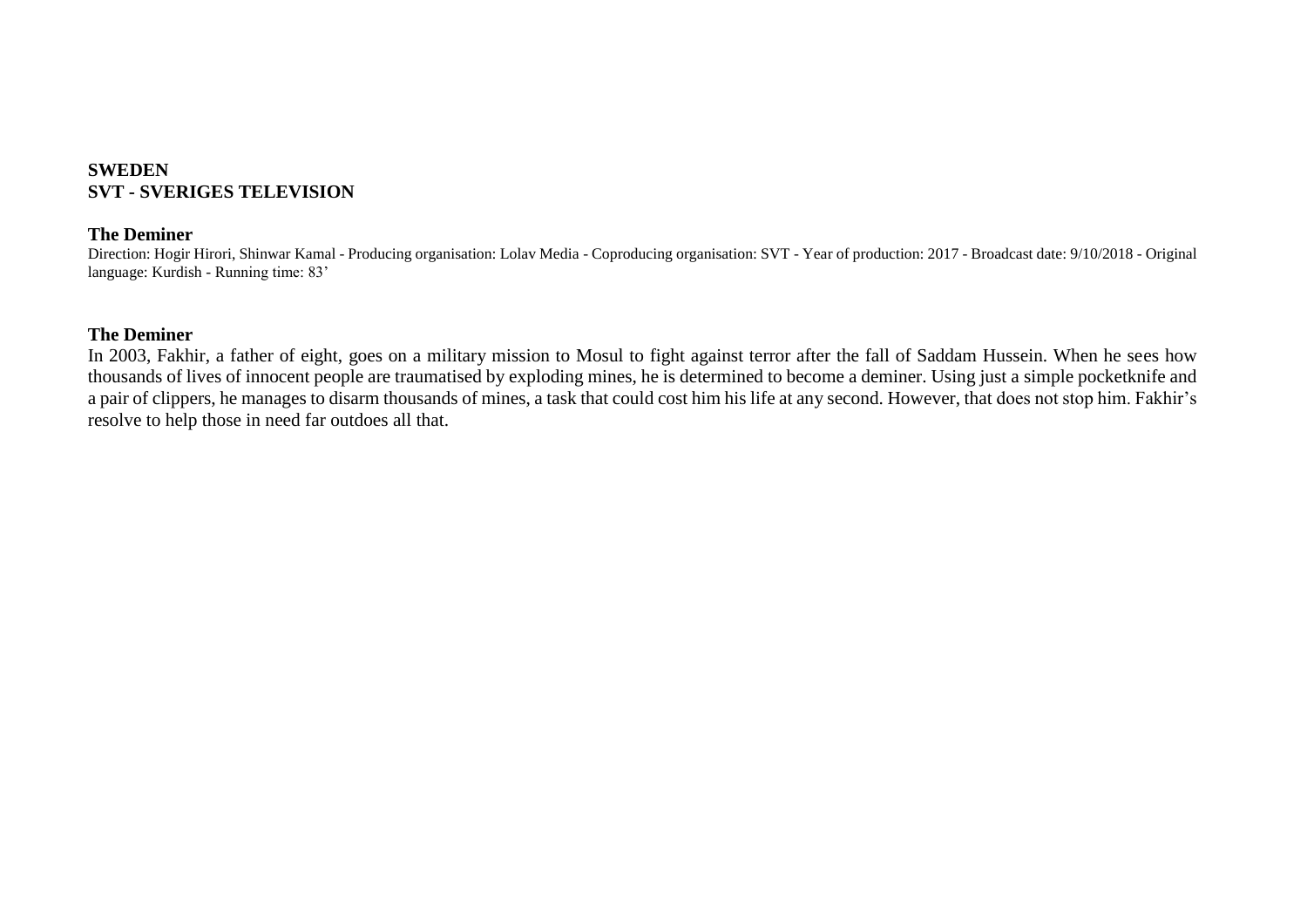## **PAN EUROPEAN BROADCASTERS HBOE - HOME BOX OFFICE EUROPE**

#### **Druga Strana Svega**

Direction: Mila Turajlić - Production: Iva Plemić Divjak, Hanka Kastelicova - Music: Jonathan Morali - Photography: Mila Turajlic - Sound: Aleksandar Protić - Editing: Sylvie Gadmer, Aleksandra Milovanović - Producing organisations: HBO Europe, Dribbling Pictures Ltd., Survivance Ltd. - Year of production: 2017 - Broadcast date: 14/12/2017 -Original language: Serbian - Subtitled in: English - Sales: Carine Chichkowsky - Running time: 103' 25"

## **The Other Side of Everything**

*The Other Side of Everything* combines a family memoir with a portrait of a country in turmoil, telling the story of political struggle and disillusionment from the perspective of two generations: that of the filmmaker and her mother. Built around an intimate mother-daughter conversation, the film questions the price of political engagement in times of nationalism, civil war and dictatorship. *The Other Side of Everything* had its World Premiere at the Toronto International Film Festival 2017. At IDFA, it won the top prize for Best Feature Documentary, the jury praising its "*poetic structure"* and "*textured cinematic language that artfully blends the historical with the personal"*. The film premiered in Serbia on HBO to critical acclaim.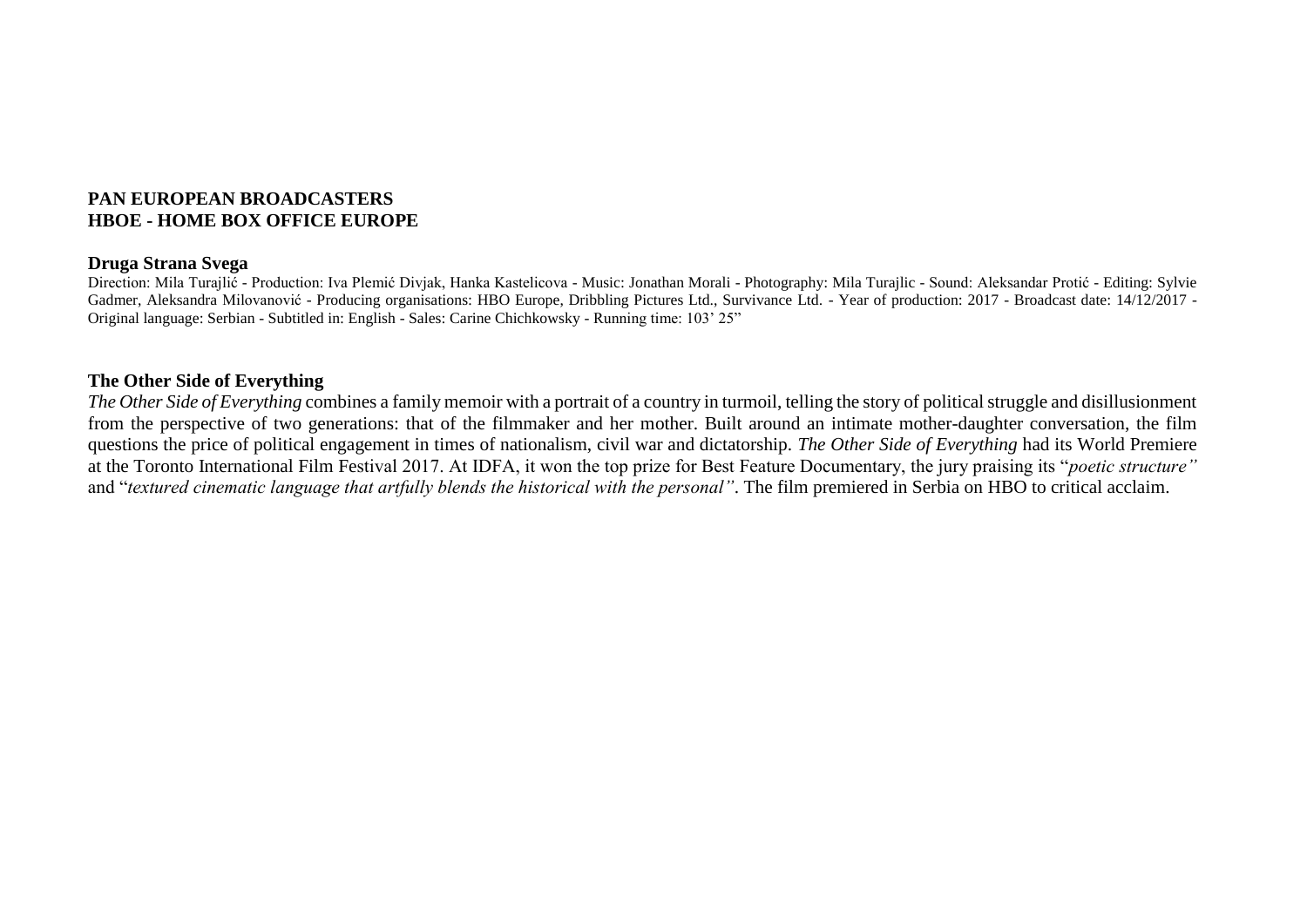# **WEB FACTUAL**

#### **CANADA CBC/SRC - CANADIAN BROADCASTING CORPORATION/SOCIÉTÉ RADIO-CANADA**

## **A City Destroyed: Experience the Halifax Explosion**

**<https://newsinteractives.cbc.ca/halifaxexplosion/>**

Designer: Richard Grasley - Content Authors: Andre Mayer, Katy Parsons, Rachel Ward - Graphics: Peter Kovalik - Programmers: Dwight Friesen, William Wolfe-Wylie, Richa Syal - Narration: Adrienne Arsenault; Editing/Sound: Brenda Witmer, Sarah Baptist, Ron Searles

#### **A City Destroyed: Experience the Halifax Explosion**

On Dec. 6, 1917, two vessels (one laden with explosive cargo) collided in Halifax Harbour, resulting in one of the deadliest disasters in Canadian history. Created in commemoration of the 100th anniversary of the Halifax Explosion, this two-part interactive consists of a 360 3D Virtual Reality movie of the sequence of events that led to the explosion and a 3D environment where users can navigate throughout the landscape and explore stories from the survivors in the aftermath of the disaster. By placing the audience within the virtual environment, Canadians are able to gain a unique understanding of, and experience viscerally, a disaster that led to a historic loss of life and unprecedented mass blindness. Using tools and technologies new to the CBC, this project pushed the boundaries of innovation and the experience of journalism. With VR animation and 360 ambisonic sound, we delivered an old story in a way it has never been told before.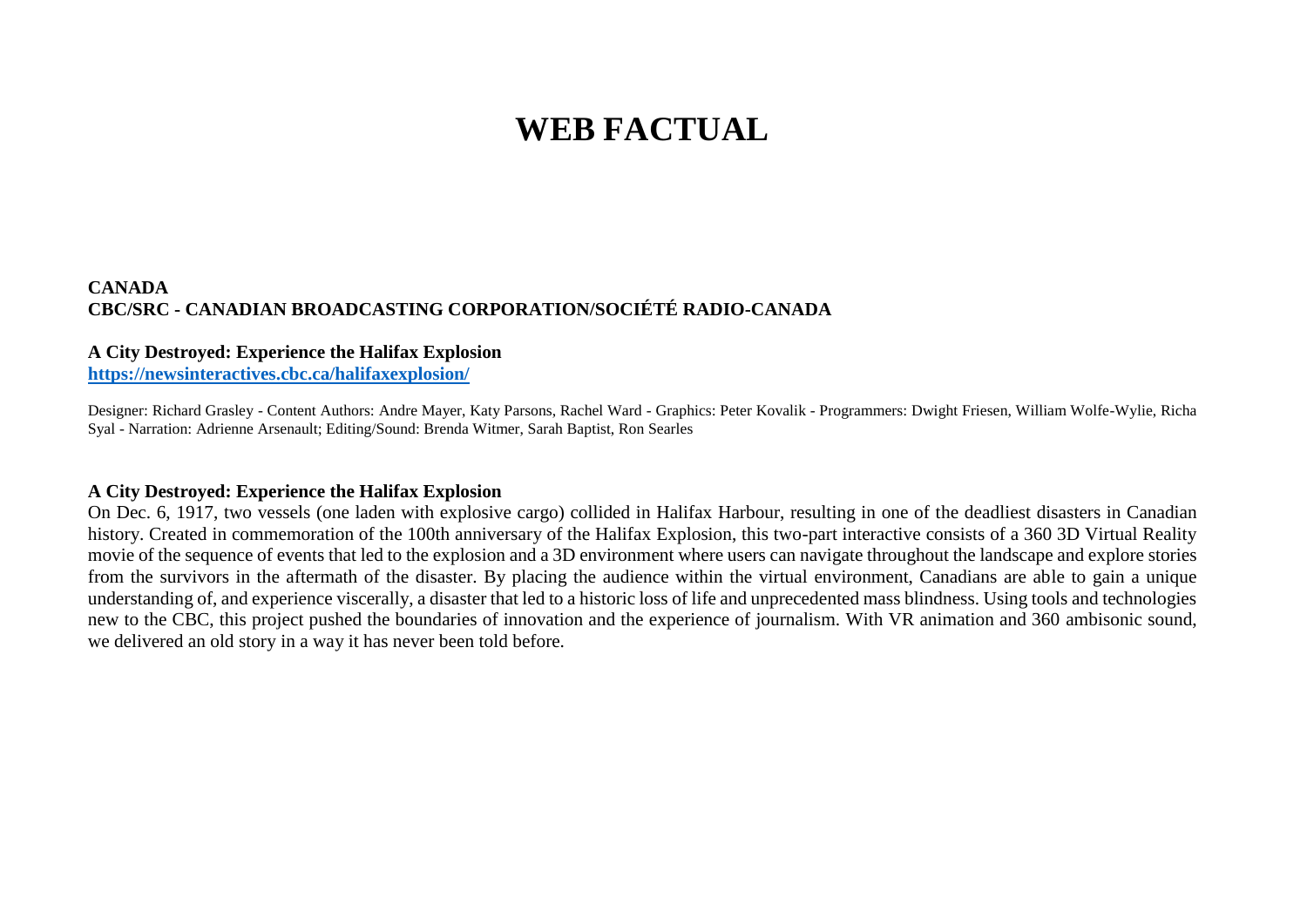## **FINLAND YLE - YLEISRADIO OY**

#### **Olivia\_17**

#### **<https://drive.google.com/file/d/1eCstXfrRsLIDiCCTzcUAzOChH9EuPG3c/view>**

Graphic Designers:Annukka Palmén-Väisänen, Petri Kärenlampi - Content Authors: Writers Asta Wellejus, Emma Taulo - Assisting Writers: Michelle Feuerlicht, Olli Laine - Art Director: Simon Allen, The Swarm - Producer: Jussi Jormanainen - Digital Producers and Director: Asta Wellejus, Die Asta Experience - Actors: Elli Melasniemi as Olivia, Iita as Milla-Mari Pylkkänen,Juho as Mikko Neuv

#### **Olivia\_17**

*Olivia 17* is an interactive mobile drama connecting today's young audiences with real historical events relating to Finnish independence in 1917. The user of the game (URL: yle.fi/olivia17) takes decisions on behalf of Olivia. On her journey, Olivia faces different dilemmas that every teenager deals with: friendship, first-time sex, violence and bullying. Every dilemma has four different outcomes to choose from, and the different outcomes give Olivia a different direction. Resolve the dilemmas and discover what kind of a friend you are, based on your own choices and values. The game targets teenage girls aged 13-15 and was a huge success during its launch in November 2017. We wanted to reach our audience where they are, engage them in a meaningful way and to connect 1917 to 2017 through the challenges of growing up.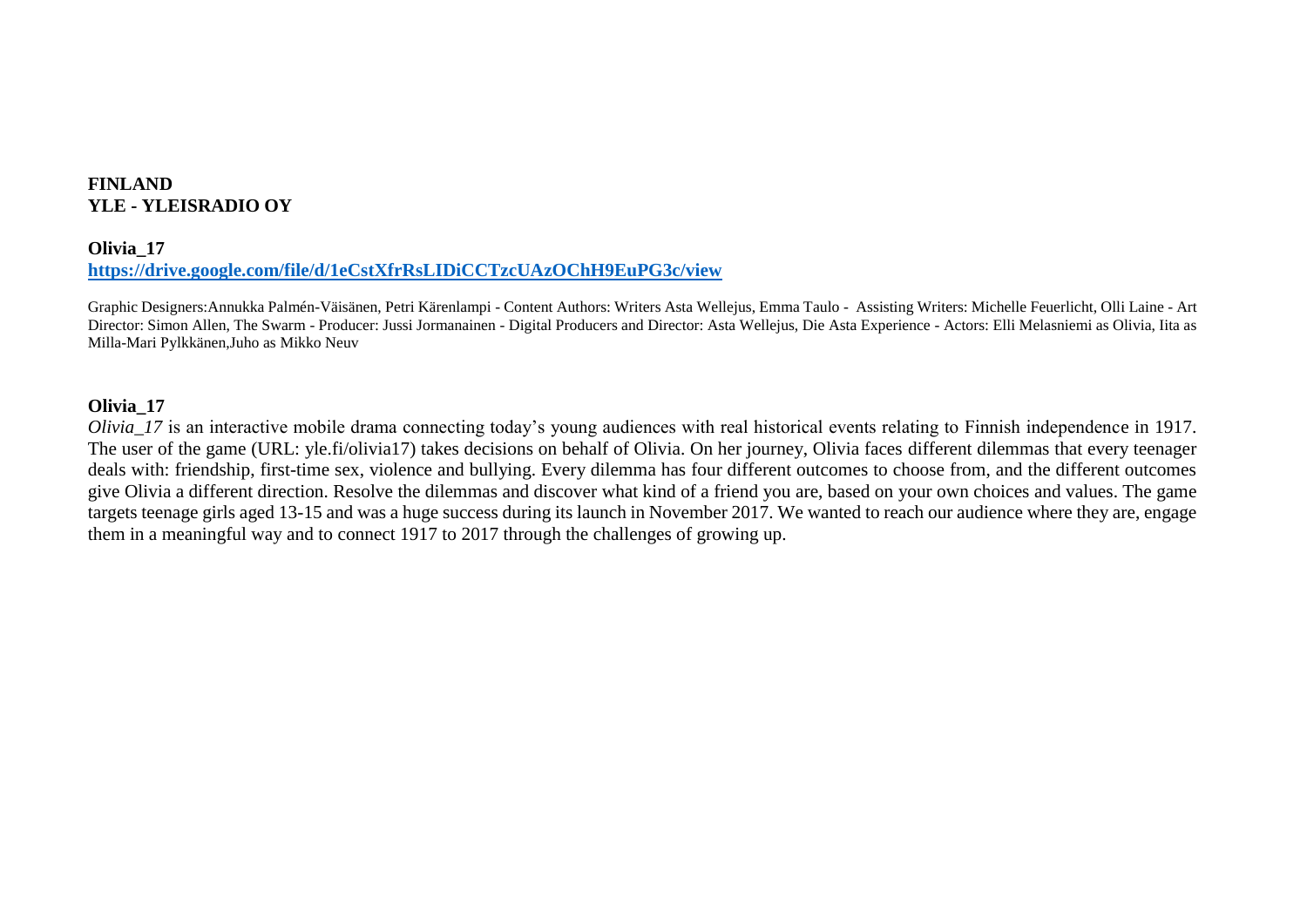#### **#Abgasalarm**

**[www.SWR.de/abgasalarm](http://www.swr.de/abgasalarm)**

Project Managers: SWR: Sandra Kaupmann (Web), Thomas Reutter (Director) // rbb: Karin Losert, Wolfram Leytz - Designers: SWR: Katharina Reusch, Janina Schunk, Verena Kutscher, Haro Heide // rbb: Manuel Reich, Martina Springmann, Caroline Winkler - Content Authors: SWR: Christopher Drose, Nick Schader, Isabell Thomas, Martin Schneider, Claus Hanischdörfer // rbb: Dominik Wurnig, Robin Avram, Kira Schacht, Raphael Jung - Graphics: SWR: Derek Roczen // rbb: Manuel Reich, Martina Springmann, Caroline Winkler - Programmers: rbb: Manuel Reich, Arne Schlüter, Jenny Gebske - Data Editors:Dominik Frey, Ulrich Lang, Dominik Wurnig

#### **Vehicle Exhaust Alarm**

#abgasalarm – How dirty is the air you are breathing? Air pollution, caused by traffic, is a hot and highly emotional topic in Germany. But air quality monitoring by the authorities casts only a very wide net. Therefore SWR (Südwestrundfunk) and rbb (Rundfunk Berlin-Brandenburg) wanted to take a closer look: in southwest Germany more than 200 viewers, listeners and users participated and helped measure Nitrogen Dioxide (NO2) in their streets. In Berlin, monitoring of 110 locations delivered – for the first time – exclusive and scientific data on air pollution. Via interactives, infographics, articles and videos, the public was informed by SWR and rbb about all the results.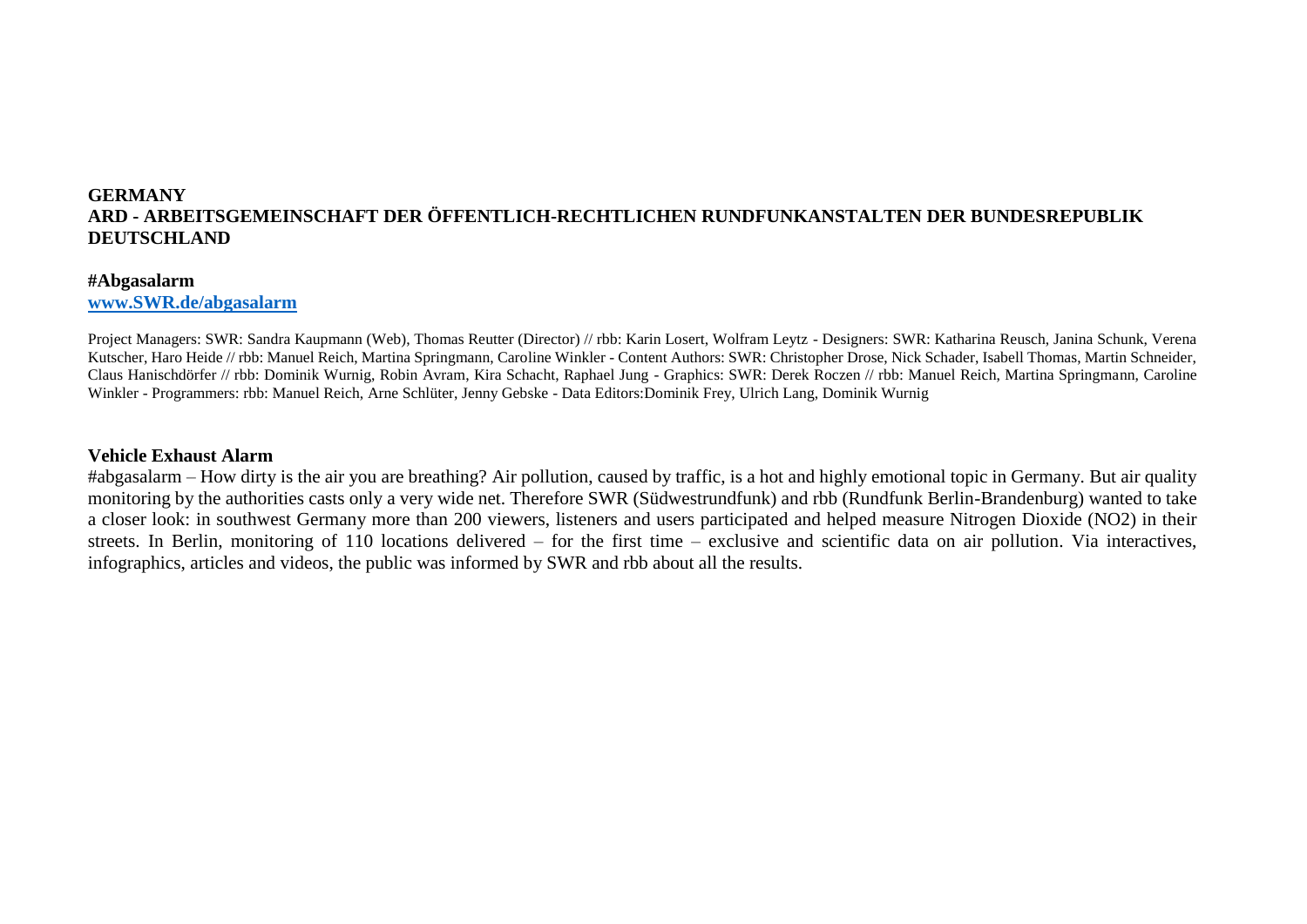#### **Die mit den Händen tanzt**

**<http://reportage.hr.de/die-mit-den-handen-tanzt>**

Project manager: Klaudija Schnödewind - Designer: Kerstin Henninger - Content Author: Klaudija Schnödewind - Graphics: Kerstin Henninger - Camera: Miriam Dünschede; Sound: Christian Cyfus; Translation: Alan Miles

#### **Dances with Hands**

Whether Pop, Rap or Classical:Sign Language Interpreter Laura M. Schwengber interprets music for the deaf and opens up the world of the hearing for them. In the web special *Dances with Hands,* the deaf and the hearing can experience how music is transformed into emotions and made accessible for all. Using her whole body and a lot of feeling, Schwengber finds a language that works for all. In an interactive music sign quiz, users can guess songs from different genres which have been translated into sign language – for the hearing a sense-sharpening encounter with the world of the silent musical experience. Schwengber clears up misunderstandings about deafness, demonstrates what is special about music interpretation and explains the work of a concert interpretor. This barrier-free special won the Grimme Online Award.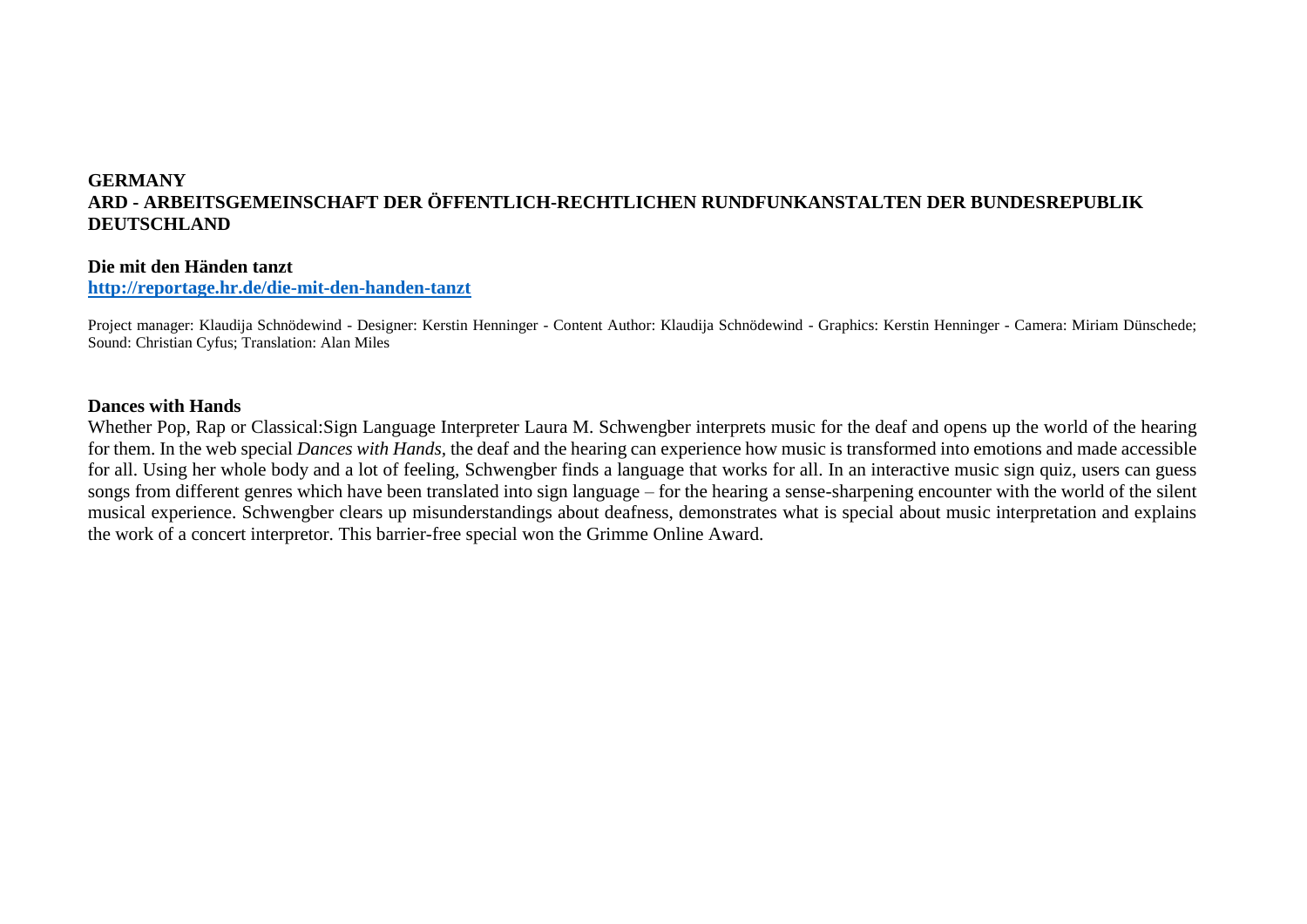## **Hanna und Ismail: Wir müssen draußen bleiben**

**<https://www.hanna-und-ismail.de/index.html>**

Project Managers: Robert Schöffel, Christina Elmer - Content Authors: Ulrike Köppen, Steffen Kühne, Oliver Schnuck, Robert Schöffel, Christina Elmer, Patrick Stotz, Achim Tack

## **Hanna and Ismail: No Place for Foreigners**

If you have a foreign name and you are looking for an apartment in Germany, you will be much less likely to be contacted by landlords than a German applicant. In particular, people with Arab and Turkish names are severely discriminated against. This is shown by a large-scale research conducted by the data journalists of Bayerischer Rundfunk and Spiegel. To prove the systematic bias against foreigners, the journalists set up an automated process that sent out 20,000 inquiries over several weeks. The data driven project was unique in its technical setup and gained worldwide attention.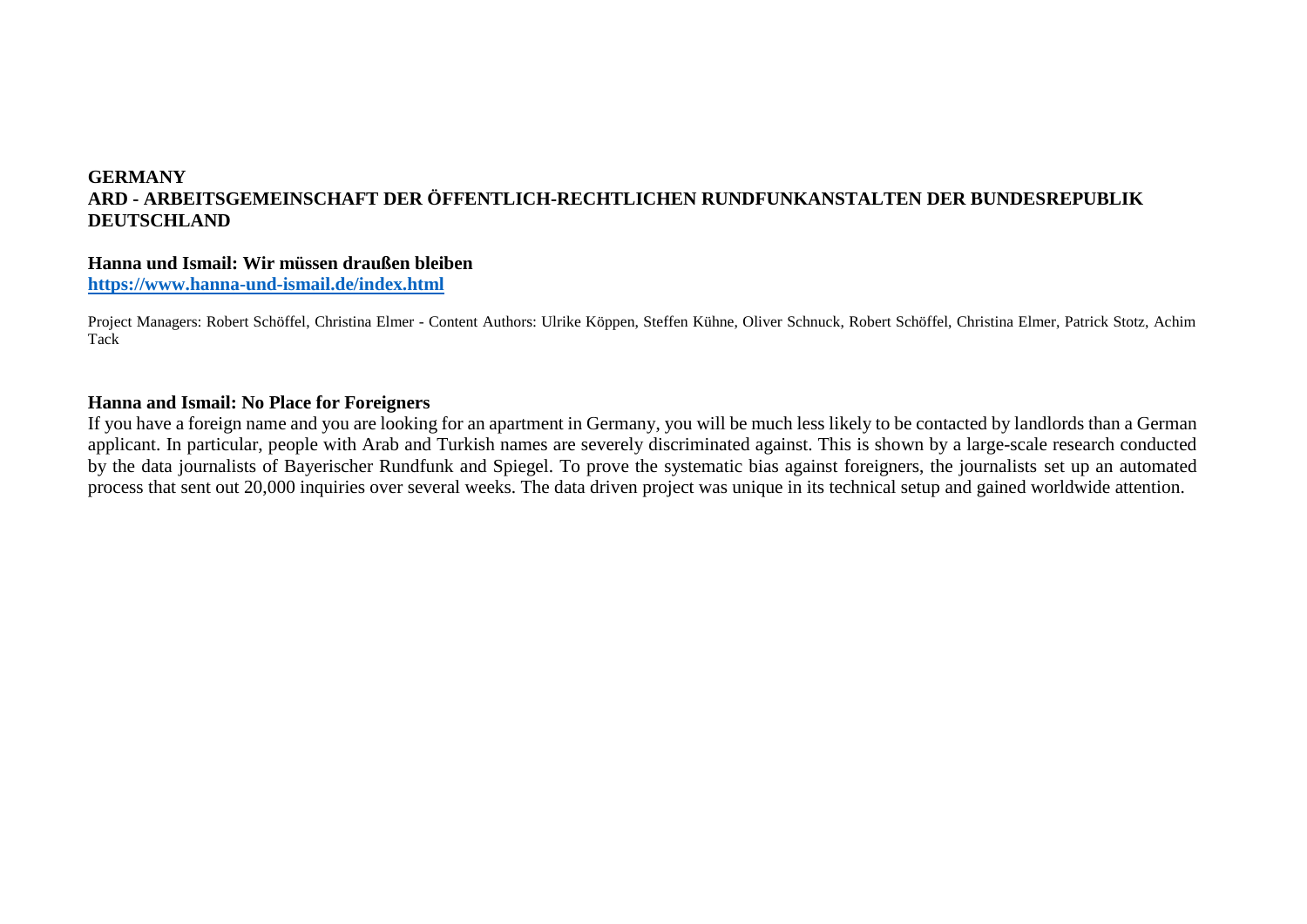## **ITALY RAI - RADIOTELEVISIONE ITALIANA**

## **Timeline - Una storia al giorno, dal primo all'ultimo social**

**<http://www.raiplay.it/programmi/timeline>**

Project Manager: Antonio Sofi - Content Authors: Antonio Sofi, Marco Carrara, Andrea Picotti - Graphics: Marco Catani

# **Timeline: A Story, a Day, from First to Last Social Media**

*Timeline - A Story a Day, from First to Last Social Media* is a multichannel live streaming project. It aims to engage the social audiences with the most relevant social story of the day, using multimedial social content (photos, twitter and facebook's screenshots, instagram stories, video, ecc). It covers various issues, from politics to lifestyle. It streams simultaneously to Raiplay, Facebook, Twitter and YouTube. 150 episodes, more than 5 million total views, a strong engagement and a growing community.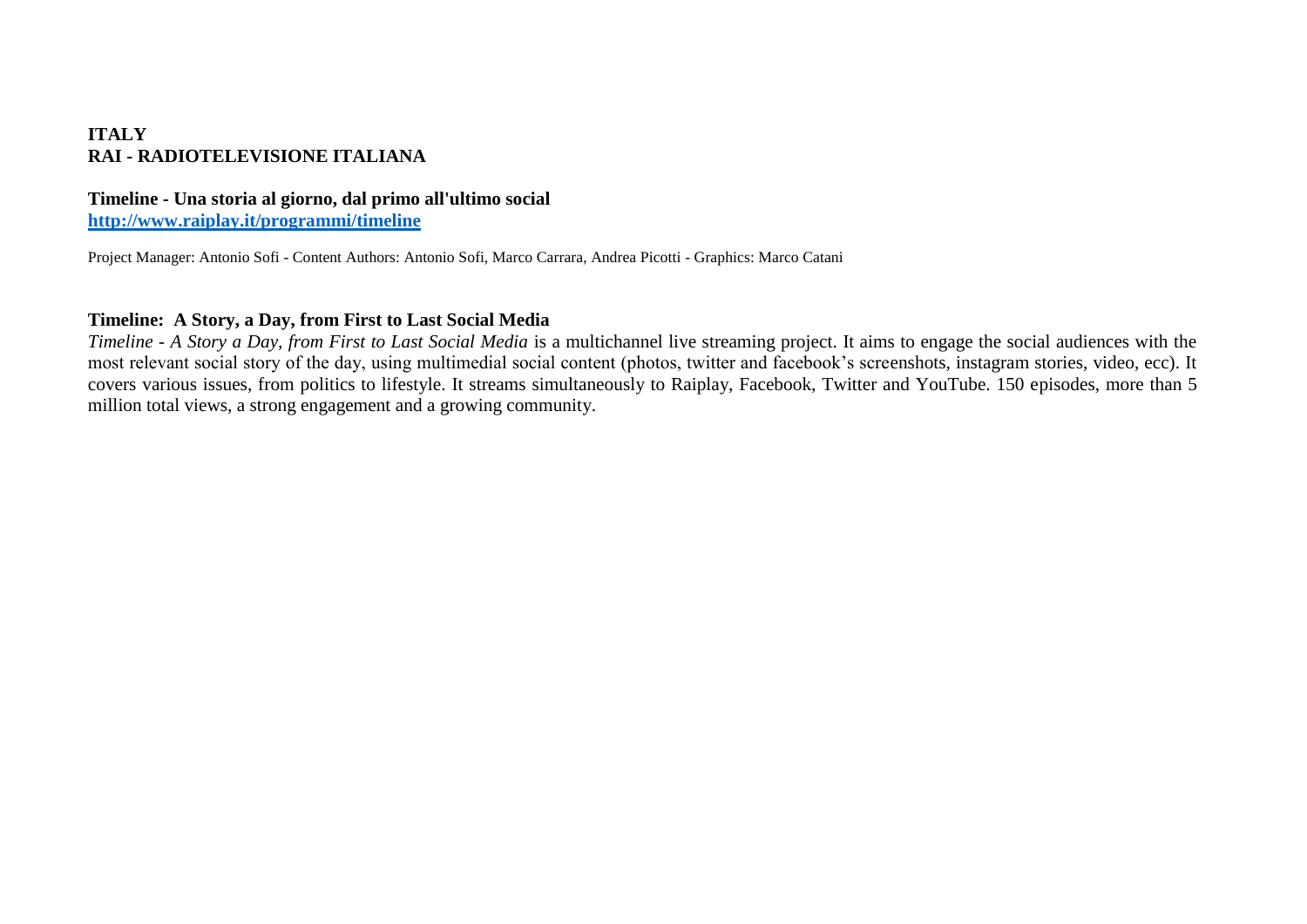# **ITALY RAI - RADIOTELEVISIONE ITALIANA**

## **Radio Rai Techeté**

**<http://www.raiplayradio.it/radiotechete/>**

Project Manager: Andrea Borgnino - Designer: Rai Digital

#### **Radio Rai Techeté**

*Radio Techeté* is a unique project in the world of public radio in Europe: the only 24/24 digital channel completely devoted to radio archive content. The Radio Rai archive is Italy's largest audio archive and consists of several formats used for recording. We stream on web and in the "Rai Radio Play App" and on-air in digital radio Dab+. Every day the streaming channel offers 8 hours of "archive" radio material insert in a 8 x 3 timeslot. The Radio Techeté website presents these on-demand content organised in eight thematic areas. The main content is the audio on-demand of the original radio show from the archive, but we offer also video, photos and articles about the history of Radio Rai. We furthermore offer a thematic playlist of archive content and a special photo gallery of old-time-radio contents.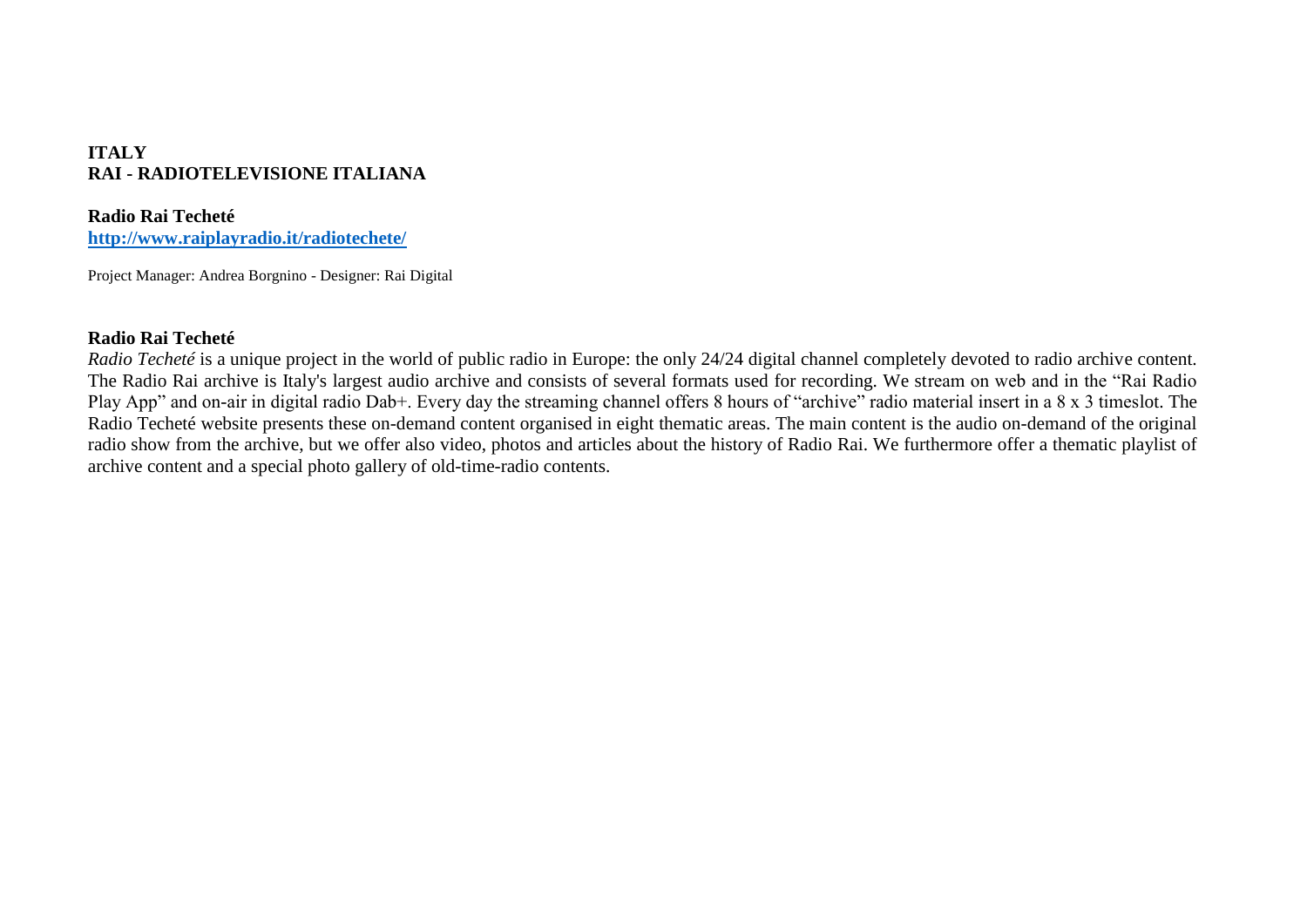## **JAPAN NHK - NIPPON HOSO KYOKAI**

#### **TV for the Sake of Living: #On the Night of August <http://www.nhk.or.jp/heart-net/831yoru/>**

Project Manager: Yoshihiro Watanabe - Designer: Ryoma Hattori - Content Authors: Rea Gotou, Terue Yunoki, Kazuo Hara

#### **TV for the Sake of Living: #On the Night of August**

NHK's Heart Net TV production team has been tackling the problem of suicide for about 10 years. Many teenagers with suicidal thoughts have messaged the show and it is clear from both their messages and expert interviews that often they cannot talk about their anguish to anyone…. and when they can, all too often they are not believed. For them, learning to express their feelings fearlessly is the crucial first step in order to move on. We set out to create a space where teenagers, suffering so much that they want to die, may share their feelings without fear. We took great care to prevent them from being subjected to either to criticism or to insincere, throwaway words of encouragement. We linked the television programme to live streams and social media to create a space to which suicidal teenagers could relate.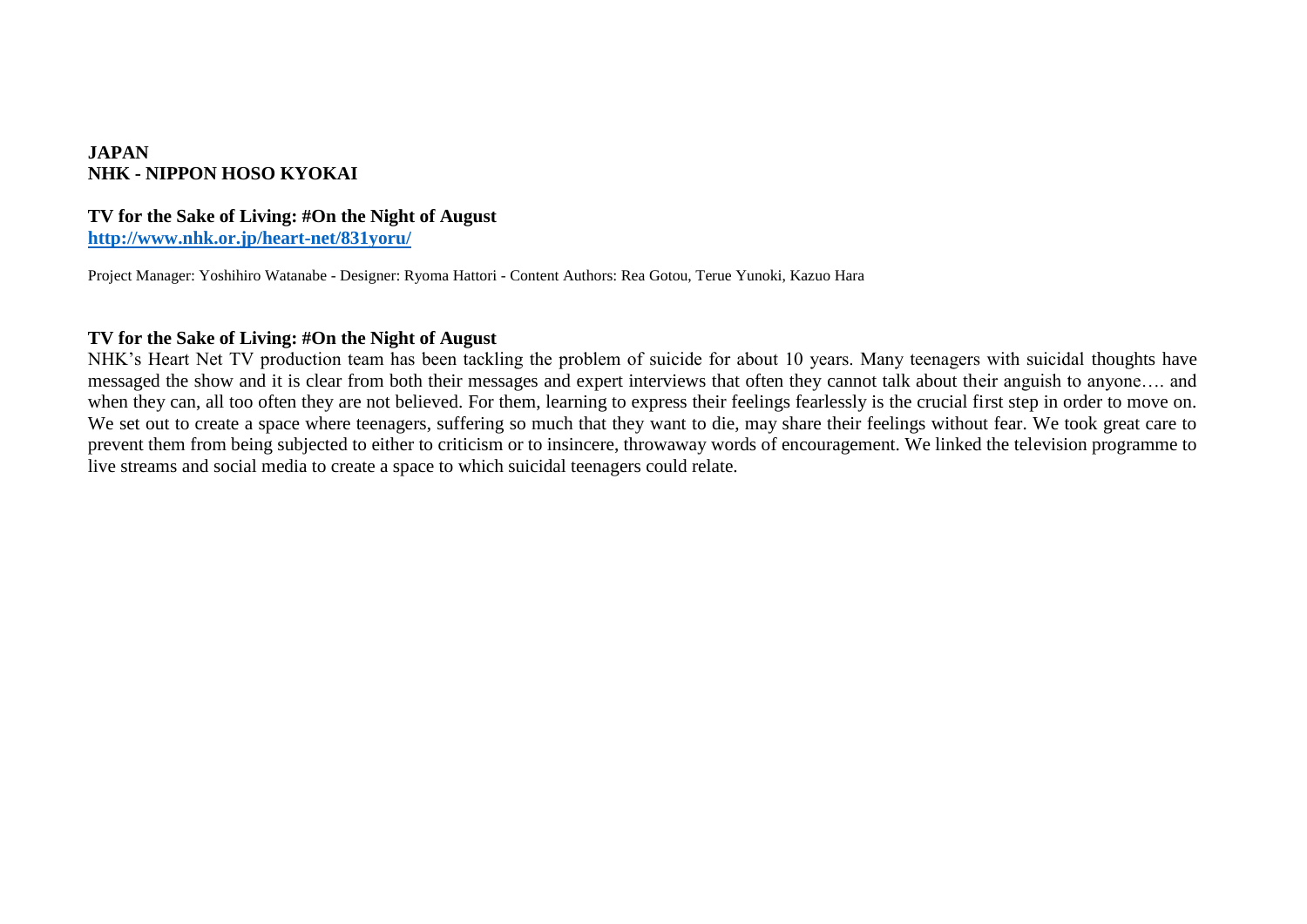## **NETHERLANDS NPO - NETHERLANDS PUBLIC BROADCASTING**

## **De Industrie, Drugsland Nederland**

## **<https://deindustrie.vpro.nl/>**

Project Manager: Geert-Jan Strengholt (VPRO) - Designers: Robin Verdegaal, Merel Raven, Christiaan de Rooij - Content Author: Mirka Duijn (Director), Remy van den Brand (Editor in Chief) - Graphics: Robin Verdegaal, Merel Raven, Mitchel Tan - Programmer: Karel Brascamp - Director: Mirka Duijn; Executive Producer: Bruno Felix; Supervising Editor GJ Bogaerts

## **The Industry, Mapping the Dutch Drug Economy**

The Netherlands is drug country Number 1 in Europe. News items on barrels of coke intercepted in Dutch cargo, dismantled ecstasy labs in suburban areas or weed farms in attics are published on a daily basis. But this trade is not regulated, let alone legal. How is it possible that drugs can be produced and sold on such a large scale in such an orderly country like the Netherlands? How can this small nation have such a big black market economy? Who are the real people behind the business? Why do they choose this industry? What makes them tick? The interactive documentary *The Industry: Mapping the Dutch Drug Economy* visualises the drug networks of the Netherlands and shares personal stories from the real people that keep this industry going: housewives, students, dockworkers, full-time coke dealers and many more.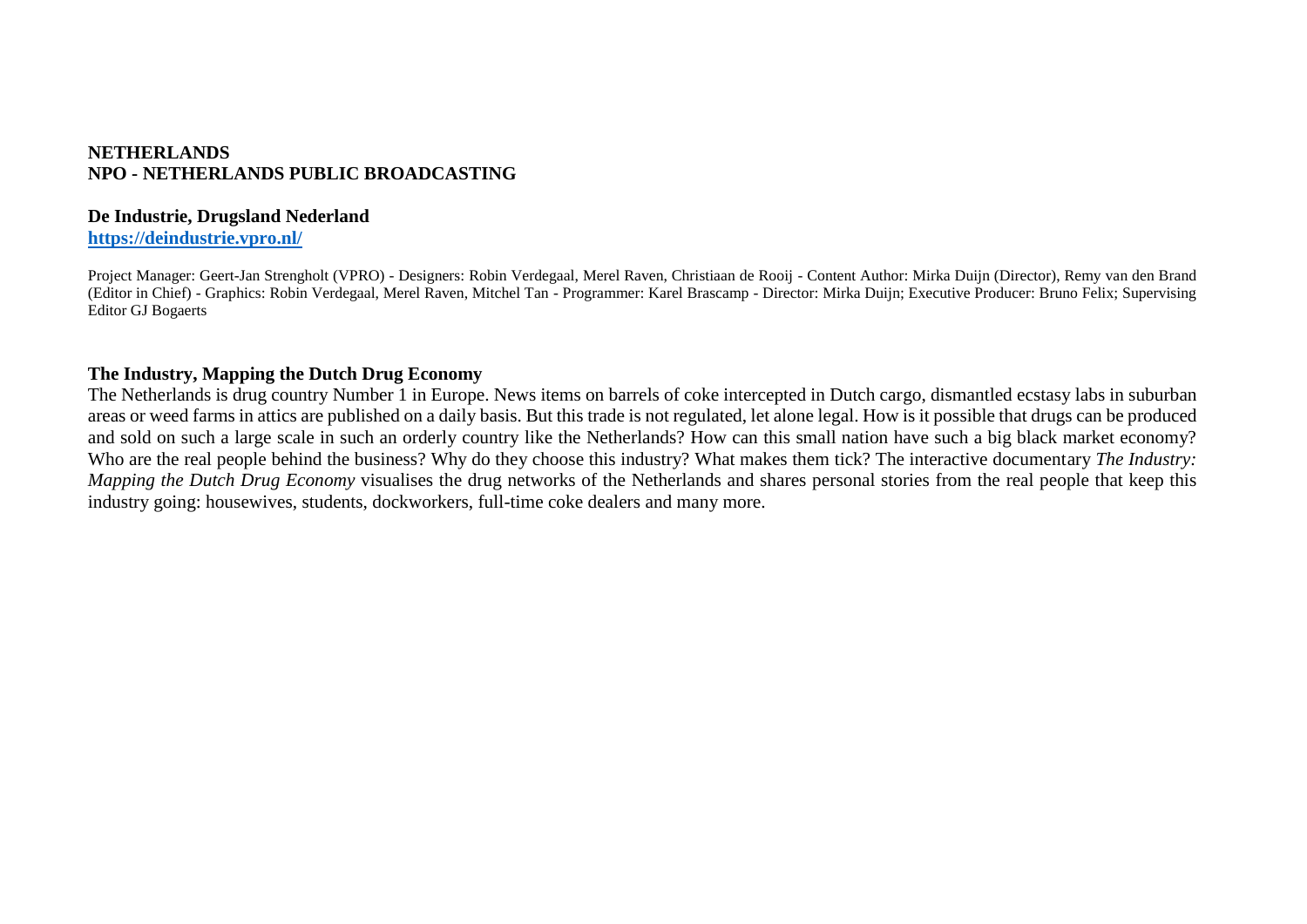# **WEB ENTERTAINMENT**

## **FRANCE ARTE FRANCE**

#### **Homo Machina <http://homomachina.arte.tv/>**

Project Managers: Laura Fournier, Claire Léger, Adrien Carpentier - Designers: Olivier Bonhomme and Vincent Lévy - Content Authors: Wladimir Anselme, Emmanuel Corno, Nicolas Signa, Xavier Thiry - Graphics: Anne Hirsch, Nicolas Terlon, Victoria Wilhelm, Danaé Alba, Grégory Parisi, Alisée Preudhomme, Sinnema, Clémentine Cousin, Solène Julien-Laferrière - Programmers: André Berlémont, Kevin Lesur, Enki Londe, Omar Louhichi, Romain Péchot, Vincent Rabatelle, Ludovic Moge

## **Homo Machina**

Homo Machina is a touchable puzzle game for mobile and tablet inspired by the work of avant-garde Scientist Fritz Kahn. Set off on a crazy journey to solve the surreal puzzles of this game and learn about the internal working of the human body, represented as a gigantic 1920s factory. In this narrative puzzle, players are plunged into an ingenious system of nerves, vessels and valves. The aim is to help the body function correctly in about thirty steps. Each scene breaks down daily acts, such as opening your eyes, chewing a toast or listening to music through seamless navigation and intuitive gameplay. Fritz Kahn, a pioneer of infographics and popular science, came up with easy to understand analogies to enable people to improve their understanding of the human body.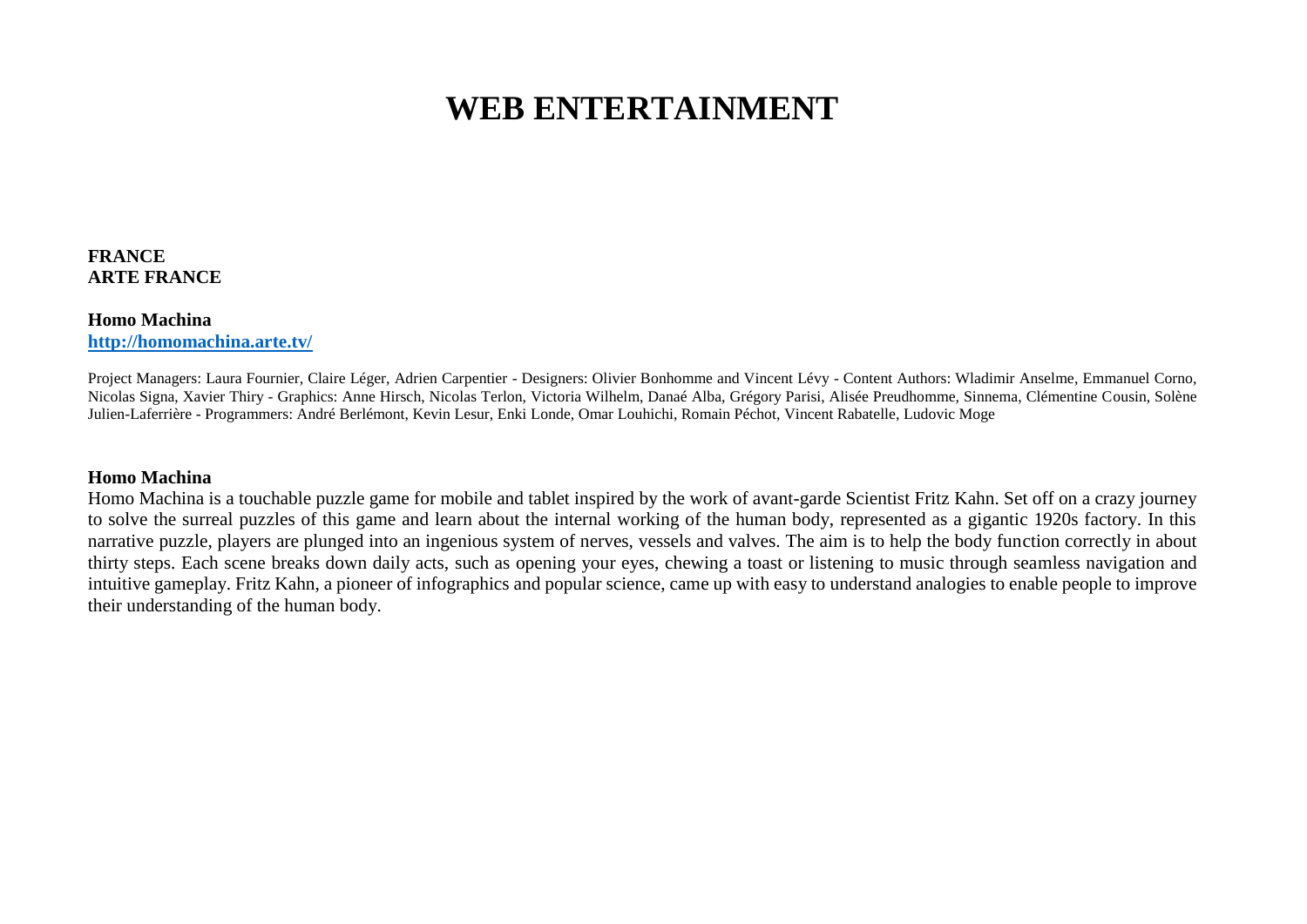## **FRANCE ARTE FRANCE**

#### **Alteration**

**<https://www.arte.tv/sites/webproductions/alteration/>**

Content Author: Yann Appery - Director: Jerome Blanquet; Special Effects: Saint-George Studio

## **Alteration**

*Alteration* is a poetic trip into the future. Alexandro volunteers for a dream experiment. He is not aware that the scientists will inject him with Elsa, an Artificial Intelligence which will digitalise and take over his subconscious to help her turn into a human being.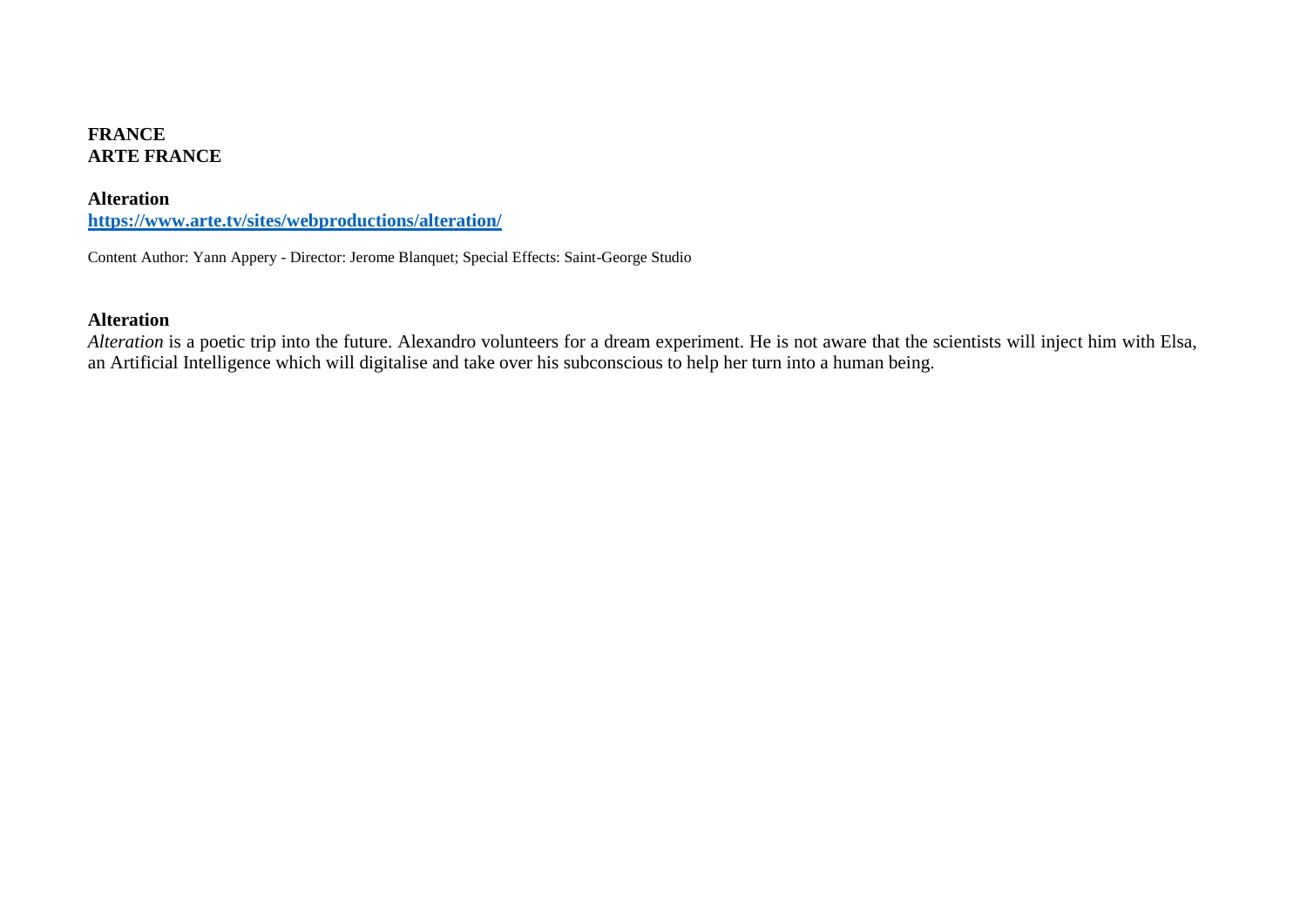# **ITALY RAI - RADIOTELEVISIONE ITALIANA**

## **Techesai Social Quiz**

**<https://www.raiplay.it/programmi/techesai/quiz>**

Project Manager: Cristiano Ercoli - Designer: Vanessa Penelope Somalvico - Content Authors: Williams Di Liberatore, Monica La Padula, Maria Teresa Limosa, Laura Massacra - Curator: Serena Coscione; Director: Dalila Milizia; Hosts: Gigi Garretta, Mariasilvia Malvone

## **Techesai Social Quiz**

Live on social networks, Rai's first-ever digital quiz. The idea of the quiz is to merge the game show with 65 years of Rai's broadcasting history, targeting a social network audience which can play the game live on FB and Instagram. The aim of the game is to guess the celebrity who is being talked about (2 celebrities per episode). The game is split into two rounds during which the game hosts give clues also with the help of graphics (images, sounds, videos). The clues are at first very vague before gradually becoming more specific, while users (inserting comments) guess who is being talked about. Once the name of the celebrity has been guessed and the winner proclaimed in the first round, it is on to the second whose procedure is the same.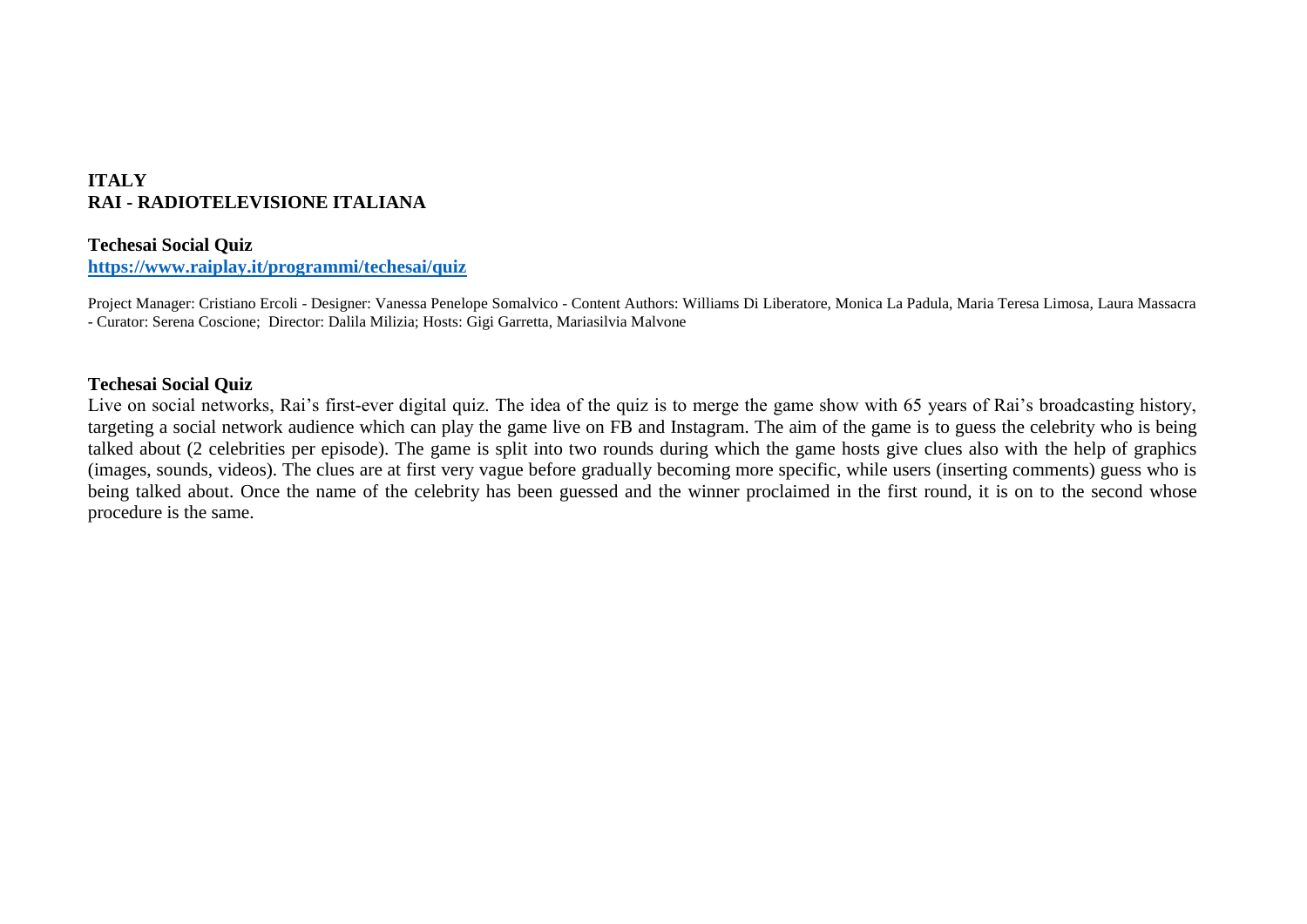## **NETHERLANDS NPO - NETHERLANDS PUBLIC BROADCASTING**

#### **De Boterhamshow**

**<https://boterhamshow.ntr.nl/>**

Project Manager: Ajé Boschhuizen - Designers: Zwart/Wit Media, David Grifhorst, Roel Jorna, Susanne van de Water - Content Authors: Ajé Boschhuizen, Lisette Schölvinck - Graphics: Balder Westein - Programmer: Zwart/Wit Media - Video Director: David Grifhorst; Format: Ajé Boschhuizen

#### **The Sandwich Show**

*The Sandwich Show* is an exciting daily talk show for children from age 6 and up and their parents. In this puppet show, Host Fred Talking Head welcomes guests, musicians, and sidekicks, like Rico the Rhino. Behind the scenes, Floor Manager Berny is continuously faced with chaos and is working to defuse it. In the evening, the interactive tool of *The Sandwich Show* can be visited online using the 'secret number' of the day, revealed during the previous television broadcast. Like the television show, these online episodes are uploaded daily. The unique thing about these online episodes is the interactive quality of the video experience, which means viewers can actively engage and feel as if they are really there in the studio as they are challenged to help Berny prepare the show for the following day. There are no buttons, pre-loader.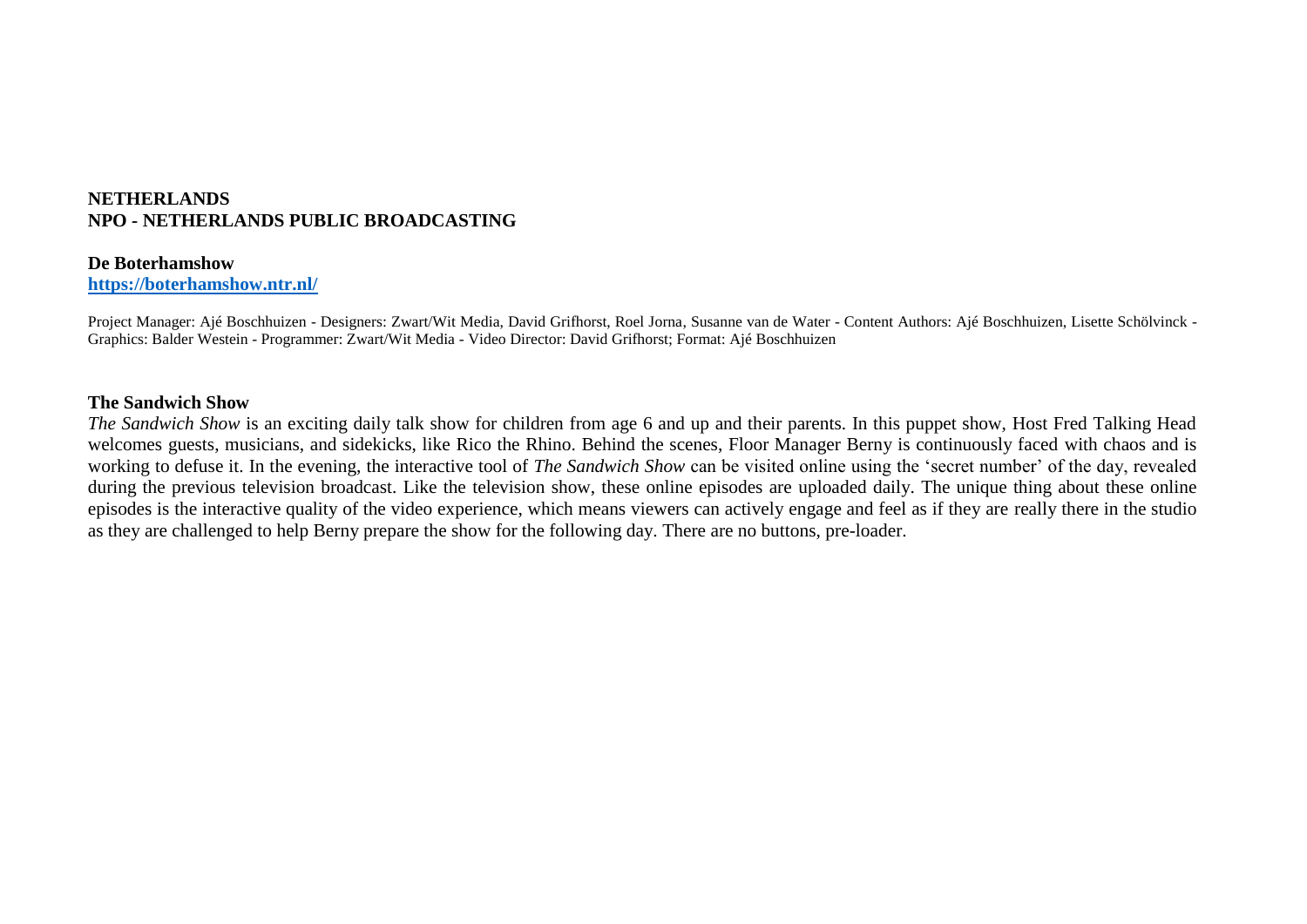# **PORTUGAL RTP - RADIOTELEVISAO PORTUGUESA**

## **APPaixonados**

**<https://www.rtp.pt/play/p4443/appaixonados>**

## **Appdate**

An interactive romantic comedy on the new digital era. There are no good days for being left by a boyfriend. After one year trying to find a new love, Ana decides to lower her expectations and search for love on the web through the App *In Loved*. A web series where viewers are invited to decide who's is going to be Ana's next date. A shy writer, a youtuber, a doctor, a mafia girl? You decide! Each week the user can choose between 3 suitors with whom Ana must have the next date. Voting is available for 3 days and after the choice the team writes, records and edits the episode of the week. It is an interactive series, where the user can actually decide the direction of the story.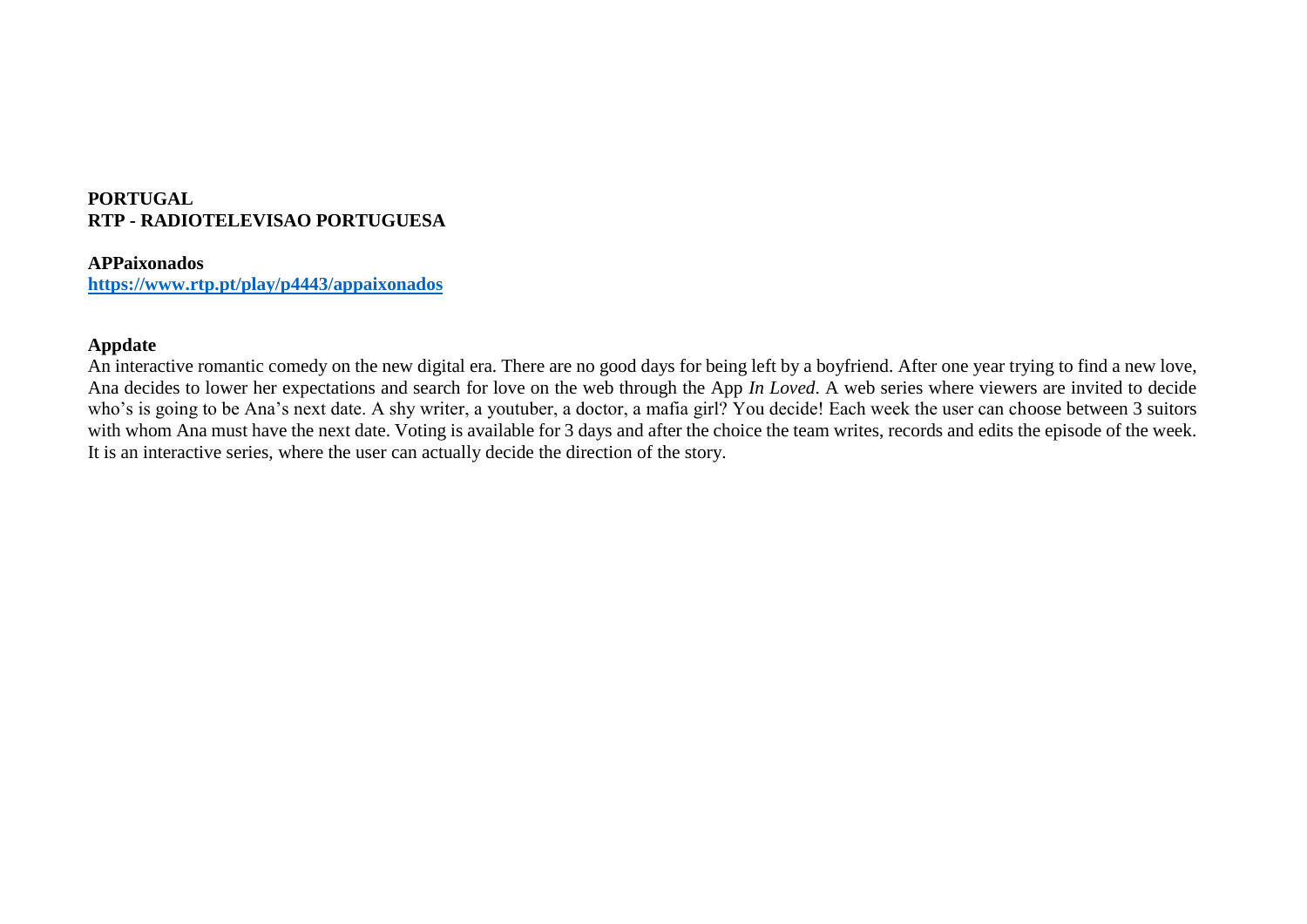## **SPAIN RTVE - RADIOTELEVISION ESPAÑOLA**

**Si Fueras tu <http://www.rtve.es/playz/sifuerastu/>**

Project Manager: Joaquín Llamas - Content Authors: Javier Olivares, Annaïs Schaaff, Javier Pascual

## **If I Were You**

*If I Were You*, the first interactive transmedia series produced in Spain, premières this Monday on RTVE's platform, Playz, and on Channel, La 1. This is an innovative project, produced by RTVE in collaboration with Atomis Media, in which the user can interact with the characters from the series, since each week the public decides how the plot progresses. María Pedraza leads the cast alongside Óscar Casas, Adriá Collado, Ingrid Rubio and Ruth Díaz, among others. Made by Javier Olivares, the series demands a completely innovative production approach, one that forces the team to work against the clock to shoot the plot lines decided by the public and broadcast the results the following week.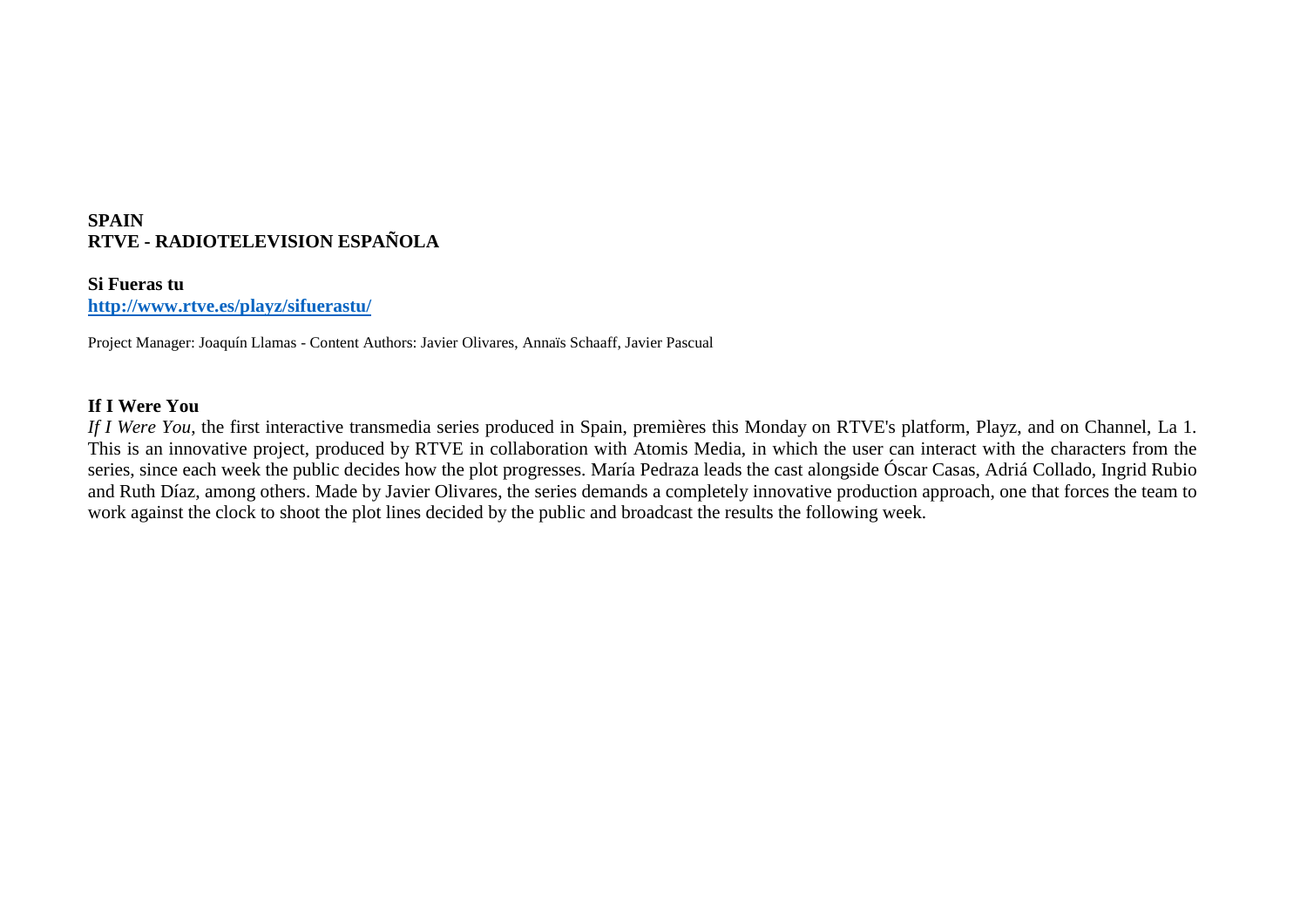## **SWEDEN SVERIGES RADIO**

#### **Radioapans kojträd <http://sverigesradio.se/radioapan/>**

Project Manager: Daniel Boo Kristina Perez, Swedish Radio - Designers: Mattias Jonsson, Doberman, and Patrik Lindvall, illustrator - Content Author: Childrens Radio, Swedish Radio - Graphics: Patrik Lindvall and Mattias Jonsson - Programmers: Isotop and Doberman

## **The Radio Monkey's Hammock Tree**

*The Radio Monkey's HammockTree* is a unique app providing the very young with their first important encounter with radio and public service radio in particular. They enter a world of play with the popular, mischievous and always happy Radio Monkey. In the Radio Monkey's forest, stories and songs grow on tree branches and the children choose for themselves what they want to listen to. The children can listen to the same stories over and over again at their own pace and then new stories appear, chosen by the Radio Monkey. The children can also play with the Radio Monkey and his friends, catching bananas, feeding hungry birds, furnishing a hut and finding hidden items using a torch. The focus of the app is being able to listen to children's radio in a cosy, safe environment, playing with the Radio Monkey.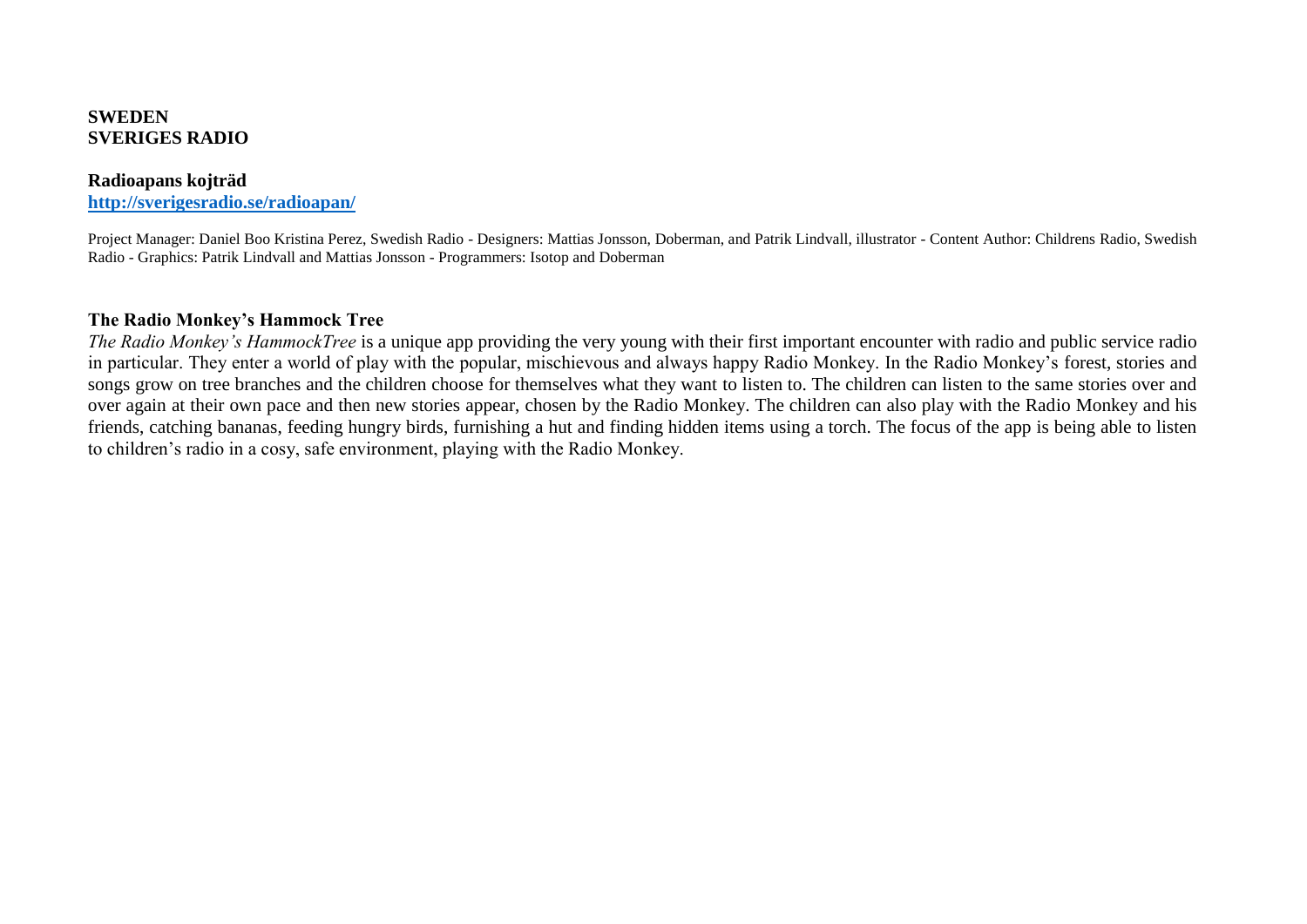## **SWITZERLAND SRG SSR - SOCIETE SUISSE DE RADIODIFFUSION ET TELEVISION**

## **Bytes/Pieces - Influencers**

**<https://www.srf.ch/radio-srf-virus/bytes-pieces/bytes-and-pieces-influencer-instagram-stars-schummeln-mit-falschen-zahlen>**

Project Manager: Rosanna Grüter - Designers: Valentin Mettler, Sidney Sutter - Content Authors: Rosanna Grüter, Timo Grossenbacher - Graphics: Valentin Mettler, Sidney Sutter

## **Bytes/Pieces - Influencers**

*Bytes/Pieces* is a new investigative online series for millennials, produced by Swiss National Radio and Television. The series' goal is to cover political, economic and social topics in a serious, yet entertaining manner and to break down the complexity of the modern world to a young and interested audience. Presenter Rosanna Grüter and her team answer questions like "why does it only seem like Swiss war material exports are decreasing?" or "how do I recognise fake followers on Instagram"?. They thereby try to make the process of research comprehensible to their audience and bring transparency to a journalist's work, which is more and more important in times of fake news and Donald Trump.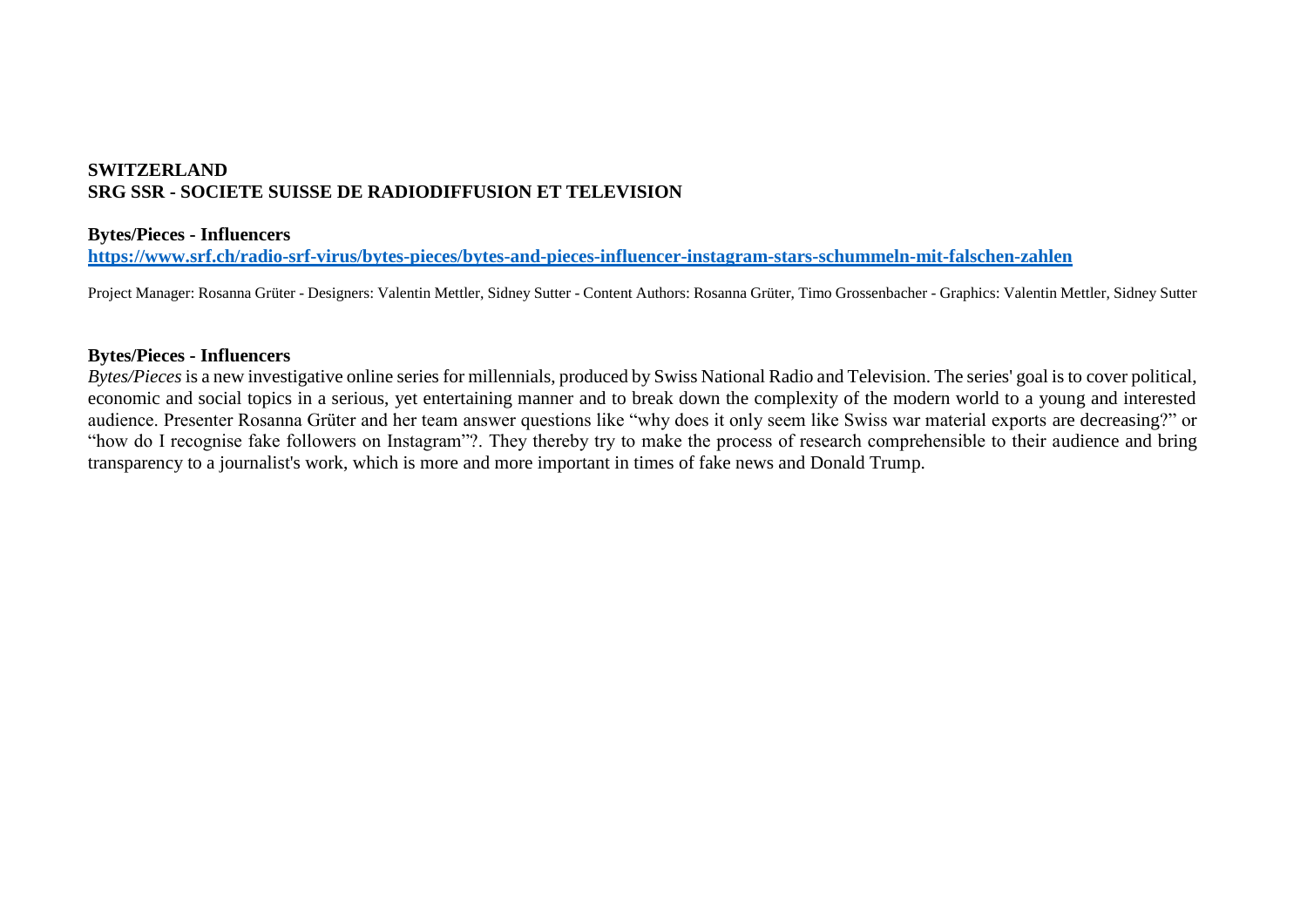# **CROSS-PLATFORM SPECIAL PRIZE**

**DENMARK DR - DANMARKS RADIO**

#### **Danmarkshistorien** <https://www.dr.dk/historie/danmarkshistorien>

#### **You Are a Part of History – History of Denmark**

Through dramatised re-enactments of actual events, extraordinary visual images of landscapes and historic buildings, with the aid of Denmark's top experts, we bring the audience from the ice age up to our present times. In 10 episodes, we follow nature's dramatic transformation which has formed the physical frames of our country. We witness our nation experiencing empirical glory and total decline and when the influence of kings and queens marks the establishment of alliances and territories. We encounter the workers, farmers, bourgeoisie, women and men of the past. We feel the times change, the alternating religions and a modern society taking shape.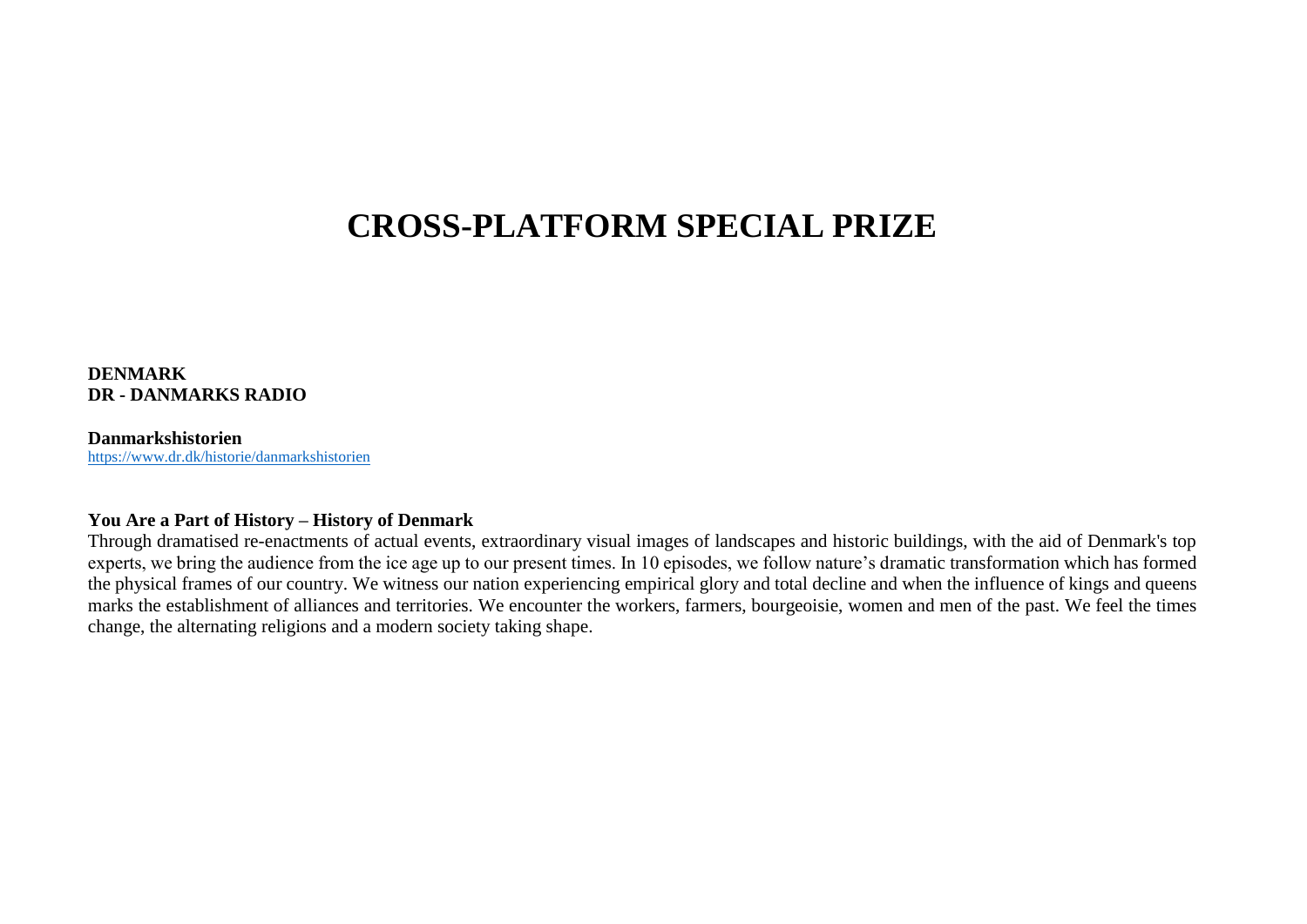## **FINLAND YLE - YLEISRADIO OY**

**Oi Maamme!** <https://yle.fi/aihe/oi-maamme>

### **Our Land! (Oi Maamme!)**

What happened when we opened the archives and challenged people to make their own videos from old film material? Participating in a project like this requires extra effort, so we were happy to receive almost 400 new short films made by both amateurs and professionals. The age of the filmmakers varied between 11 and 80 years. Many of the films approached the old material with humour, but also critical comments were made about how values (for example the role of women) have changed. The project broke new ground in the art and museum world. This was the first time you could see works of amateurs and professionals exhibited side by side, all made from the same archive material. We also arranged video workshops in museums with f.ex. seniors, school kids, immigrants and poets.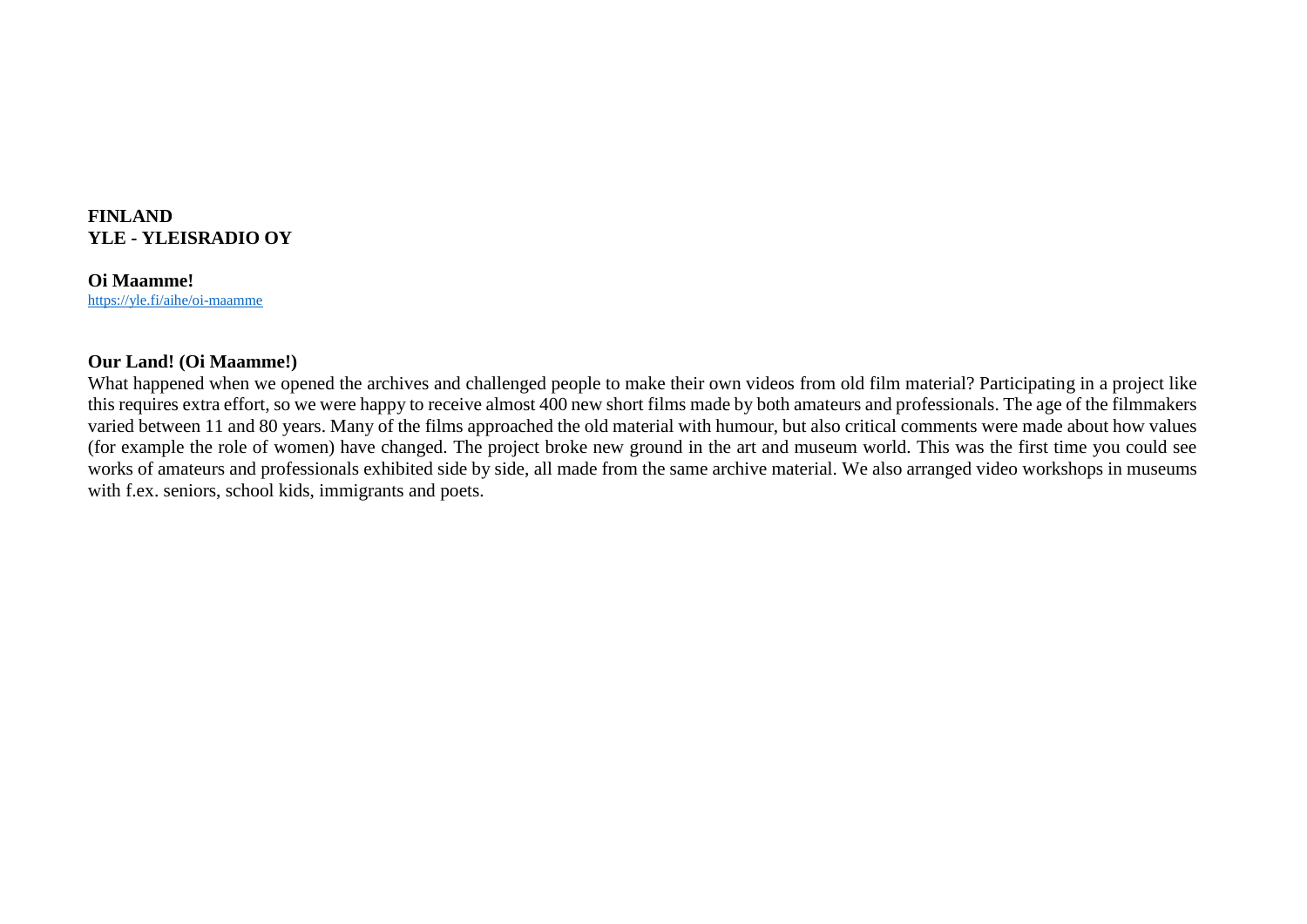# **ITALY GEDI DIGITAL**

### **Cronache di un sequestro**

<https://lab.gedidigital.it/repubblica/2018/cronaca/aldo-moro/>

### **Chronicle of an Abduction**

*Chronicle of an Abduction* is a cross-media project that links web languages with printed paper language, historical images from 1978 with videos made in 2018. On 16 March '78 in Rome, the Red Brigades kidnapped Former Prime Aldo Moro, a prominent Italian politician of the time. On 9 May, they left his bullet-riddled body in a car in the city centre. The 55 days are recounted on a special page of La Repubblica.it in a ten-episode web-series with news reports and interviews, original documents available for consultation (letters written by Moro, Red Brigades press releases, photographs, animated graphics and audio recordings). It is also possible to read the weekly articles written by Top Journalist and Political Commenatator, Ezio Mauro for La Repubblica and browse through copies of the newspaper from 40 years ago. This event is narrated also by *Il condannato*, a documentary film aired on Rai Tre.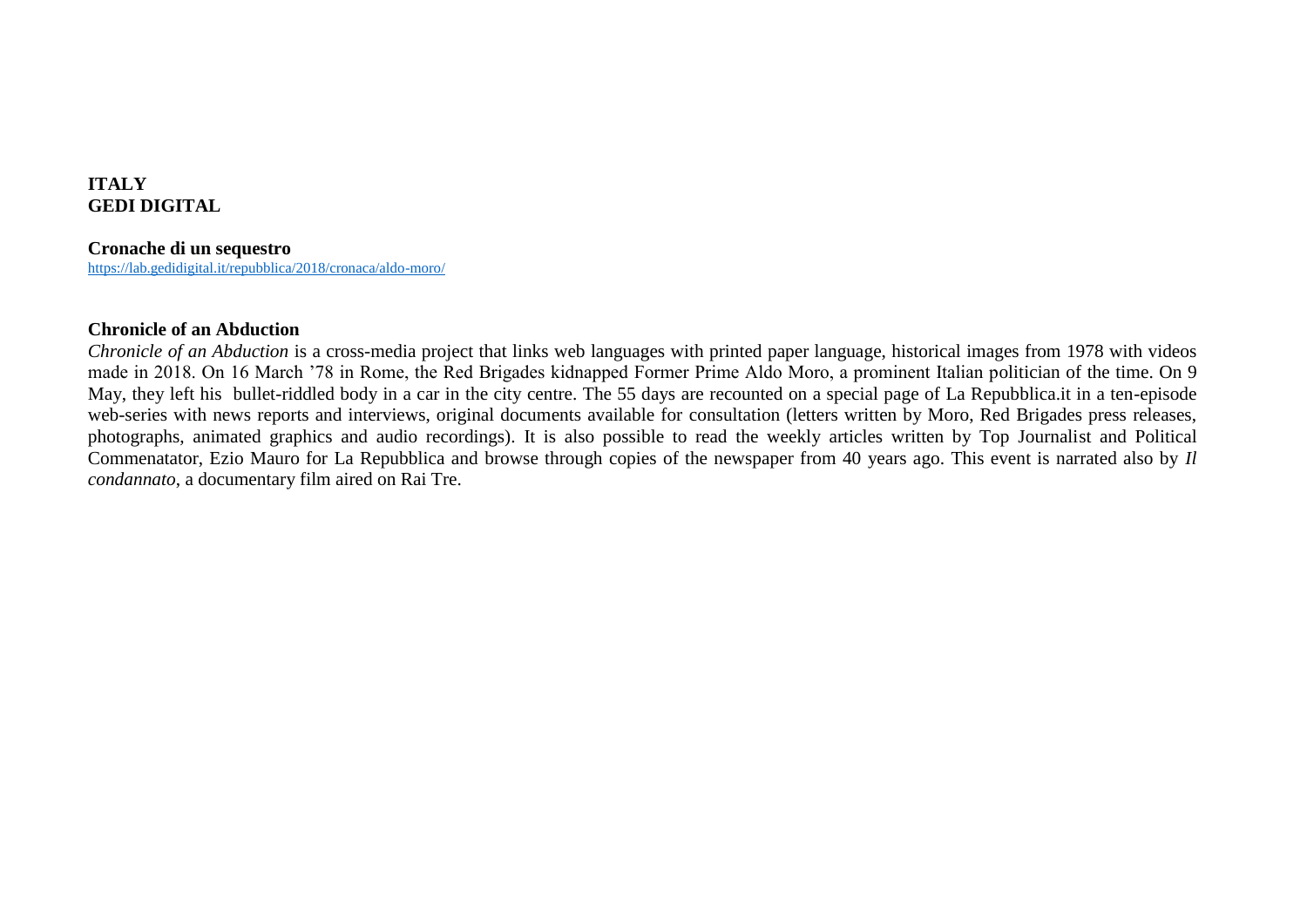# **ITALY SKY ARTE HD**

# **Il Mistero dei capolavori perduti**

<http://lostpaintings.net/>

# **Mystery of the Lost Caravaggio**

This is the strange and mysterious tale of Caravaggio's "Nativity with St Francis and St Lawrence" (also known as The Adoration). Painted in the early 17th century, it was stolen from the Oratory of San Lorenzo in Palermo, Italy in 1969 and hasn't been seen in public since. Now, leading art laboratory and workshop Factum Arte aims to replace the stolen artwork by creating an exact replica via a sophisticated 3D printing technique. This film follows this fascinating journey as experts hope to fill the picture frame that has hung empty in the Oratory for the last 47 years and present the Sicilian capital with the next best thing to its original masterpiece.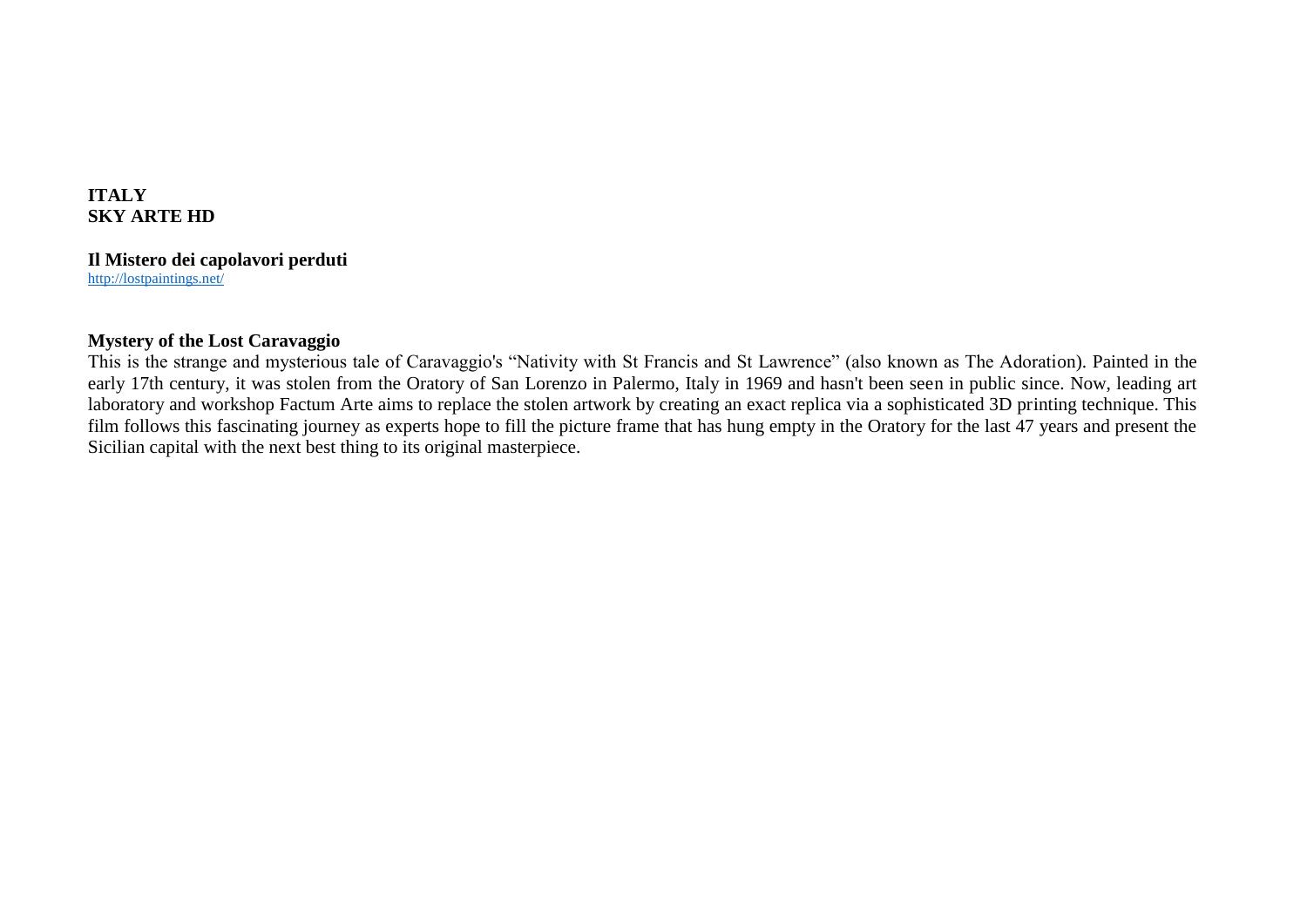# **JAPAN NHK - NIPPON HOSO KYOKAI**

# **Tokyo Black Hole**

<http://www.nhk.or.jp/special/blackhole/>

## **Tokyo Black Hole**

Tokyo is known as one of the most orderly cities in the world, but 72 years ago, just when World War II had ended, it was a lawless place where people were driven by necessity and greed. To shed light on that era, NHK analysed thousands of declassified CIA documents and hours of footage shot by American occupation forces and others. This material showed Tokyo as a black hole, swallowing stolen goods and propped up by illicit businesses. Women are forced to work as prostitutes, street urchins are abused by officials and thousands starve, while the occupiers live in luxury. Meanwhile, a cache of gold bars, intended to fund fighting on the mainland, is discovered. Through a time traveler's experiences and encounters, the programme reveals how the desperate people of a ruined city laid the foundations for the thriving capital of today.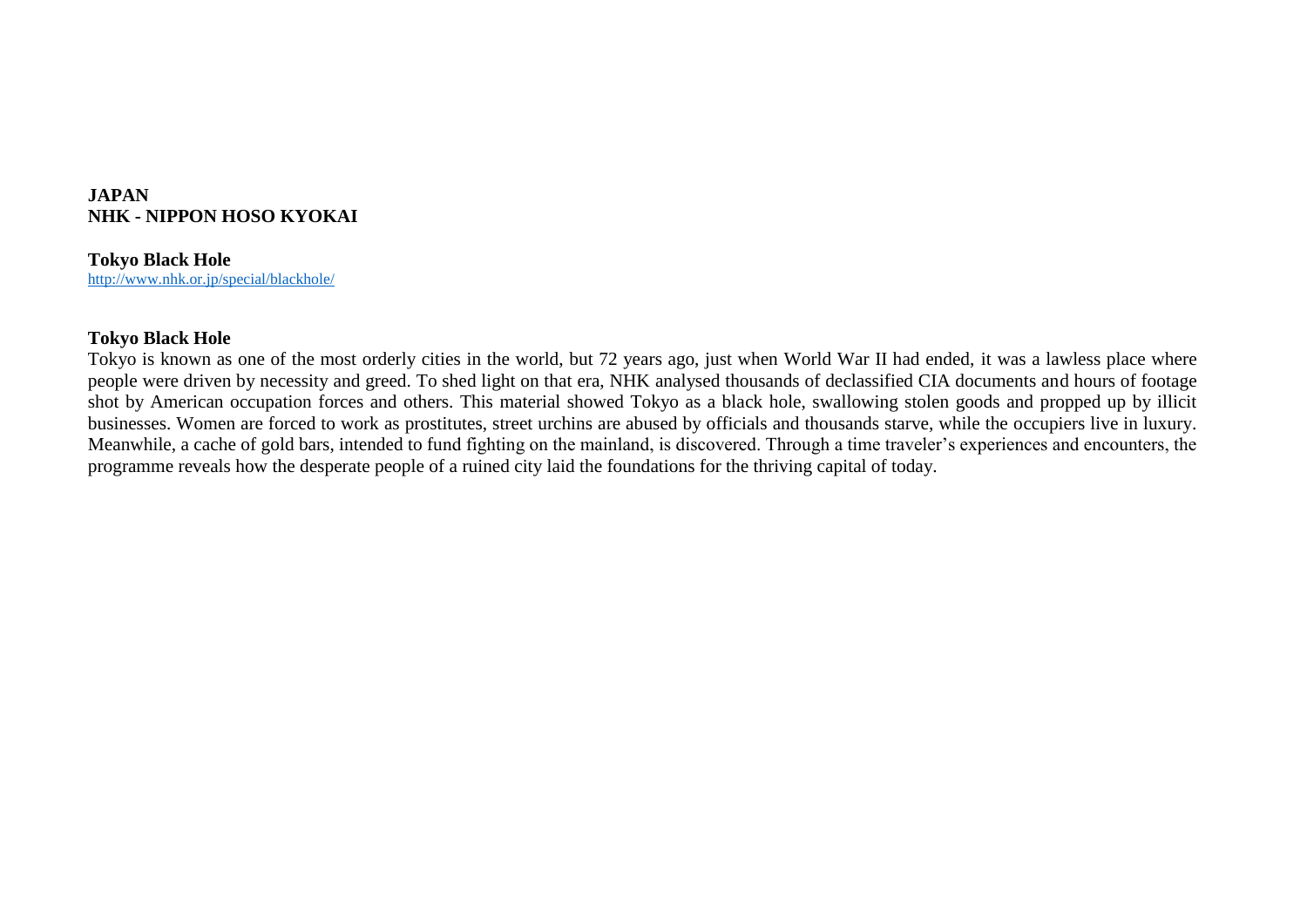# **SPAIN RTVE - RADIOTELEVISION ESPAÑOLA**

### **Las Sin Sombrero**

<http://www.rtve.es/lassinsombrero/en>

### **Las Sin Sombrero**

In Spain, 1927 is associated with the most prolific generation of artists and intellectuals of the 20th Century. Known as Generation of '27, it has become one of the most recognised artistic brands, identifying a crucial moment (1923-1936) in Spain's cultural and social history. After all these years, being a part of this Generation has enabled its official members, among which we find Federico García Lorca, Luís Buñuel, Salvador Dalí, Rafael Alberti and Luis Cernuda, to have enjoyed popularity and have attracted national and international attention in the artistic, literary as well as the academic and educational fields. Nevertheless, this recognition only exists if we talk about the men. But what happens with the women? Was there not even one woman in that time of creative explosion? Nothing further from the truth. The first generation of women that entered the artistic world, lived, created and succeeded along with the men. Women of great talent, that shared friendship, thoughts and life experiences, who influenced, with their work, the art and thinking of the time in Spain and in some cases, thanks to their output while in exile, in the style and genres of international artists. The interruption of the Civil War led to the end of that Generation, but in the women's case, it also led to their obscurity. Once democracy had been re-established, the names of their male colleagues were recuperated and acclaimed, while those of the women remained silent, losing their rightful place in the official story of the Generation of '27 and consequently in history. María Teresa León, Ernestina de Champourcín, Rosa Chacel, Concha Méndez, Josefina de la Torre, María Zambrano, Maruja Mallo and Marga Gil Roësset are just representations bearing the names and surnames of these creators.